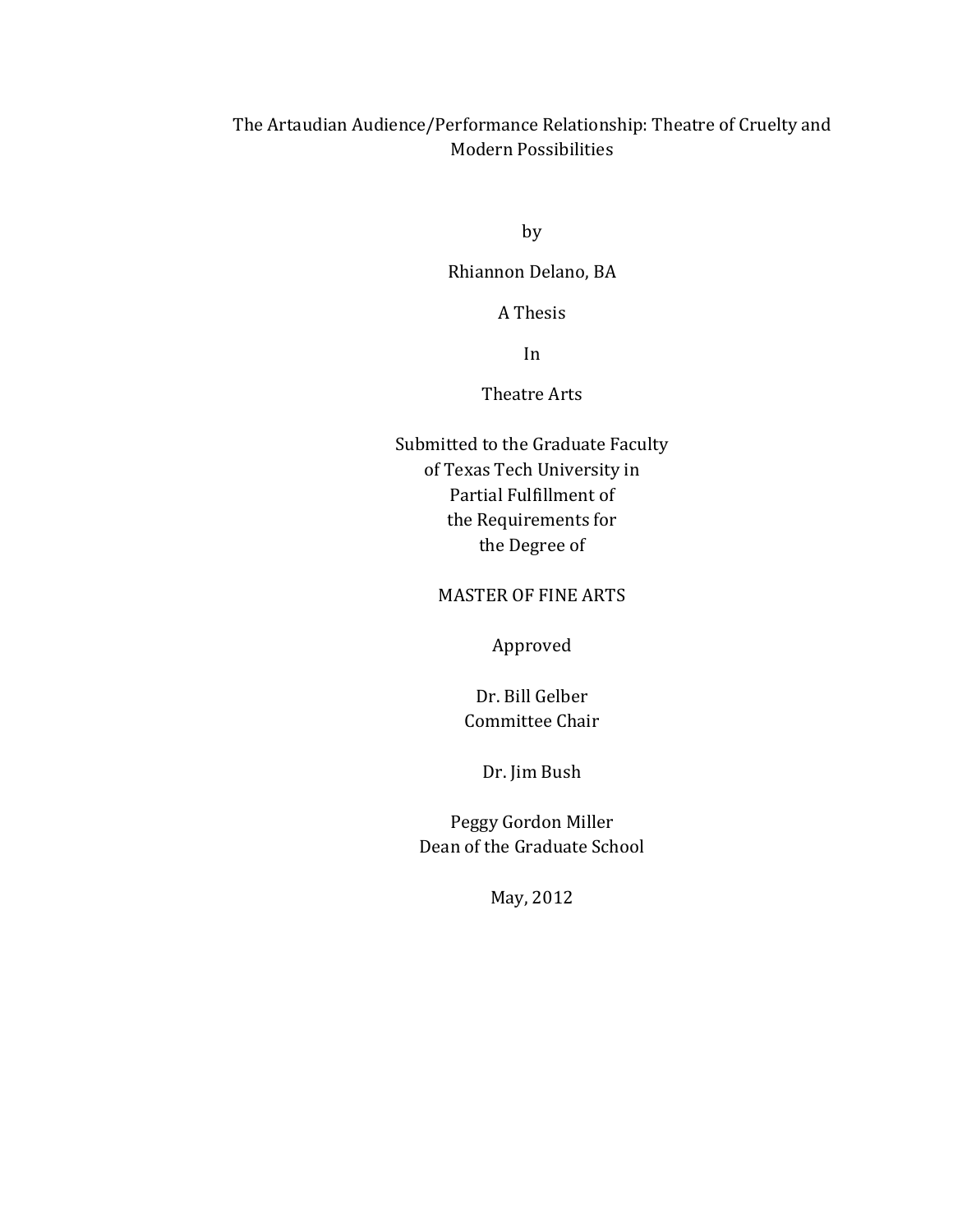Copyright 2012, Rhiannon Delano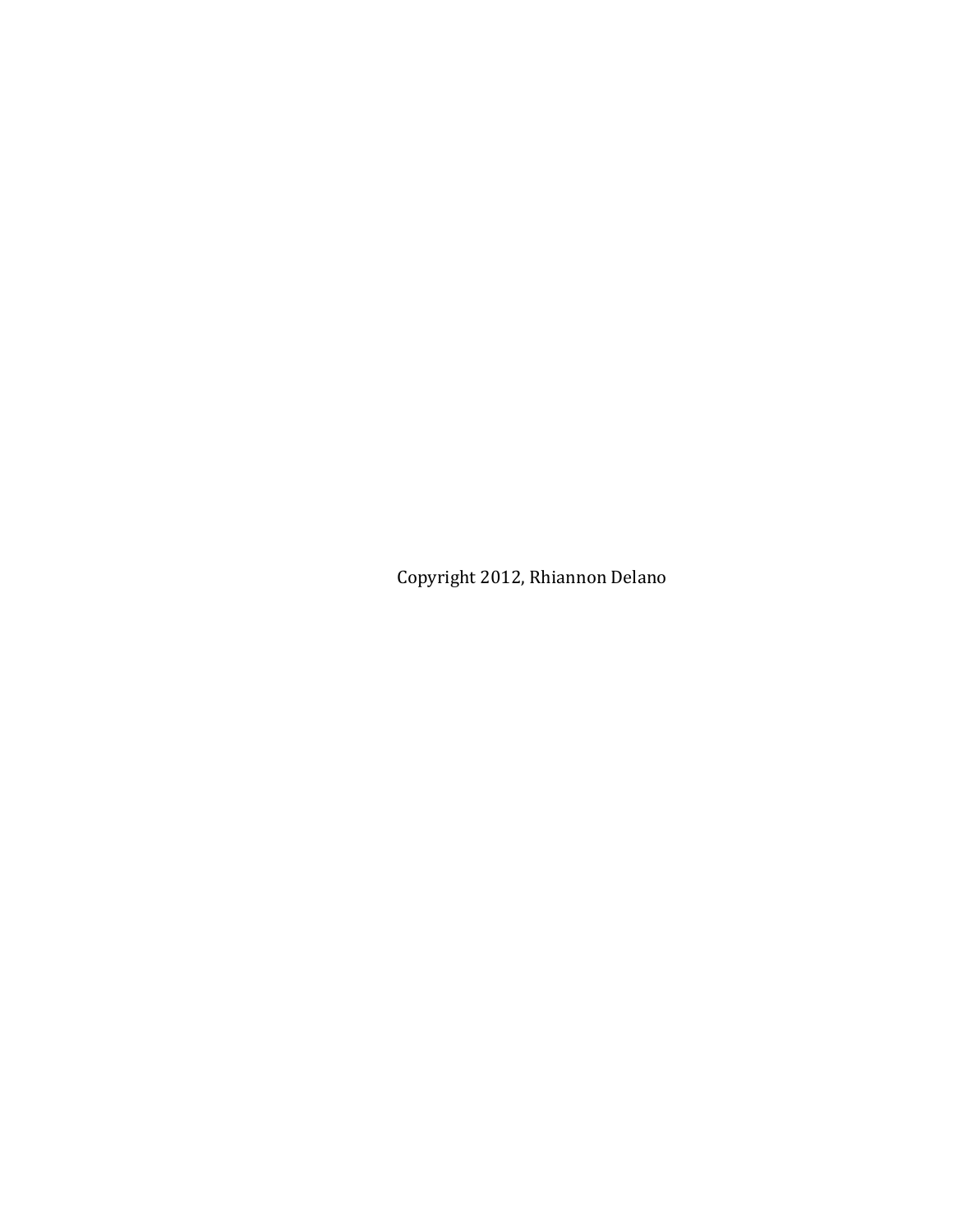# **Table of Contents**

| II. Artaudian Misconceptions and Varied Interpretations: Cruelty |
|------------------------------------------------------------------|
|                                                                  |
| III. The Living Theatre's Theatre of Cruelty: Establishing a     |
|                                                                  |
| IV: Peter Brook's Theatre of Cruelty: The Transformative Nature  |
|                                                                  |
|                                                                  |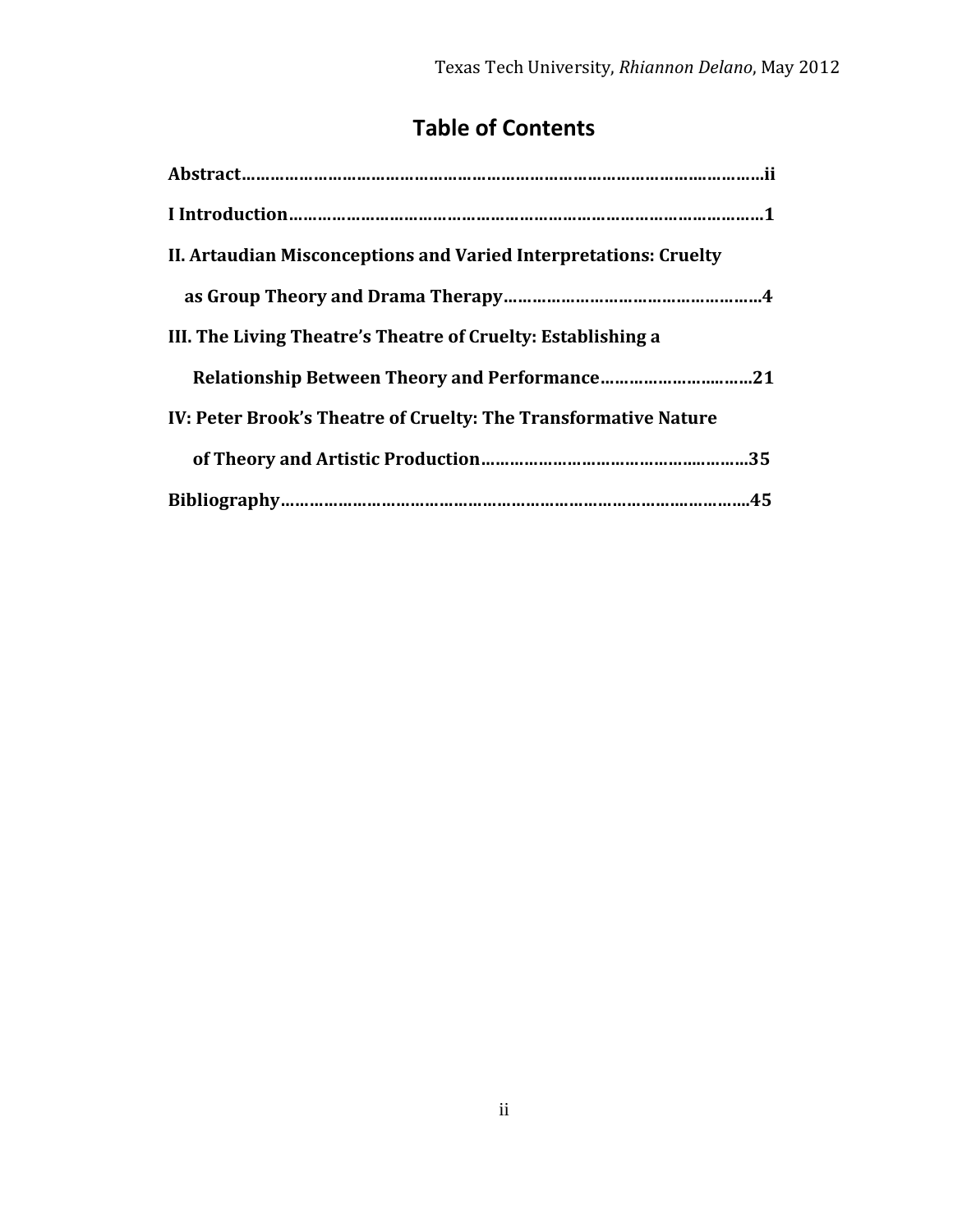#### **Abstract**

In 1938, Antonin Artaud established his undiminishable place in theatre history with the publication of his manifesto *The Theatre and Its Double.* His writing concerning Theatre of Cruelty has challenged theatre practitioners to reexamine popularly accepted theatre practices and possibilities. The fundamental problem with Artaud's theories, one that has persisted for the past 70 years, lies in the interpretation of his writing. The precarious nature of those theories has taken widely varying shapes in the works of theatre artists in the  $20<sup>th</sup>$  and  $21<sup>st</sup>$  centuries.

Chapter II examines the possible interpretations and (mis)interpretations of Artaudian theory as applied to group theory and concepts of drama therapy. While many scholars and directors have interpreted Artaud's writing as a means of therapy that is conducive to the emotional stimulation experienced by the audience, others argue that Artaud's theories are most accurately applied to audiences as a mass entity for the purposes of political manipulation by the likes of Adolf Hitler and Benito Mussolini.

Chapter III follows The Living Theatre, whose performance history has beginnings in conjunction with the birth of Artaud's theories. As the oldest surviving experimental theatre, The Living Theatre claims to directly embrace Artaud's writing and ideology in the production of their own works. When considering a repertoire that began in 1947, how has this company applied (or misapplied) theory to performance practice?

i¥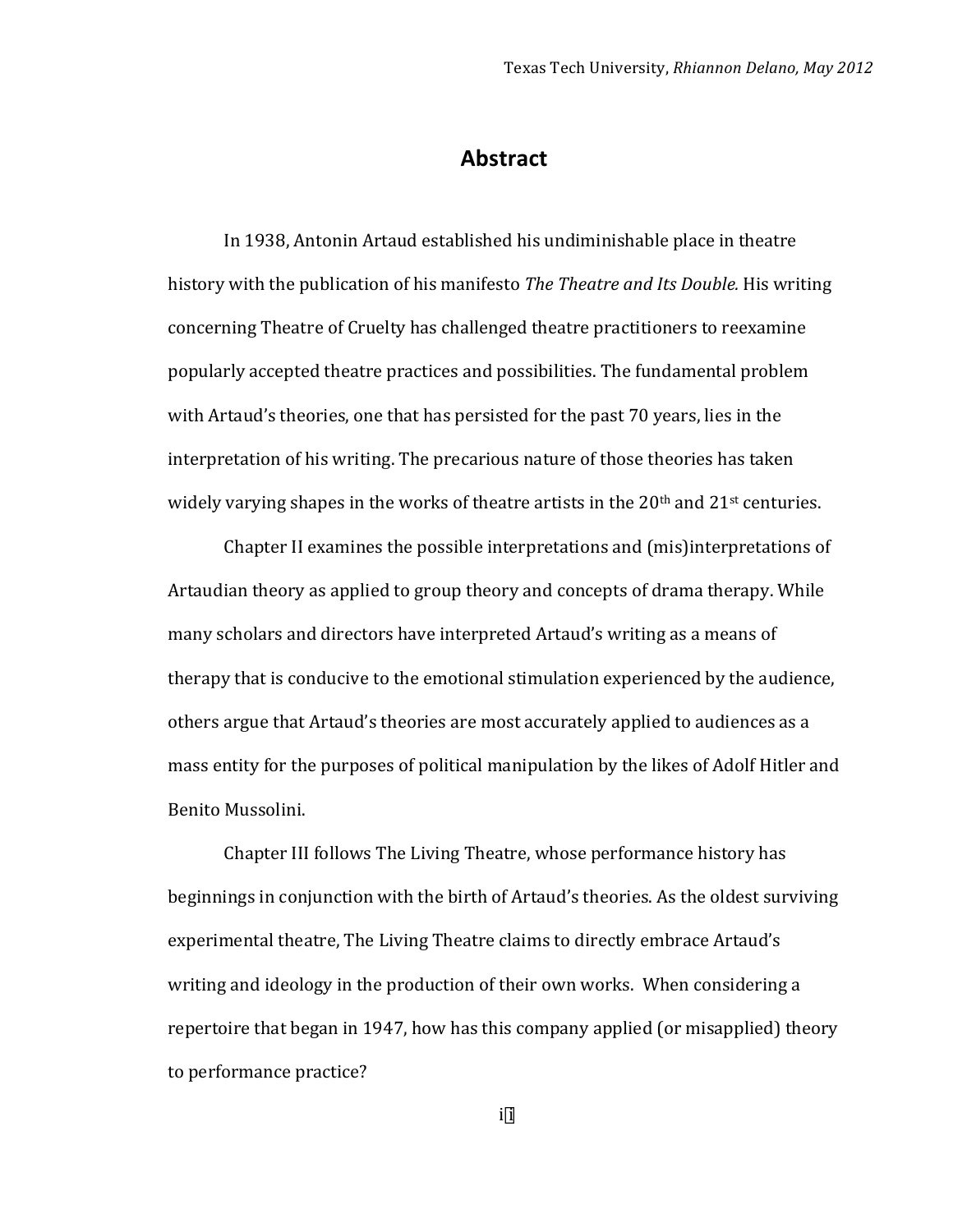In Chapter IV, the performance biography of Peter Brook takes primary focus. While the ideas behind Theatre of Cruelty comprise a fundamental part of Brook's own directorial approach, how have those theories undergone a very distinctive evolution in 60 years of application?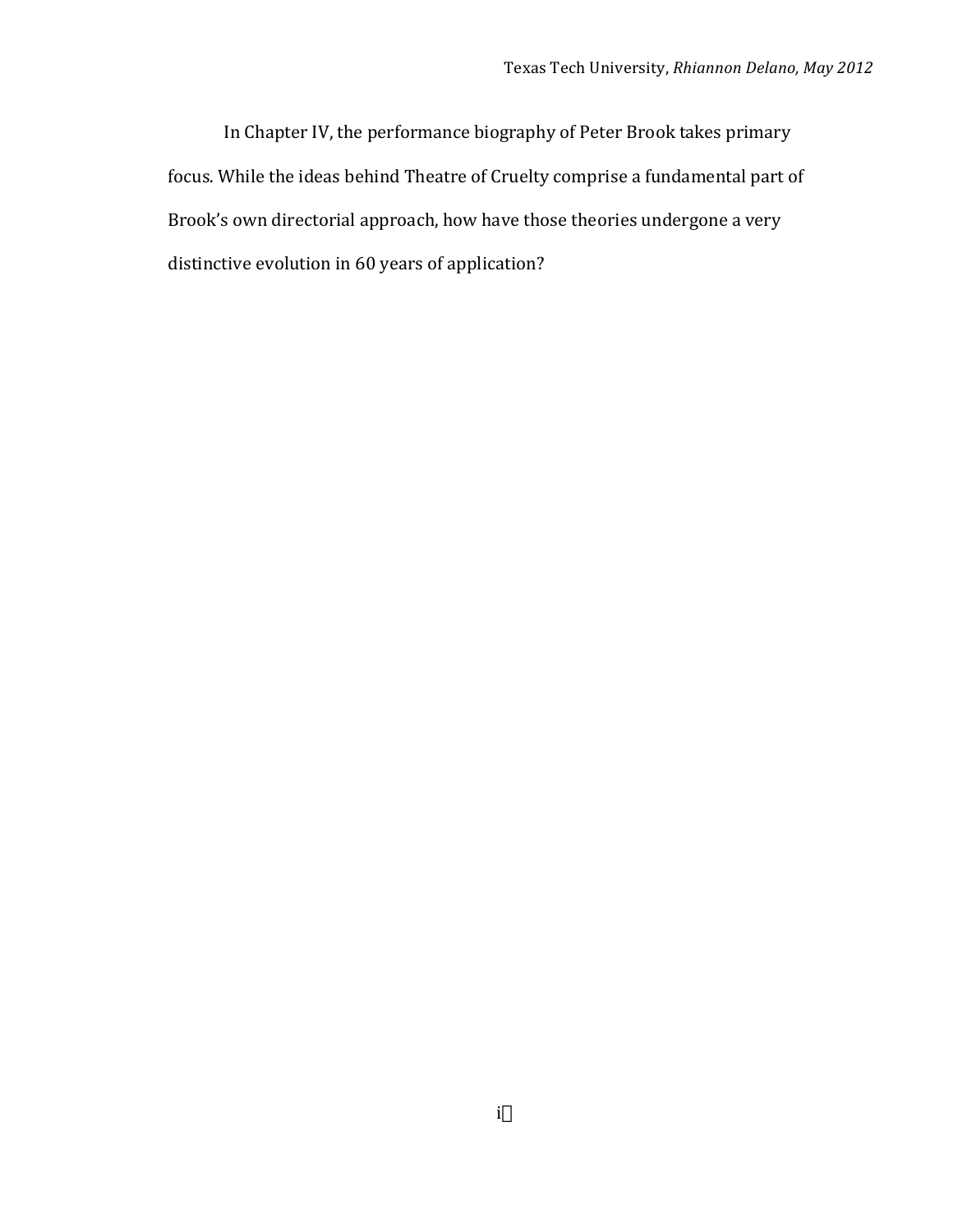### **Chapter I**

### **Introduction**

For theatre practitioners, the work of Antonin Artaud occupies a fundamental position in the evolution of modern theatre. His concept of a "nonnarrative theatre that could transform its audience through primitive and violent expressions of unconscious fears and longings" was theorized in his pivotal text The Theatre and Its Double (Rafael 142). In theatre, he found a vehicle for purging the pains of daily life that would undeniably have an effect upon the spectator and actor's own sensibilities. Rather than language-based theatre that would affect an audience on an intellectual level, he dreamt of a theatre of images that would rouse audiences and invoke change within them, disturbing any previously existing peace of mind. His was a "theatre of magic, which would transform its audience" (Leach 172).

His writing has certainly influenced  $20<sup>th</sup>$  and  $21<sup>st</sup>$  century theatre artists who have sought to eradicate the traditional viewpoint of text as supreme authority in an effort to establish a more immersive relationship with audiences. The magnitude of Artaud's Theatre of Cruelty is expressed by Martin Esslin, who describes it as a force that would "swoop down upon a crowd of spectators with all the awesome horror of the plague…with all its shattering impact, creating a complete upheaval, physical, mental, and moral, among the population it struck" (76). Robert Leach echoes Esslin's advocacy for Artaud's work, stating that "the fierceness of its actions, its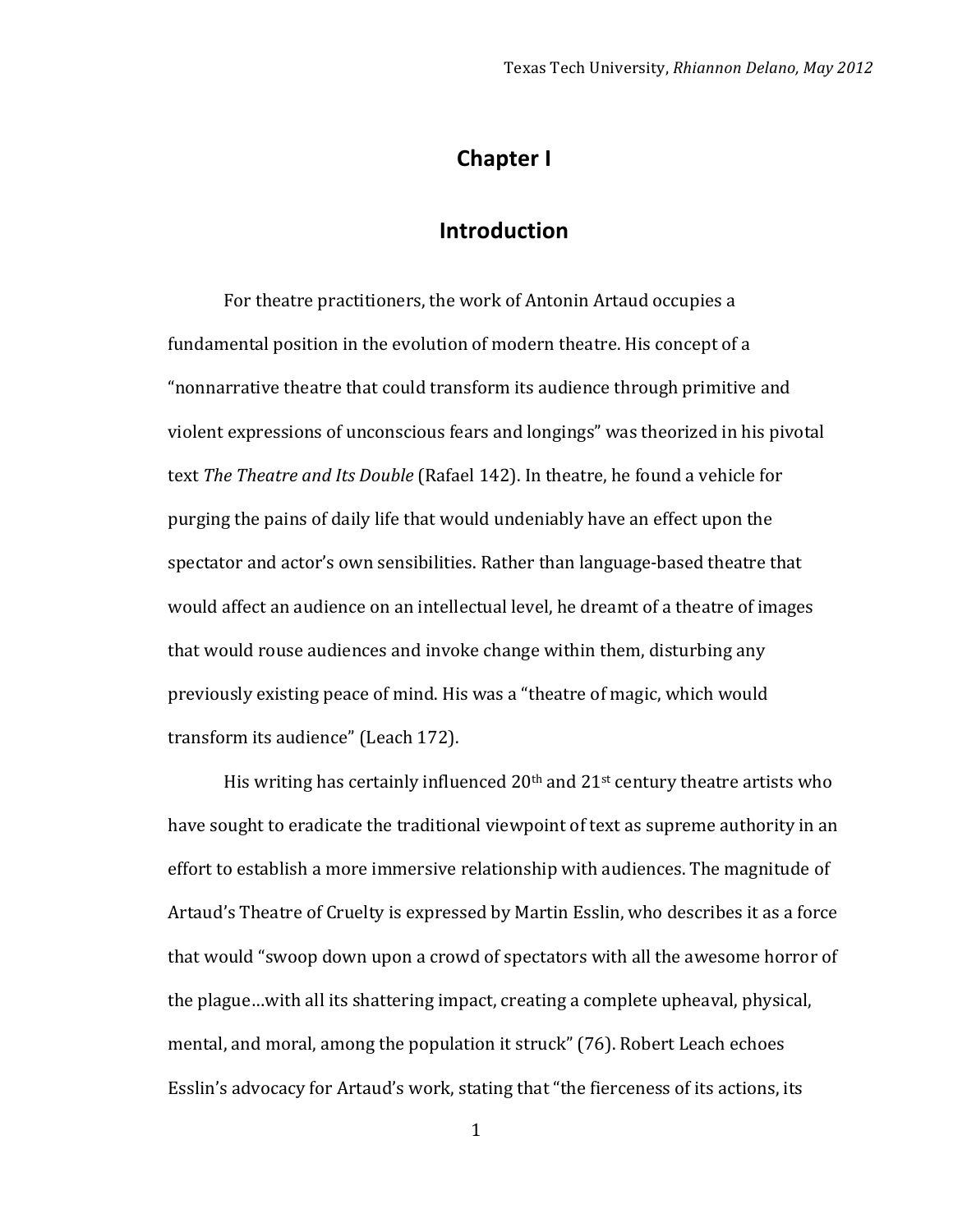cruelty, shatters the defenses of performer and spectator alike, shatters the solitude of the self, and brings communion and personal metamorphosis" (170-171).

The inherent difficulty found in Antonin Artaud's philosophies lies in their interpretation. He believed that theatre had the power to provoke change within a person and had the ability to transform a culture. However, the way he went about exploring those notions was not entirely clear. The result is the exploration of those theories that may result in manipulation or radical misinterpretation.

In Chapter II, Kimberly Jannarone and Ellen Mackay discuss the exploitative nature of Theatre of Cruelty as it is applied to group theory. The transformative qualities that Artaud felt his works contained are successfully applied within the setting of fascist Europe, identifying the harmful capabilities "Cruelty" can advocate. The implications of group theory accelerate the feasibility of Artaudian theory as a political weapon. Furthermore, we examine the dangers of blatant misinterpretation in the performance art studied by Gray Watson. What Watson claims as exhibiting Artaudian theory is simply a gross misperception of the meaning of cruelty and inserts harsh masochistic acts in fulfillment of that misinterpretation. While Artaud himself warned against the Cruelty taking on violent of sadistic tones, it is not difficult to find performance that cites Artaud under these implications. Wavering between the two approaches is Tom Riccio's application toward drama therapy with the performance art installation *There Is Never a Reference Point*. His use of mise-enscéne and audience placement and interaction harkens back to the staging language Artaud expressed in his writing.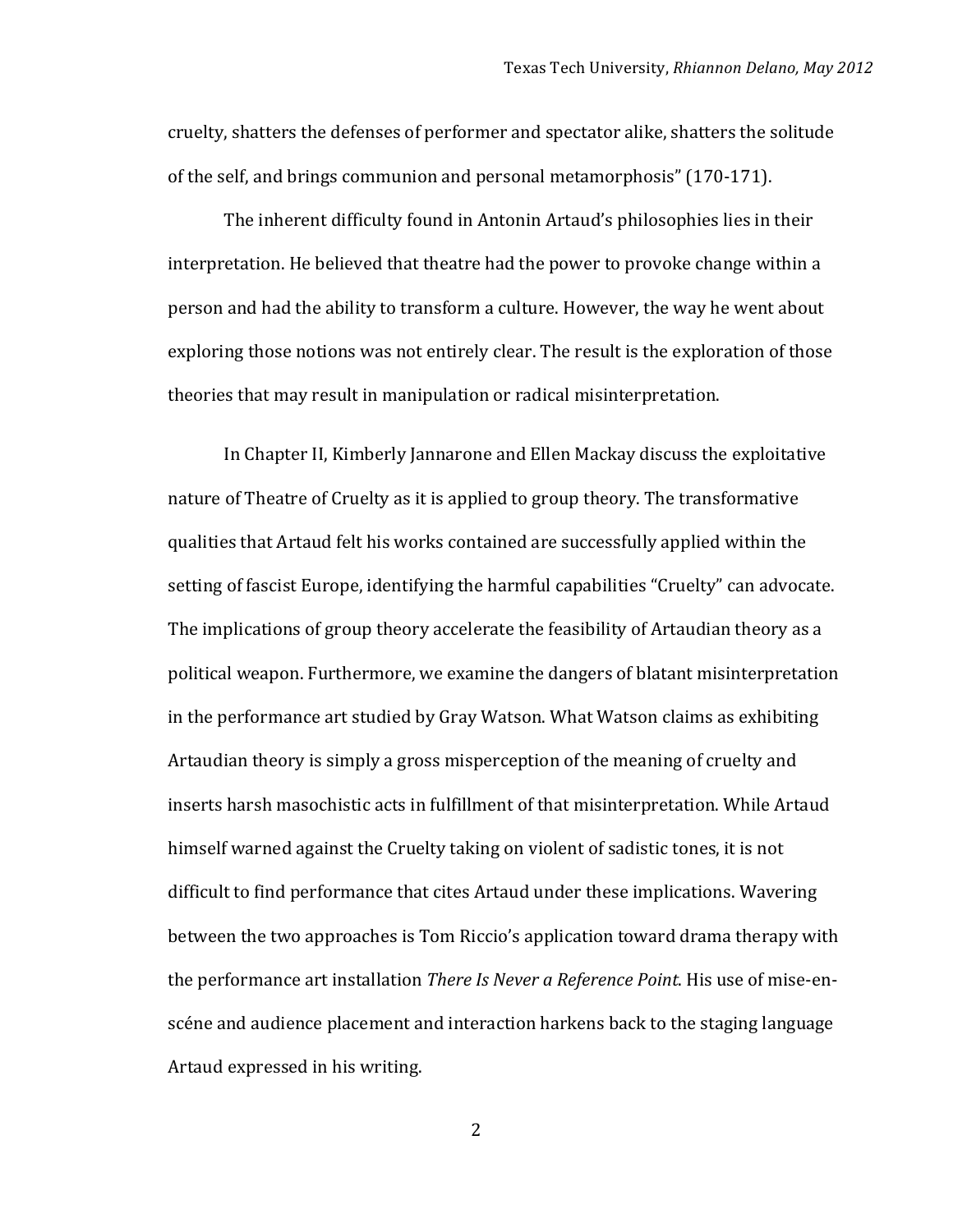Chapter III focuses solely on the work of The Living Theatre, the oldest experimental theatre group that is still performing in New York. Despite Susan Sontag's warning against doing so, the group cites *The Theatre and Its Double* as its primary artistic manifesto. It is in utilizing the writing of Artaud that they mistakenly claim to make theatre that authentically recreates elements outlined in Theatre of Cruelty. Their focus on anti-literary theatre that manipulates the preconceived notions of the audience/performance relationship carries out what they believe is an authentic creation via Artaud's writing, a feat Sontag claims is completely and utterly impossible.

In Chapter IV, the work of renowned theatre director Peter Brook is examined in light of his use of Artaudian theory. While he directly cites the name Theatre of Cruelty in the use of his experimental performance group, he willingly distances his art from any claim of recreating what Artaud could not articulate. While The Living Theatre grasps onto the ideas written in The Theatre and Its *Double*, Brook willingly admits that he has no intentions toward authentically simulating Theatre of Cruelty. With this in mind, how *has* his work undeniably illustrated elements of Cruelty while maintaining the ability to evolve and change?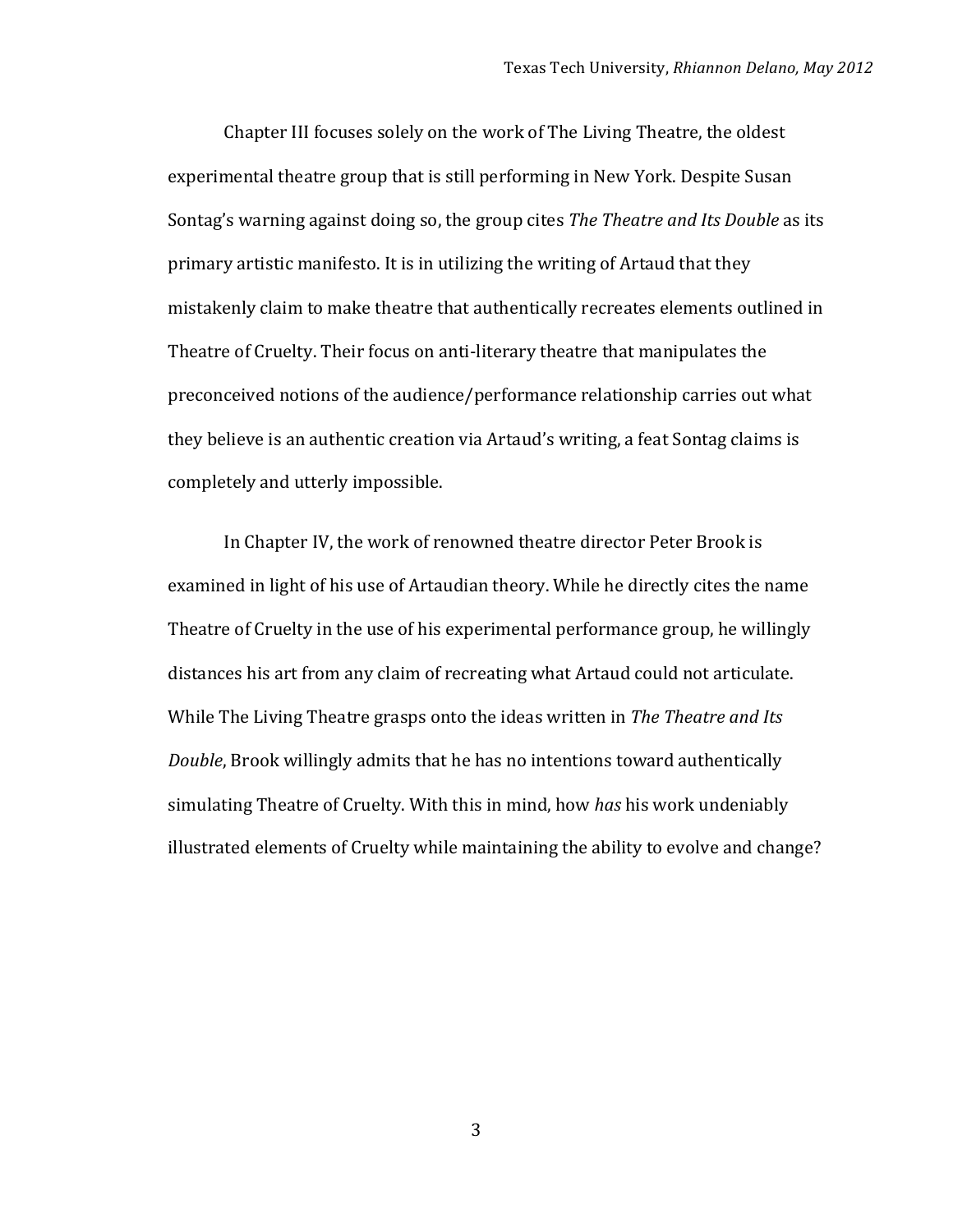### **Chapter II**

# Artaudian Misconceptions and Varied Interpretations: Cruelty as **Group&Theory&and&Drama&Therapy**

In the sixty years following Antonin Artaud's death, artists in their own endeavors have embraced his ideas. Because the application of these philosophies is not clearly defined, the resultant interpretations follow distinctly separate directions. Many directors and scholars have interpreted Artaud's audience/performance relationship as a means of therapy that is conducive to the emotional stimulation experienced by the audience.

In the 2006 production of *There Is Never a Reference Point*, director Tom Riccio placed the audience in the middle of the stage, forcing them to cope with the surrounding environment on an individual level. As a result, the play employed what Riccio claimed to be an Artaudian philosophy as a means of eradicating the distance between audience and performance that traditional theatre exercises.

Conversely, scholars Kimberly Jannarone and Ellen Mackay argue in their respective articles "Audience, Mass, Crowd: Theatres of Cruelty in Interwar Europe" and "Toward a New Theatre History of Dionysus," with reference to specific performances from the 1930s and 1960s, that Artaud's theories, while most accurately applied to audiences as a mass entity, do not encourage healing through drama but present rather dangerous possibilities when employed as social and political forces. Jannarone points out that when the individuality of the audience is removed, inhibitions decrease as well. Mackay identifies Richard Schechner's 1968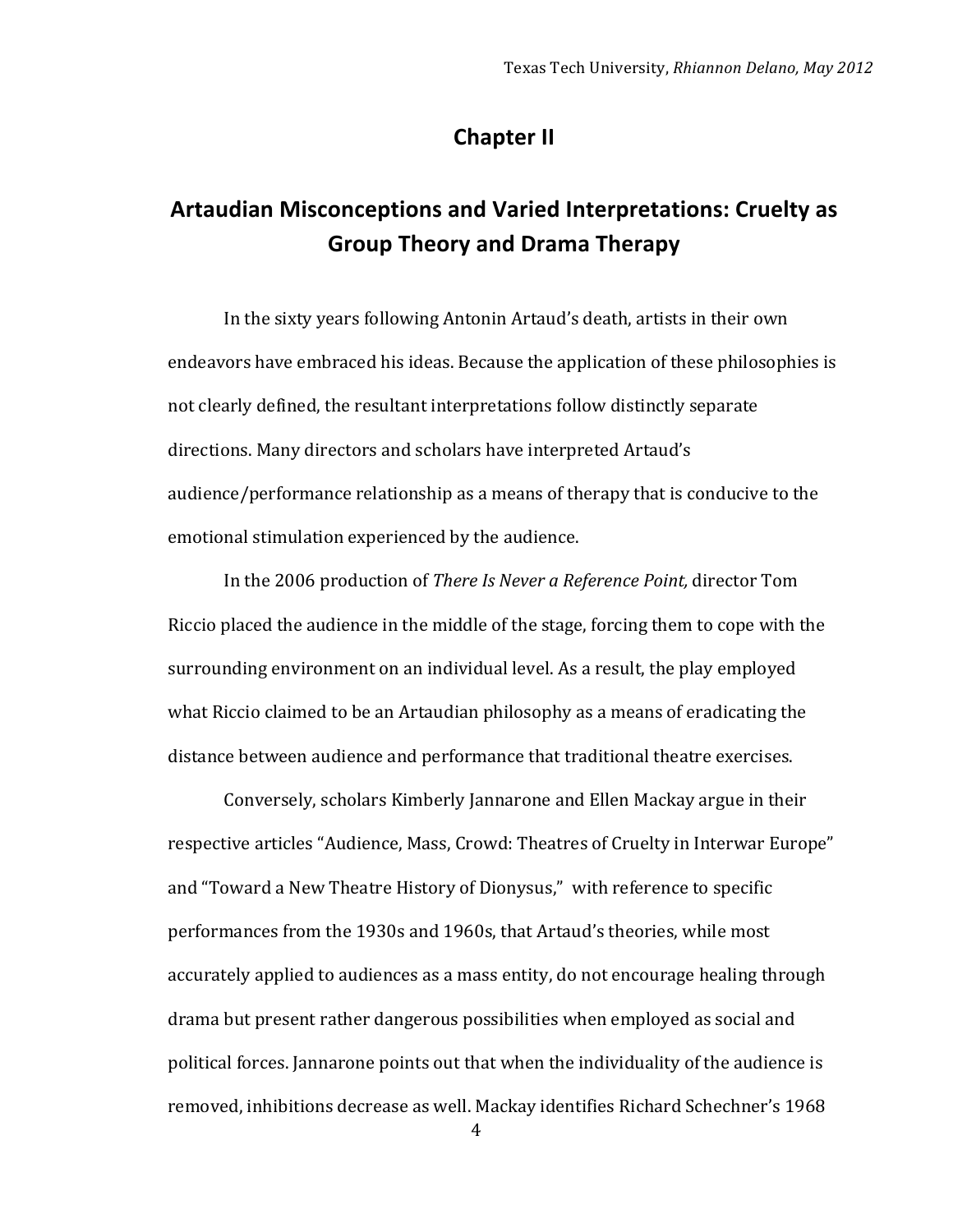production of *Dionysus in* 69 as a seminal example of the inherent problems with the application of Artaud's ideas, while Jannarone explores the politics of fascist Europe pre- World War 1 as an ideal setting for his theories.

In my research I will explore these very different paths as they are discussed in the aforementioned settings in order to understand what Artaud may have intended for the application of his ideas concerning his audience/performance relationship. Furthermore, I will attempt to answer which interpretation is superior or if audience/performance relationship as therapy and the manipulation of that relationship as applied to crowd theory, two very different applications, simply exist simultaneously.

Antonin Artaud's life was plagued with illnesses. Suffering from meningitis at the age of five, he acquired a stutter that would affect his speech for the rest of his life. His tribulations with speech may have motivated his interest in departing from the text-based language in traditional theatre as he experimented with sound and speech in a different way, "enlarg[ing] the theatre's vocabulary" (Bermel 15). His later years would be spent in and out of sanitariums where treatment for mental illnesses ranged from electroshock therapy to medicinal opiate use that would turn to addiction. He turned to art in response to his treatments and "treated writing and drawing as anesthesia for his nervous disorders and as a means for creating his own alternative space" (Ho 14). Artaud insisted that audiences, to truly be moved, be presented with an experience based in ritual. As he underwent years of medical and psychological treatment that would ultimately fail, his belief in the transformative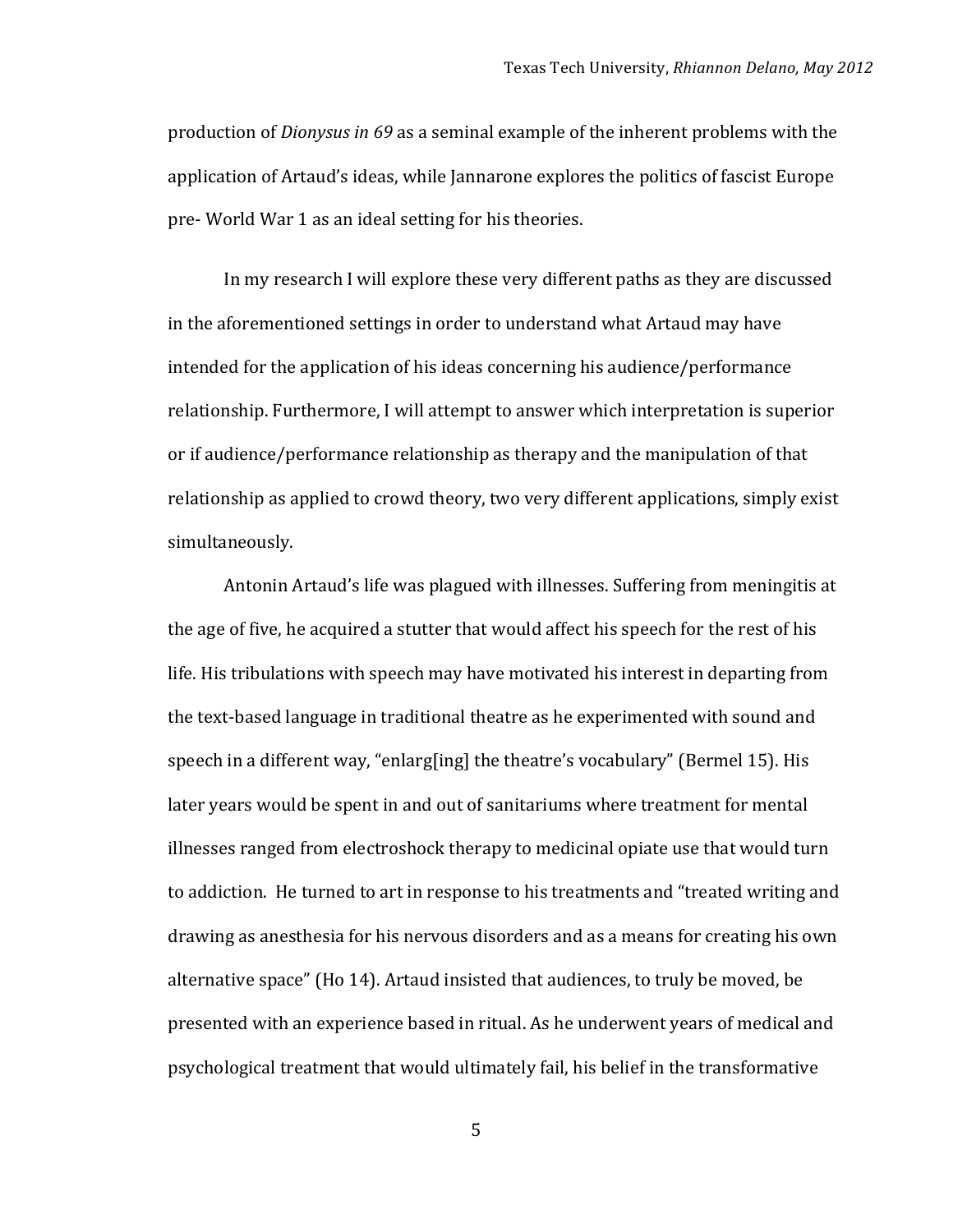power of theatre would remain. This conviction is one that has influenced a generation of artists that would follow his way of thinking.

Artaud's intentions for his Theatre of Cruelty were not to subject audiences to any punishment but rather to liberate them from suffering by means of direct contact with the performance through the elements of *mise en scéne*. A French term literally meaning "putting on stage," Artaud described *mise en scéne* as "the point of departure and touchstone of real theatre...[the] profound sense of the visual, auditory, and special power of the theatrical style of a written work" (Artaud, Antonin Artaud: Selected Writings 203). A close examination of his writings reveals a continuous struggle between the life he lived and the perpetual sense of a life unfulfilled that Artaud wished to directly confront, a struggle that he wanted to translate to the stage as well. In *The Theatre and Its Double* Artaud explains "I use the word cruelty in the sense of a craving for life...in the sense of this pain whose ineluctable compulsion is the enabling condition for the exertion of life" (98).

Antonin Artaud's theories concerning the relationship between audience and performer have established his place in theatre history. He advocated the transformative powers of theatre when he wrote in his essay "Theatre and the Plague," claiming "theatre, like the plague, is a delirium and is communicative" (Artaud, *The Theatre and Its Double* 27). Rather than language-based theatre that would affect an audience on an intellectual level, he dreamt of a theatre of images that would rouse audiences and stimulate change within them. In a transition from the limited staging of his ideas to his writings, Artaud was never able to fully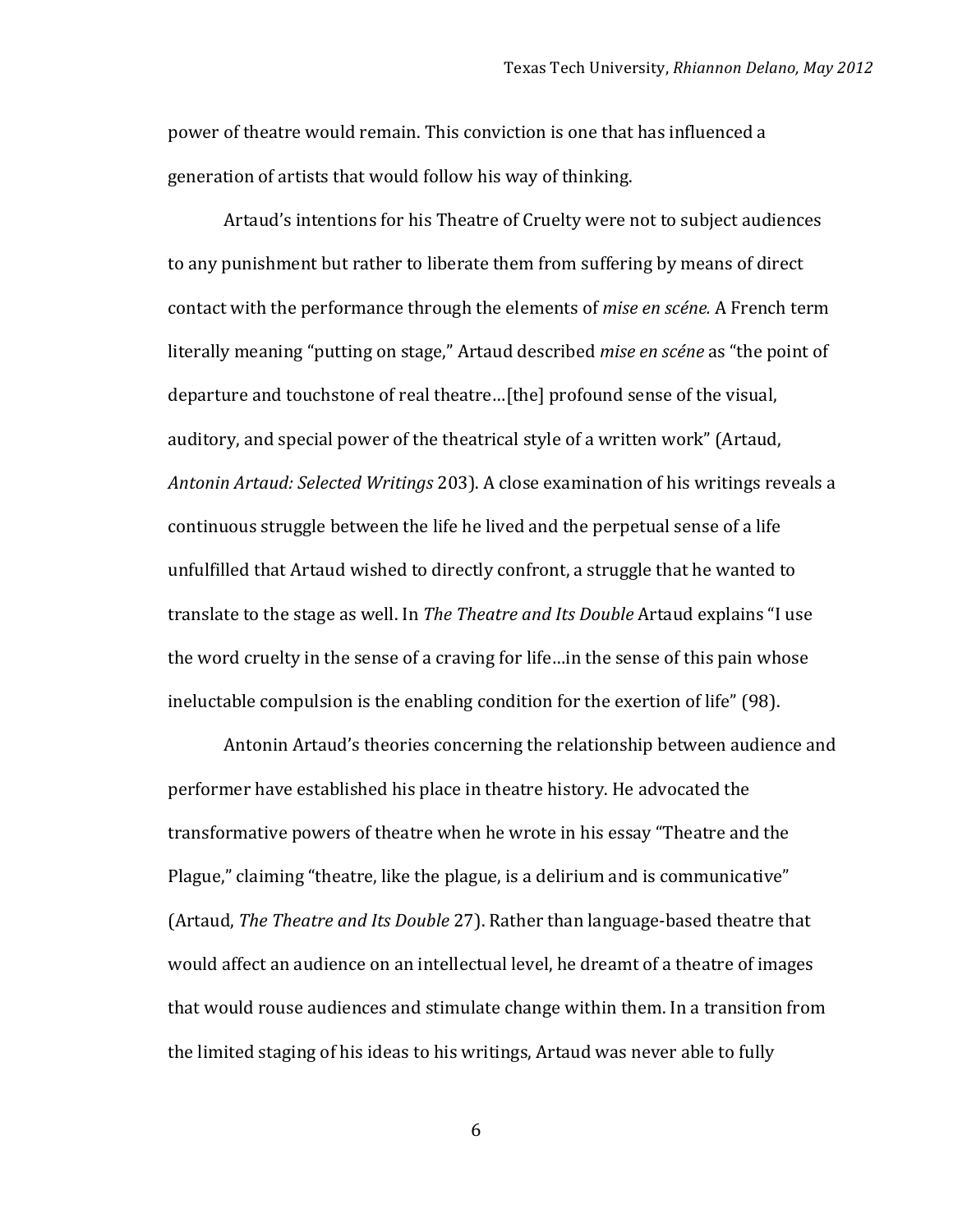articulate his work. As a result, the problem with Artaud's audience/performance relationship lies in the ambiguity of its intended format.

In her essay "Audience, Mass, Crowd: Theatres of Cruelty in Interwar Europe" Kimberly Jannarone views Artaud's theories most appropriately applied as an argument for political organizations, forcing an examination of "Artaud's ideal audience/performer relationship in the context of the rise of mass politics and its ramifications in the world of theatre" (Jannarone 192). Jannarone removes Artaud's theories from their popular setting in the avant-garde theatre of the sixties in order to impress upon her readers the dangerously propagandist nature of Theatre of Cruelty when assessed in terms of crowd theory. She provides Mussolini's *teatro di populo,* "theatre of the people," as a primary example of a political attempt to redefine the role of audience and present, "theatre performances [that] were conceived of as "real" events that affected the spectator not as art but as truth, an essential step toward the necessary revolution" (199). Jannarone points out that Hitler used this same model. While she acknowledges other various applications of his theory, her stance is firmly dependent upon Artaud's work as "a foundation for a revolutionary poetics that forms an essential part of the theory and practice of experimental theatre and progressive thought," (192). It is with this in mind that she finds a connection between these two political leaders and their use of Artaud as applied to theatrical manipulation.

The shared vision of Mussolini and Hitler sparked the *Thingspiel* movement with large-scale productions of epic dramas in an effort to remove the individuality of the single audience member amongst audiences of thousands. As a result, the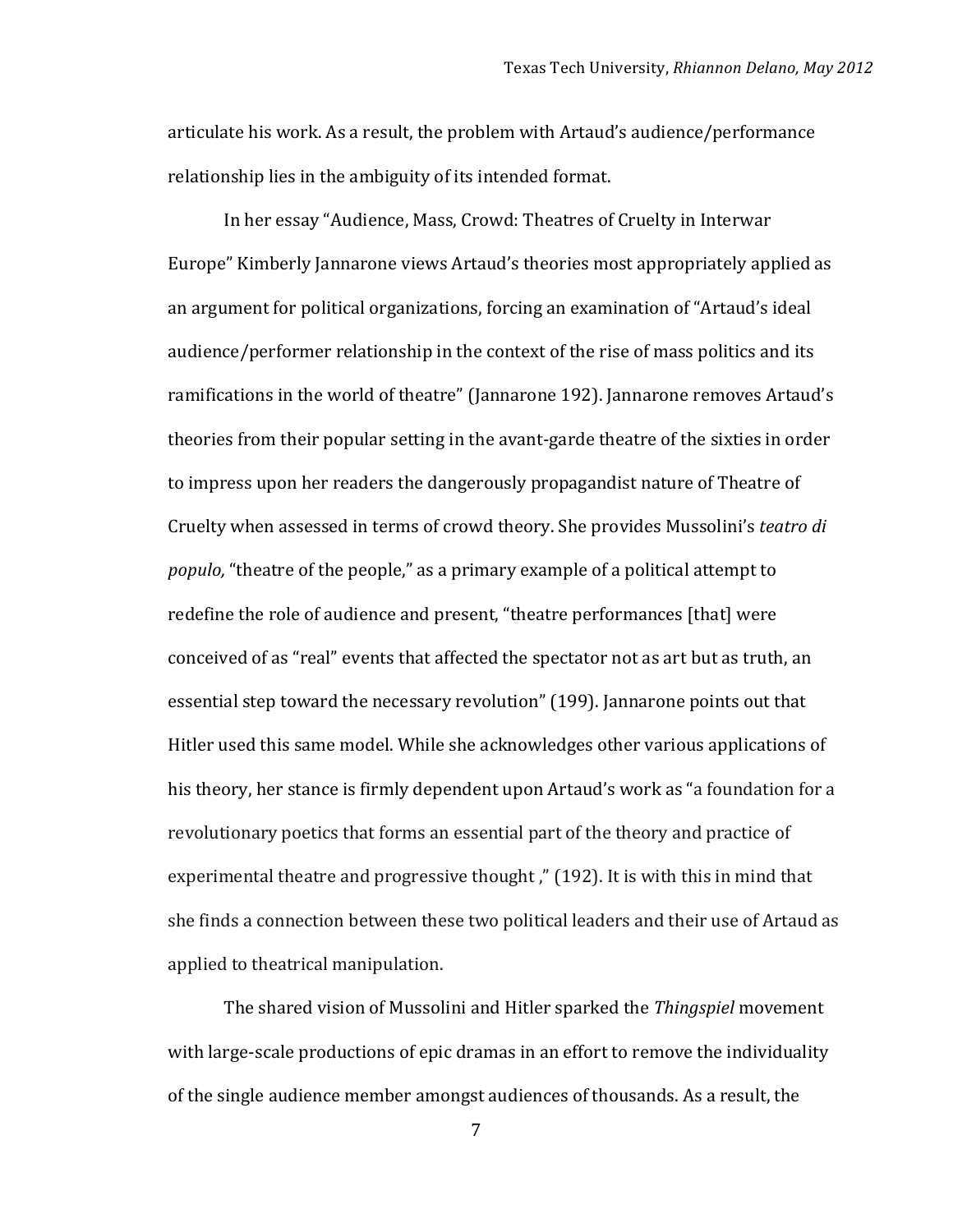audience/performance relationship would instill in the audience the feeling of invincibility, allowing a newly formed group to feel and do things otherwise forbidden. Despite Artaud's strict rejection of political agenda, Jannarone provides a strong argument attesting otherwise.

While Artaud argues, "theatre, like the plague, is a delirium and is communicative," (Artaud, *The Theatre and Its Double* 27) Jannarone counters that "crowd feeling is always infectious" (206). This frightening idea puts into perspective the position into which Artaud's theories easily fall. In an effort to explore the audience/performance relationship, fascist theatre groups manipulated audiences, seeing theatre as an opportunity to use "provocation as a catalyst" and "impose [upon] an impressionable group of spectators" (Jannarone 196). This is a far turn from the nature many, like Gray and Riccio (discussed later in this chapter), view the Theatre of Cruelty as possessing.

In The Crowd: A Study of the Popular Mind, a study of crowd theory, Gustave Le Bon states, "to know the art of impressing the imagination of crowds is to know at the same time the art of governing them" (71). While he never specifically defines the mathematics of what he considers a crowd, this startling statement encapsulates the motives used by the Western European political leaders Kimberly Jannarone discusses. Le Bon explains that crowds are most impressed by representation through imagery. As a result, the visual presentation becomes a motive for action. For this reason Le Bon argues for the influential power of theatre in its ability to transform a crowd and bring it together in pursuit of a common problem or agenda. He goes on to say "it is not, then, the facts in themselves that strike the popular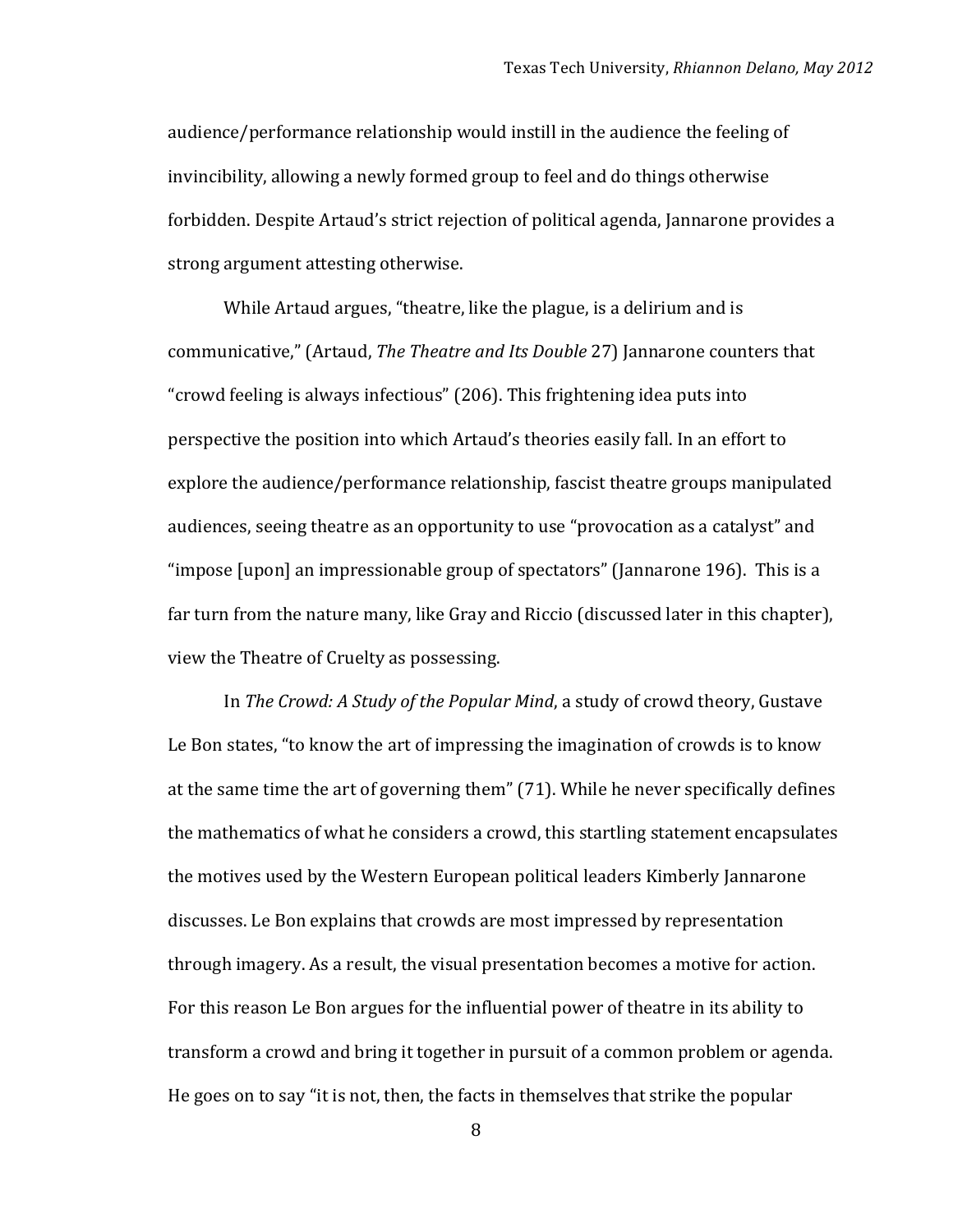imagination, but the way in which they take place and are brought under notice. It is necessary that by the condensation...they should produce a startling image which fills and besets the mind"  $(71)$ . It is probable, when applying Le Bon's theories, that crowds could easily be coerced to follow the endeavors of political leaders despite the consequences.

The idea of crowd theory proposes that when in a group, people act differently than they would otherwise. Twentieth century advances with technical elements such as lighting, development in theatres with the use of stationary, assigned seating, and the application of new theatre etiquette brought about the attentive and well-behaved bourgeois audience. Jannarone notes "spectator manipulation and audience obedience emerged as key terms for subsequent theatre artists to either develop or resist" (195). This obedience allowed many pre-war symbolist theatres to capitalize on the opportunity. They studied the idea that "theatre could create a hypnotizing world  $\ldots$  [seeking] to annihilate the audience's world in favor of the ideal world on stage" (196). The fascist theatre extended upon this, using these ideas in its favor. Jannarone argues, "...while the avant-garde theatres were still conceiving an audience, fascist theatres, instead, conceived a crowd" (199).

Among the most identifiable political figures that wanted to replace the private identity of audience with the communal dynamic of crowd were Adolf Hitler and Benito Mussolini. As audiences were enchanted by theatrical imagery, political leaders were free to project their own agendas upon them. With the reasoning abilities of the individual diminished through the assembly of the crowd, fascist and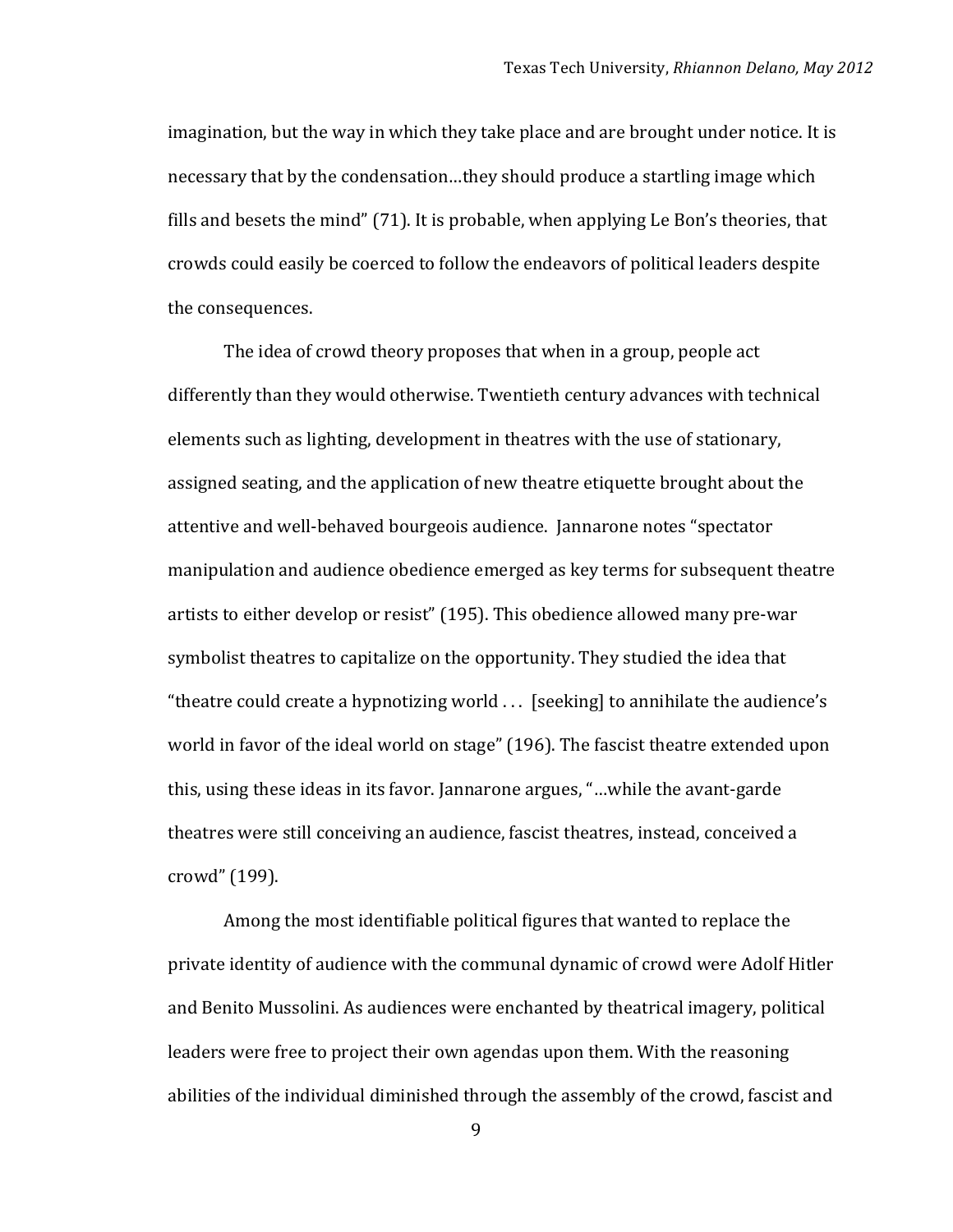socialist theatre presented enormous strength extremely appealing to political authorities. Jannarone emphatically points this out, asserting, "the fascist theatres established revolutionary ideals in terms of faith over reason, modeled in their plays and projected onto the audience" (202).

Helga Finter addresses Artaud's realization of the turn political leaders were placing upon his ideas, claiming "new myths were not to be staged as the foundation for creating community; instead, cruelty, which makes community and society possible in the first place, was to be transformed into an experience in and for each individual" (Finter 17). With the manipulation of his audience/performance relationship, Artaud began to argue that a "community-building theatre that could have a therapeutic and cathartic effect" could not exist (Finter 18). Perhaps if Artaud had been capable of taking a more unyielding stand against manipulation of his vision, we would have a more clearly defined model of his intentions for Theatre of Cruelty. Instead we are left to fill in the blanks of a dream that was never fully conceived.

A distinct problem in evaluating Artaudian works is the misrepresentation of the ideas that make up the Theatre of Cruelty. Perhaps the most common fallacy is the misunderstanding of the word "cruelty" as employed by Artaud. In his book Art and Sex, Gray Watson argues for Artaudian origins in performance pieces such as Rachel Rosenthal's *Performance and the Masochistic Tradition*, Ron Athey's Martyrs and Saints and Louise Bourgeois's *Cell (Arch of Hysteria)*. Watson claims that Artaud "demanded the enactment of violent spectacle," imbuing the word cruelty with highly masochistic and brutal connotations (90). In fact, many of the performances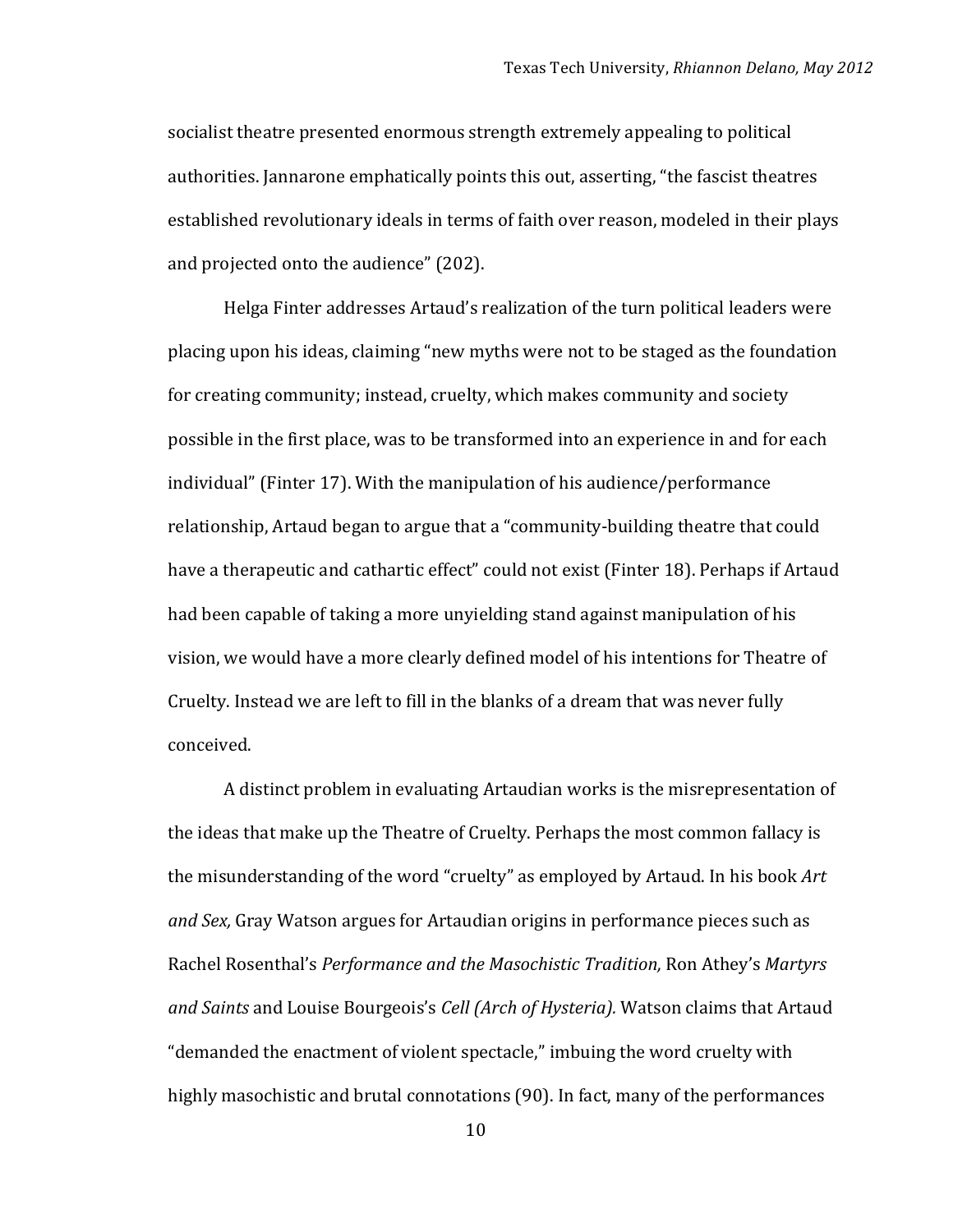Watson references are sadistic or masochistic in nature, emphasizing his own misunderstanding of Artaudian Cruelty.

Rosenthal's *Performance and the Masochistic Tradition* was not a performance piece at all, but rather a lecture in which she attempted to leave the audience extremely uncomfortable through assuming a "masochistic personae" (91). *Martyrs and Saints* is the first performance of a trilogy in which patients are subjected to genital piercings and enemas as audiences observe (94). The sadistic dismemberment of the male body is the focus of *Cell (Arch of Hysteria)* (95). In categorizing the works under the context of Theatre of Cruelty, Watson focuses solely on the physical representation of what he believes the term to mean. Vivian Ching-Mei Chu confronts this problem in her dissertation *The Artaudian Theater of Images: The Language of Mise en Scene in the Theatre of Antonin Artaud and His Followers.*, stating "cruelty, Artaud's term, is neither bloodshed nor sadistic violence; rather it refers to a metaphysical cruelty, a rigorous self-discipline" (23). Artaud himself warned against the manipulation of the term when he wrote "this cruelty is not sadistic or bloody, at least not exclusively so. I do not systematically cultivate horror. The word cruelty must be taken in its broadest sense, not in the physical, predatory sense usually ascribed to it" (*The Theatre and Its Double 79*). If we are to derive our understanding of Cruelty from evidence in Artaud's writing such as this, it stands to reason that Watson (and the artists he endorses in his book) have not succeeded in representing those ideas.

Elements of Theatre of Cruelty have found their place in American periods of social upheaval, most notably the 1960s. Artaud wanted to utilize classic dramatic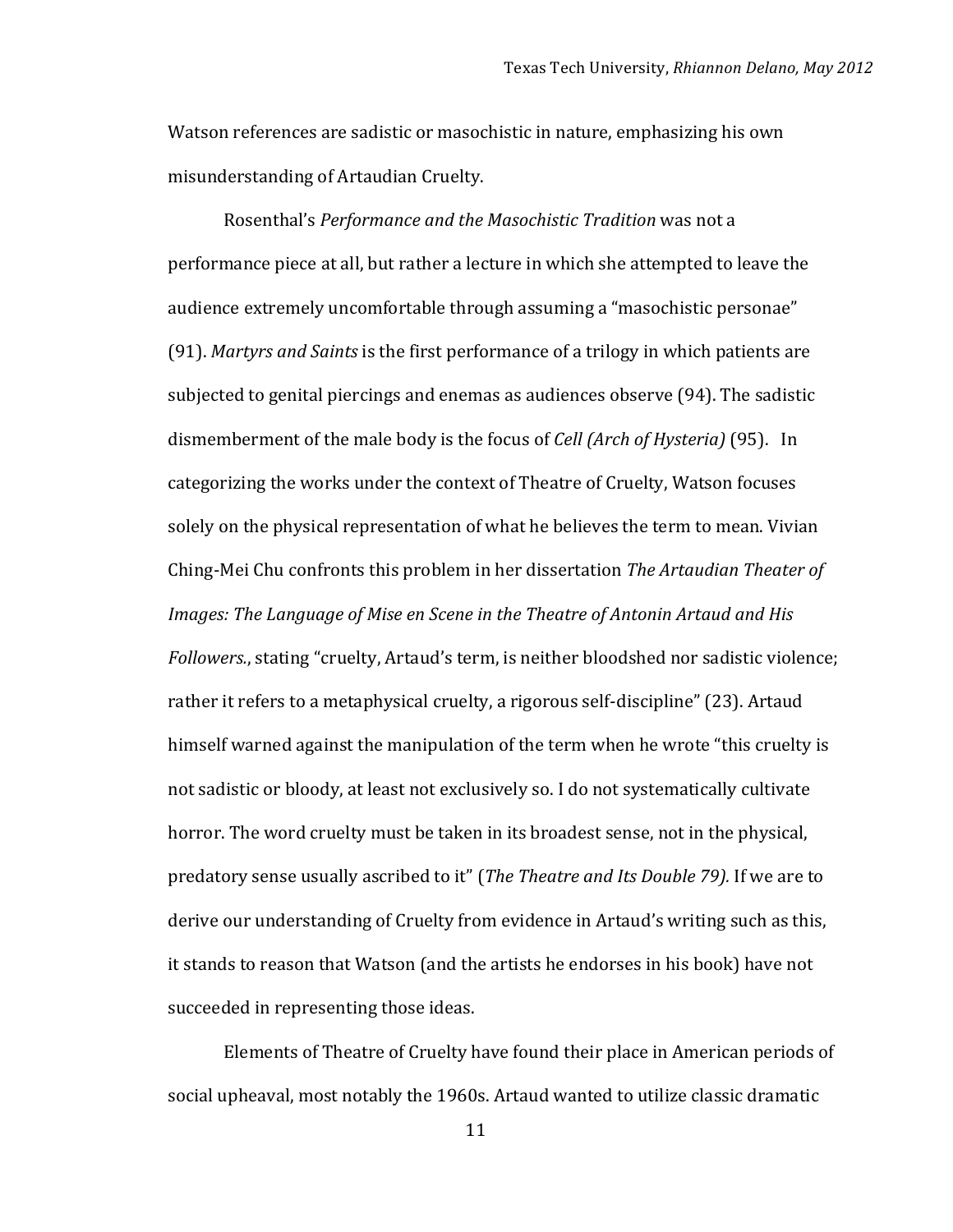literature in a redefined and reformulated manner. He also strove to destroy the separation between audience and actor, in effect blurring the lines between real and imagined. He wanted to "envelop both groups in his ritualistic action, to recruit the audience as participants" (Bermel 99). This shift in ideology is perhaps why avantgarde theatre of that decade focused on the ritualistic nature of Artaud's ideas through the manipulation of interaction between the audience and performance. Perhaps the most seminal example of these ideas, and more importantly of the corruption of Artaudian theory, is Richard Schechner's production of *Dionysus in 69* with the Performance Group. Ellen Mackay identifies the importance of dramatic interpretation as it is used here "as an art form that is not just culturally meaningful but [intended to be] socially constitutive" (71).

The Performance Group, under the direction of Richard Schechner, reconceived the classic play *The Bacchae* in their production of *Dionysus in 69.* The group intended to employ the ritualistic nature of Artaud's Theatre of Cruelty while addressing popular social prerogatives of the decade. The result is what Ching-Mei Chu refers to as a "fake application of Artaud's theory in the 1960s experimental theatre." She expands upon this, saying "the adaptation was more like a narcissistic ritual of the actors rather than an illumination of an old text" (Chu 154, 45).

The adaptation of the classic play was an extreme departure from the original text, incorporating dialogue from *Antigone* and *Hippolytus* as well as bits of the actors' conversations extracted from rehearsals. The performance space allowed for a representation of the "symbolic womb, a spatial metaphor representing the Dionysian rebirth" (Chu 102,105). The group renovated a garage on Wooster Street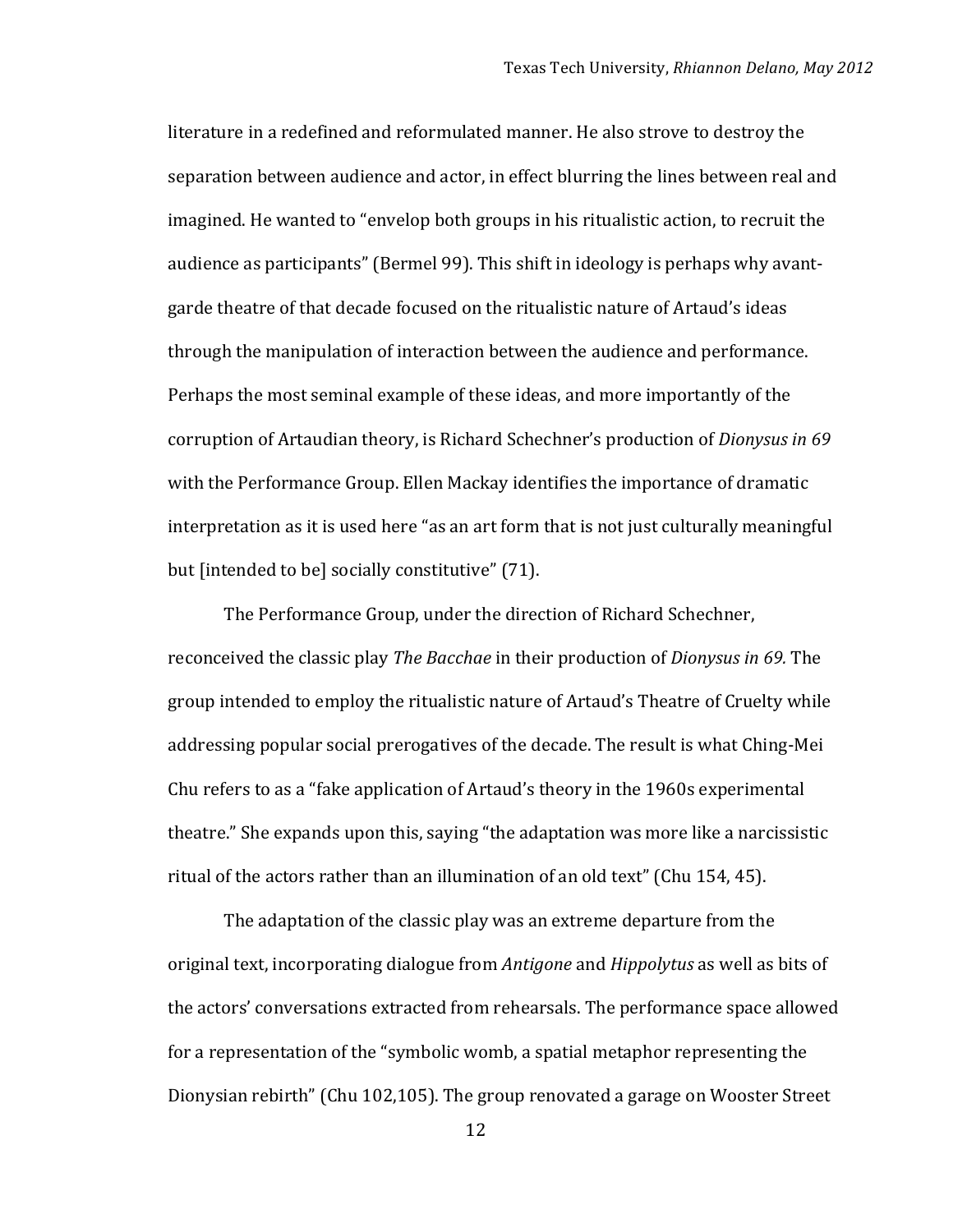for their performances. For *Dionysus in 69*, the performance space was circular with two large scaffolds on either end. Platforms and towers were scattered throughout the space, encouraging audiences to sit anywhere while providing seating that enabled all areas of the environment to be taken in simultaneously.

The performance involved actors taking part in ritualistic activities that were extended to include the audience. Actors were literally scattered throughout the audience, encouraging the spectators to join in on the events of the play. As an orgy took place onstage, spectators were encouraged to participate. Each night performers would attempt to persuade a woman from the audience to join in the sexual activities onstage, giving the performance an uncomfortably voyeuristic quality. Action took place simultaneously in all areas of the space, resulting in a loss of focus, "deviat[ing] from Artaud's idea of a more intensely focused event for the impact of cruelty." As the action of the play progressed, actors divulged to audience members personal information about themselves completely unrelated to the text. An array of deviations from Artaudian ideas ultimately resulted in a performance that severely misrepresented the elements of Theatre of Cruelty and corrupted the audience/performance relationship Artaud articulated (Mackay 78).

Complaints against the production vary in degree of criticism and even disgust. While the recognition of Artaudian theories by Schechner is apparent, their manifestation in *Dionysus in 69* failed. Because of the untrained nature of the actors, Schechner's representation of carnal emotions through vocal stimuli fell short. In the 1968 review of the play, *Time Magazine* called the production "a trampoline for directorial acrobatics...shamelessly alive from the waist down and shamelessly dead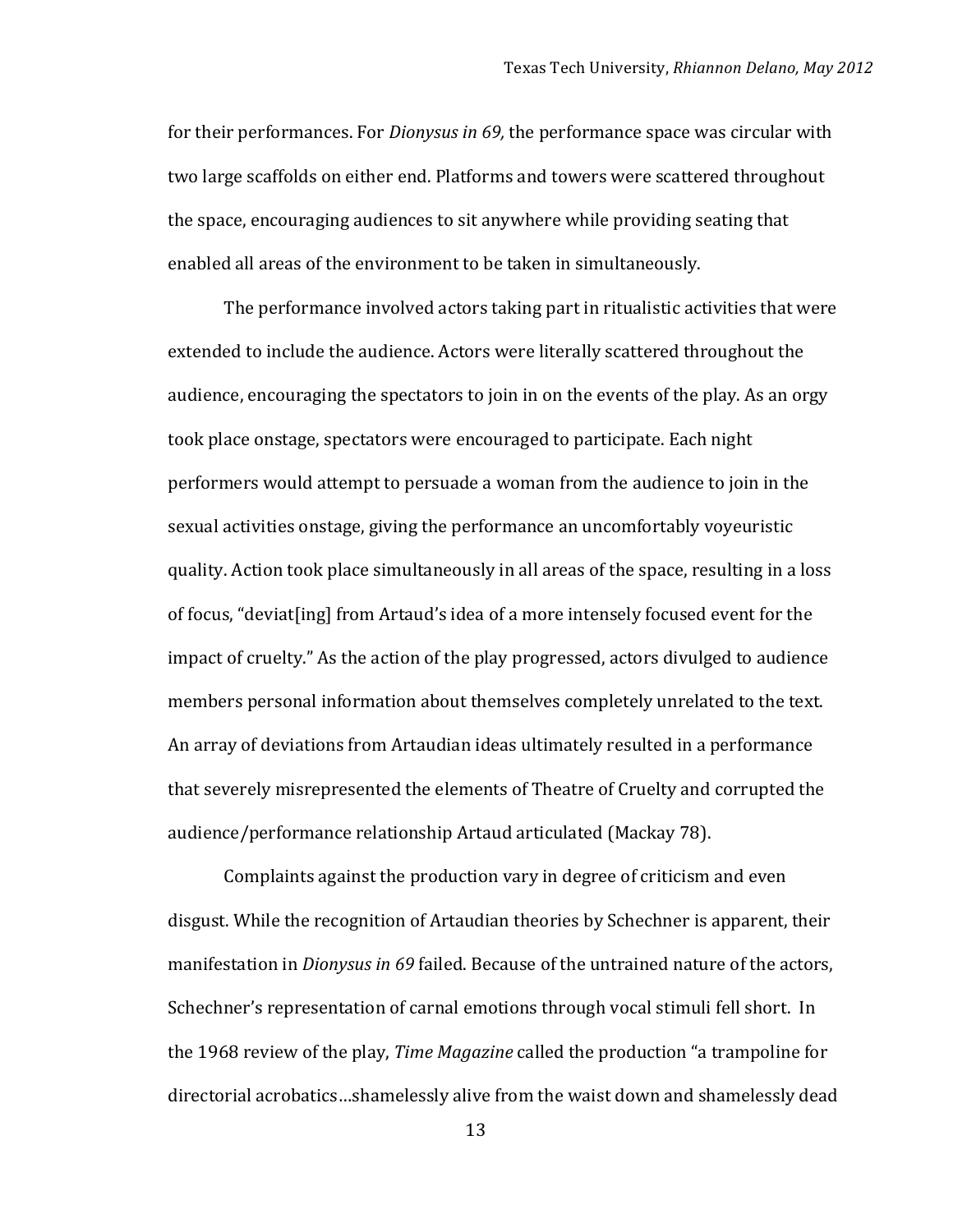from the neck up." Schechner was also preoccupied with the political aspects of the production, an application that falls in direct conflict with Artaud's vision. The misuse of Artaud's principles for Theatre of Cruelty, especially with regard to the audience/performance relationship, resulted in Schechner's work appearing "shallow and self-obsessive" (Chu 146). While the Artaudian theatre is a director's theatre, Schechner took this dictum too far. The then unconventional staging, harsh and blatant portrayal of sex and sexuality, and the forceful nature of the interactions actors pursued amongst the audience all worked to promote Schechner's own political position concerning current cultural attitudes within art and everyday life.

In Artaud's production of *The Cenci* the use of pantomime and gesture depicts the violation of Beatrice by her father, Cenci. With the disturbing issue of incest presented in such a physical manner, the audience was forced to wrestle with something that is often concealed and internalized by victims. By employing these elements that are key units in Artaud's Theatre of Cruelty, numerous directors and artists after him have echoed this approach in their own productions. Ching-Mei Chu describes Artaudian gesture as "developed to echo a definite image reflecting the metaphysical cruelty of human existence" (15). If this is true, then surely his ideas can be used in further developing the fairly modern field of drama therapy. As treatment that uses techniques that often transcend the capabilities of language, it seems rational that Artaud's theories would be successful. Considering the staging from *The Cenci* reminds us of the victim of some crime forced into silence, unable to find the words to speak about the incident. In the absence of words, the physical representation of that, though initially painful, would provoke the metaphysical,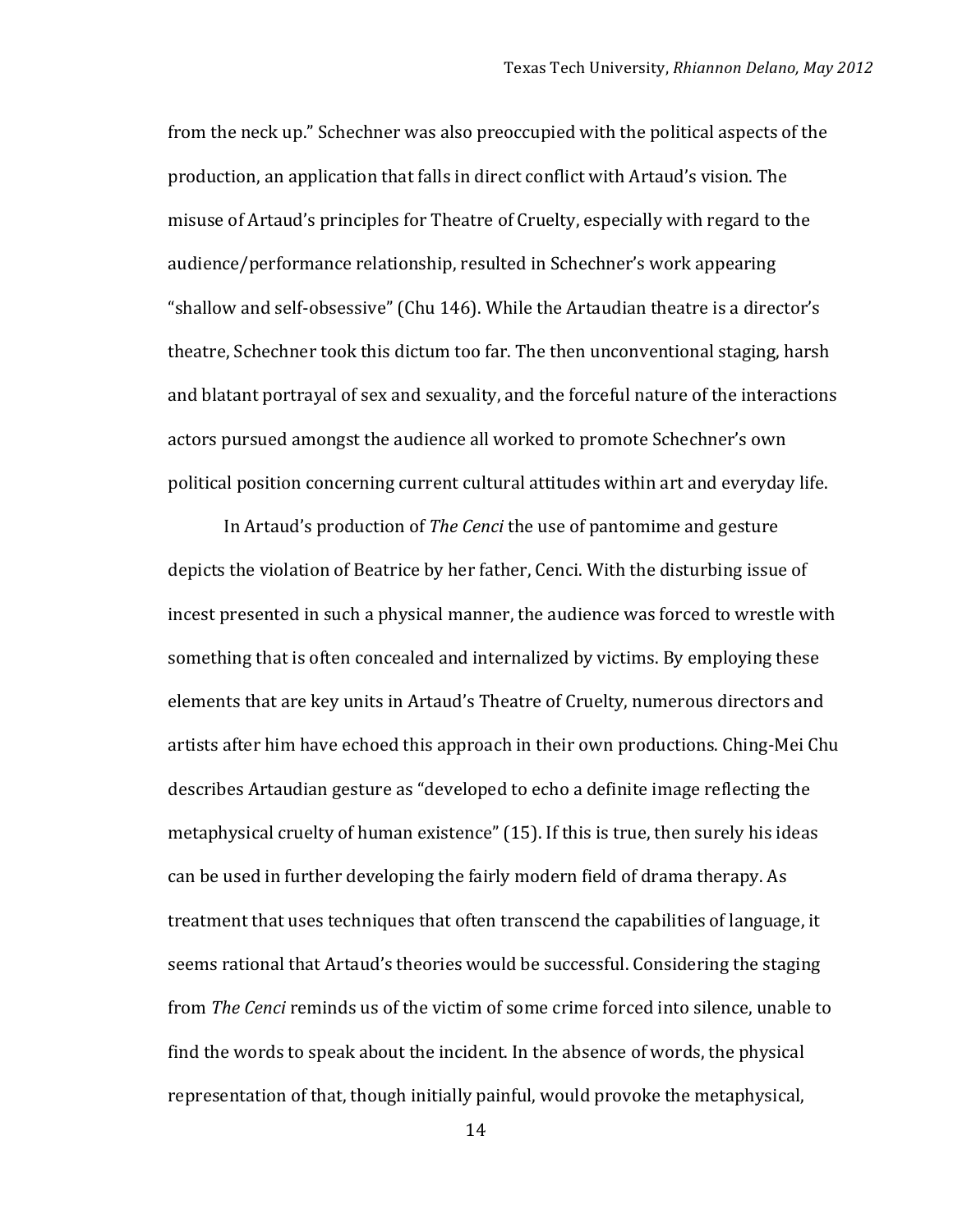ultimately leading to healing. While drama therapy, by definition, lends itself to the cognitive side of application, perhaps the *basis* of Artaud's theories could be beneficial in progressing this recently developed field.

Examining how Artaud's theories affect individuals in an audience, Albert Bermel argues in *Artaud's Theatre of Cruelty*, "if ritual has helped the one, it should help the other" (Bermel 91). In 2006 Tom Riccio attempted to put into practice the idea of using ritual to affect change in audience members with his production of *There Is Never a Reference Point.* His original play tells the story of Jamie Dakis, a woman suffering from dissociative identity disorder, more commonly referred to as multiple personality disorder. Rather than adhering to traditional audience/performance relationships, Riccio placed the audience directly in the action of the play. Small groups consisting of no more than twenty-five people entered the stage area to experience the eight performance installations representative of Dakis's separate and very distinct personalities. Jamie, the ringmaster of the group, asked spectators "how can I ever want to live through these things over and over and over again," yet those life-altering experiences were exactly what the audience was faced with (Riccio 4).

In visiting each personality, spectators witnessed the often violent and emotionally horrifying events of Jamie's life. Patty, the adolescent part of Jamie's mind, is raped onstage by her uncle in a state of alcoholic rage. Marta chastises spectators as she declares the importance of keeping a spotless home, all the while threatening to assault those that do not adhere to her strict guidelines. Rubber cleaning gloves and bleach are offered to those wishing to assist her. In a highly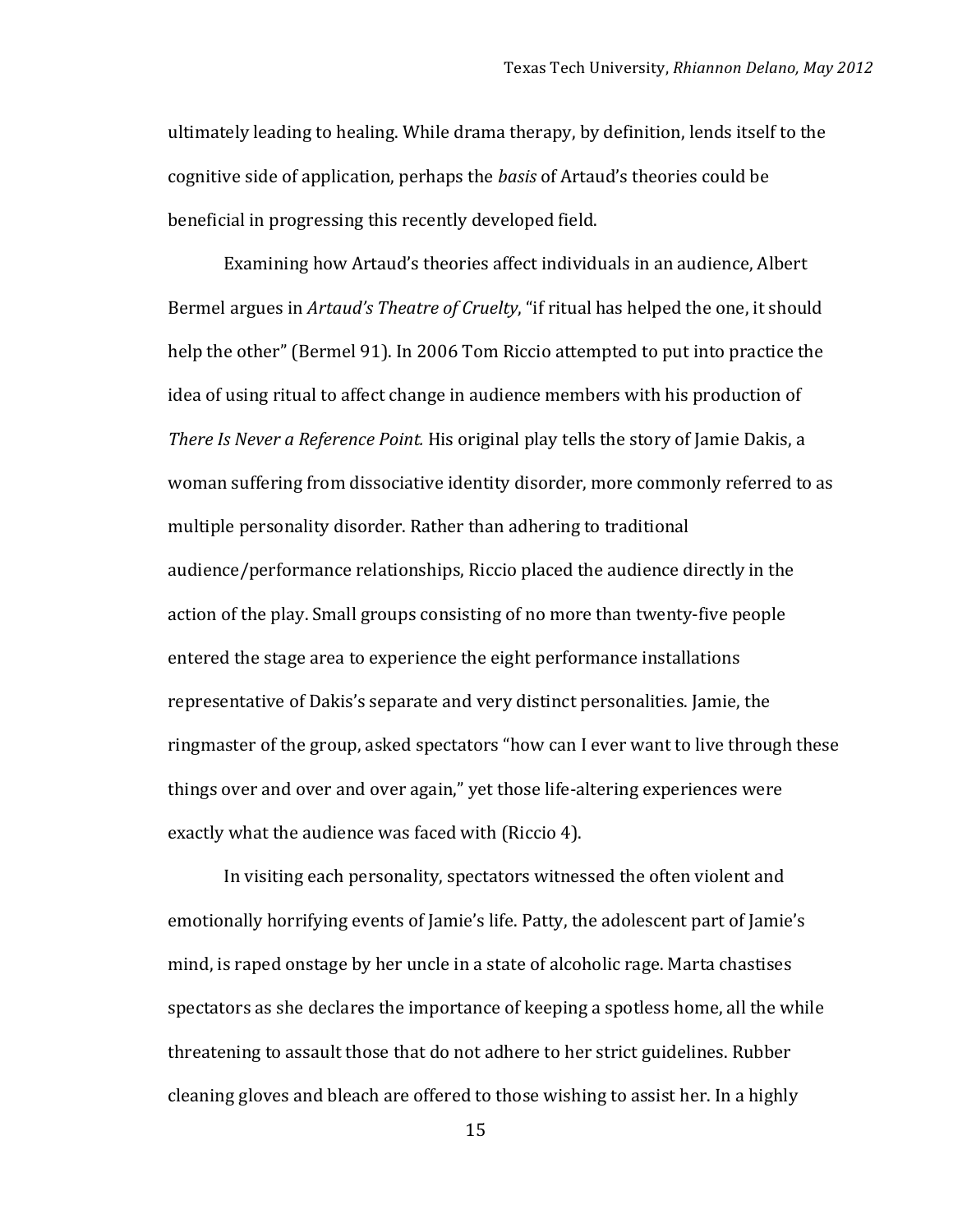inebriated state, Misty offers lap dances as she spins around a pole that has become a staple in her life. The nauseating stench of alcohol and cleaning chemicals permeates the stage as the audience is invited to play cards at a table with James, Jamie's alcoholic and abusive father.

In an attempt to heighten the ritualistic act of theatre, Artaud wanted the audience to surpass the role of spectator and act as participant (Bermel 99). An interactive relationship needed to exist in order to "bring the individual spectator into a personal relationship with the individual performer" (Bermel 100). Riccio's staging put this idea into practice, leaving audiences feeling as if they could identify with Jamie because of having experienced, to a small degree, the cruelty in her life. This was a form of communicating the incommunicable. In *Artaud and the Gnostic Drama*, Jane Goodall explains the nature of Theatre of Cruelty as a way "to lift the veil of appearances which conceals the violence of creation itself, a violence begun in disastrous conjunctions but perpetuated as the disguised cruelty of a world of fixed forms" (Goodall 106). Goodall acknowledges the presence of facades used to conceal the cruel truth of human existence. *There Is Never a Reference Point* was an attempt to lift the veil of appearances by integrating audience and performance.

On February 17, 2006, the real Jamie Dakis, about whom the play was written, was present for the production. In the thirty-five minutes of the play, Dakis saw the physicalization of the personalities that still plagued her mind. She interacted with each, enjoying the company of some and loathing the presence of others. While it was apparent that she understood the world of the theatre as a representation of what is real, the boundary between physical and imagined had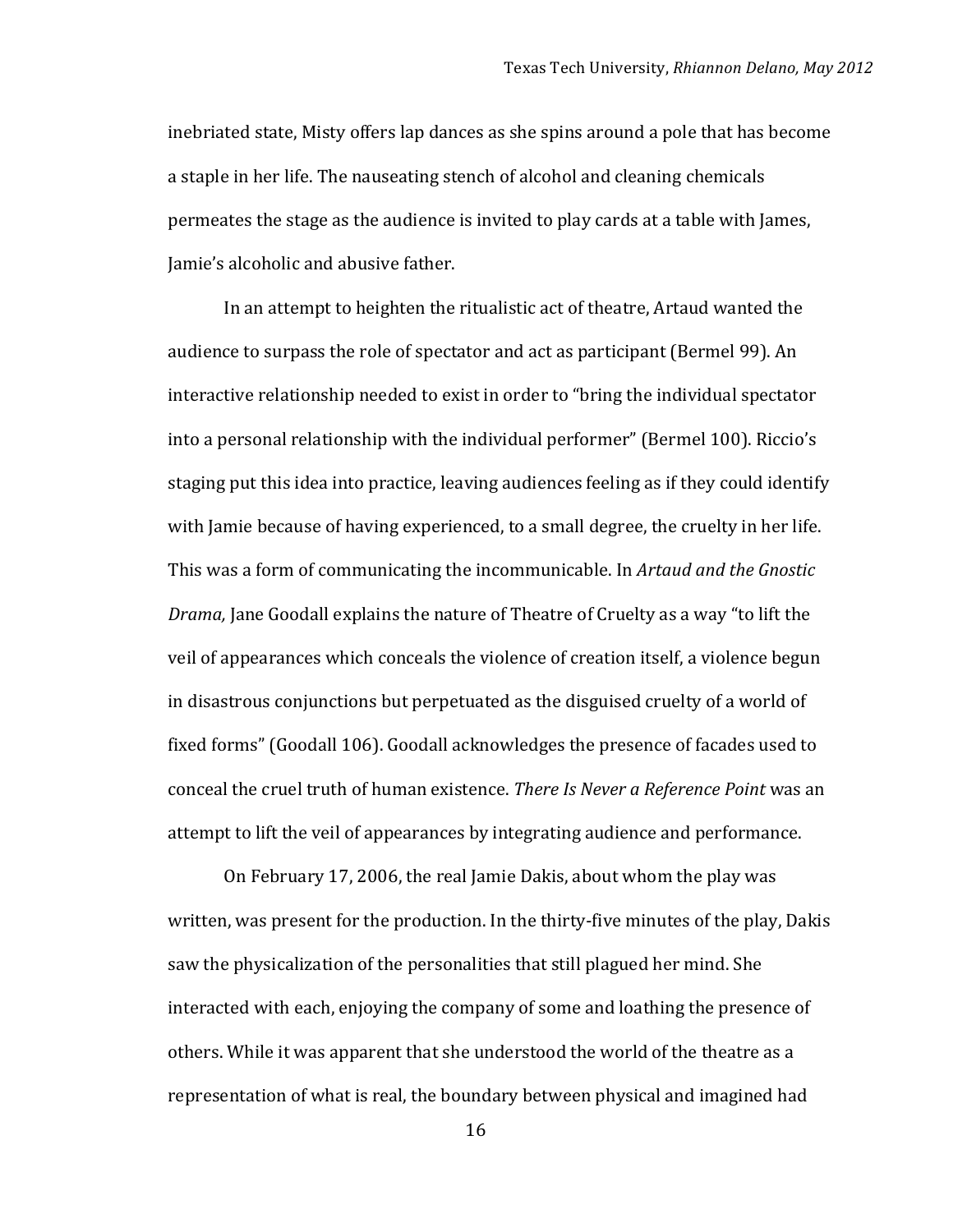certainly become obscure. For Dakis, this performance entered the realms of what Helga Fitner and Matthew Griffin refer to as "Theatre of the Real," claiming that "only a discourse of the Real can actually touch the spectator" (Fitner and Griffin 19). They point out the immediate presence of real qualities (fear, danger, violence) in Theatre of the Real that directly work against the fantasy within theatre of the "as if" (20). The emotions Dakis showed during that particular performance ranged from ecstasy and elation to distress and horror.

Audiences this particular night were only further affected by her reactions, fully conceiving the subject matter for what it was. With such a harsh presentation of imagery and dialogue, it remained virtually impossible for spectators to ignore the content of the play. Issues of violence, abuse, self-deprecation, and drug use provoked thought in an unapologetically disturbing manner. The cast was urged to allow the text to transform as deemed appropriate to the audience. Unlike the meaningless improvisation from actors in *Dionysus in* 69, the actors in *Reference Point* improvised in an effort to directly affect each audience. This further established the idea of the Real as the actors manipulated lines to incorporate audience members into the action. With each performance the play took on unique qualities that were never precisely duplicated.

Shortly after *There Is Never a Reference Point* finished production, Jamie Dakis contacted Tom Riccio to discuss the show. She shared with him the transformative powers it had, explaining the effect it directly had upon her. The tremendous physical representation of her different personalities had given her the ability to let go of one of them. She claimed that for years she had considered them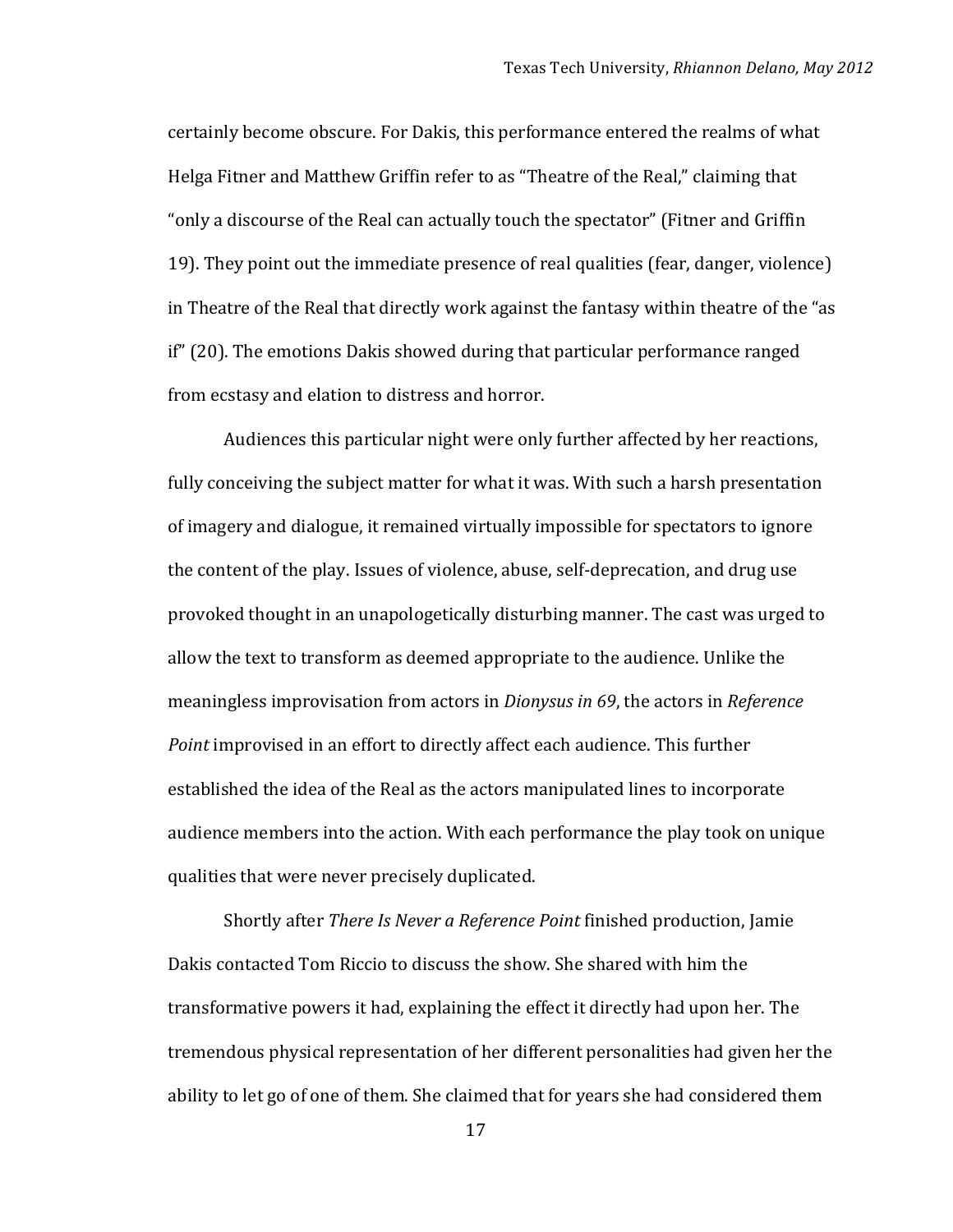friends and confidants, but seeing them in front of her helped her to understand the detrimental power they had over her life. In this aspect, *There Is Never a Reference Point* fulfilled Artaud's idea that theatre "impels us to see ourselves as we are, making the masks fall" (Artaud 22). For Dakis, the mask that fell was the oppressive, threatening, and sadistic figment of her personality that she called Marta.

In appealing to the audience and raising the stakes for what experiencing theatre entails, modern theatre professionals might redefine their approach by taking a particular interest in Artaud's theories. Furthermore, a reassessment of the perseverance of theatre's ritualistic nature might prompt a rebirth of Artaudian philosophies. The spectacle and didacticism of theatre would then be replaced by the necessity of the art, for "a theatre that merely depicts life is not sufficient," but rather should "question the very fundamentals of life and its relationship to art" (Dasgupta 3). A shift like this would certainly challenge the contemporary norms of theatre practice.

In resolving the problem of best applying Artaud's ideas, Helga Finter and Matthew Griffin argue that the questions Artaud posed are inherently more important than the answers he supplied. One of the most important questions he asked concerned the role of the spectator. "Artaud was motivated by a desire for a direct and violent attack upon the senses of his audience in order to achieve a collective purgation of the audience  $\ldots$  consider [ing] the involvement of the audience in a single space the most important step in achieving his ideal of the theatre of cruelty" (Chu 94). In *The Theatre and Its Double* Artaud continually evaluates a central concern of the effect the theatre has on its audience. Still,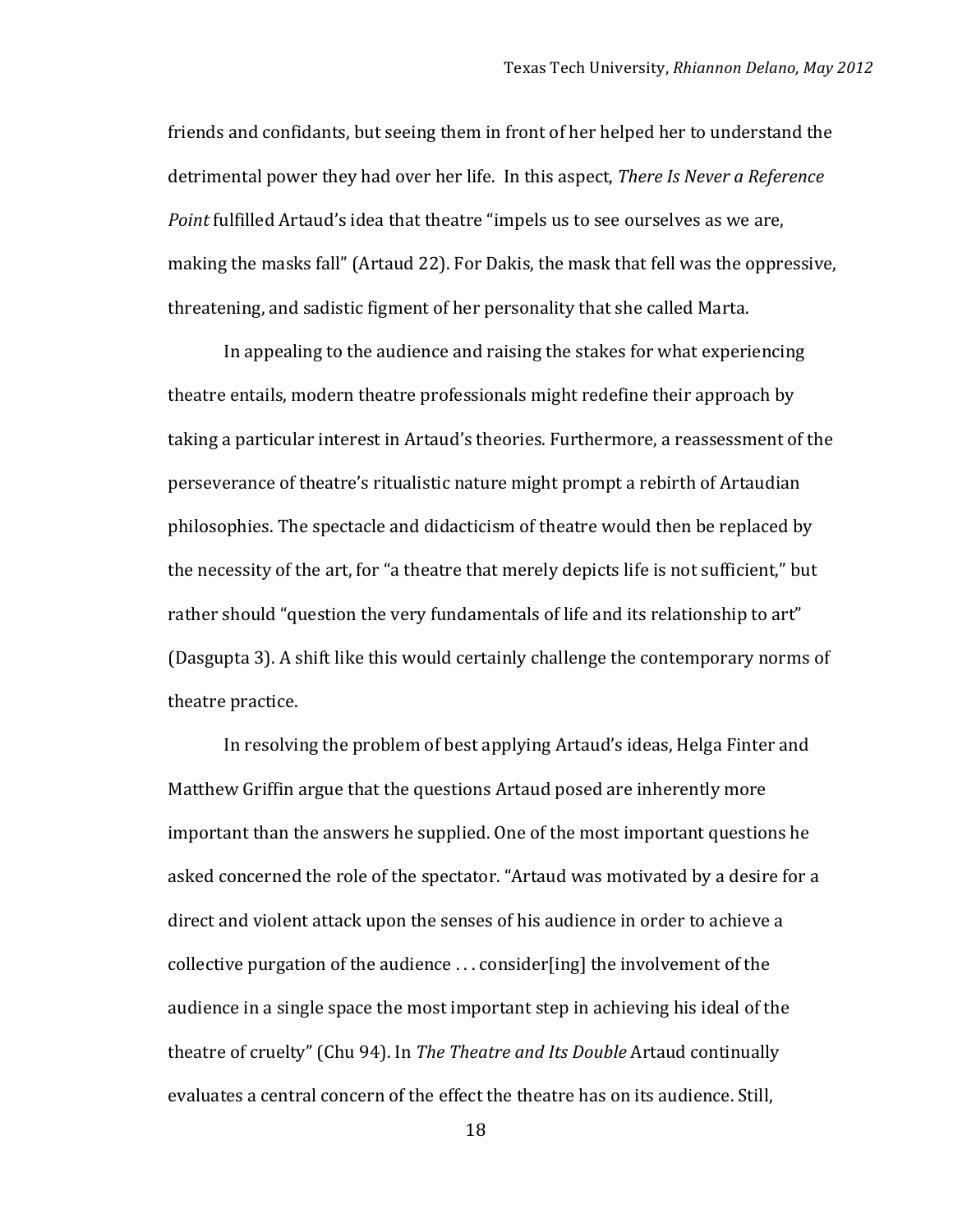Jannarone points out that "Artaud himself never articulated a social vision that could frame the Theatre of Cruelty in a socially or politically coherent way" (192).

Considering the disconnect between theory and practice, it is easy to argue that because Artaud's ideas were never concretely defined they are rather malleable. Perhaps this is why his ideas have persisted over the past sixty years; without definitive answers about how to put into practice the theories, artists will continue to manipulate them in search of the best application. Furthermore, it is possible that Artaud himself was either unsure of how to best apply his ideas or did not know how to clearly articulate them, leaving the task of working through the details to his followers. If this is true, Artaud established theories that will inevitably experience change and revision as new generations of Theatre of Cruelty advocates are born.

It is undeniable that Artaud revealed possibilities in theatre that extended beyond language-based performance. His work has inspired a legacy of artists experimenting with theatrical forms and seeking to affect society through the use of ideas that constitute the Theatre of Cruelty. Charles Marowitz defines cruelty as "the exposure of mind, heart and nerve ends to the grueling truths behind a social reality that deals in psychological crises;" however, the concept of truth provides ample room for interpretation (147). Moreover, the social reality of which Marowitz speaks differs from person to person, or at least culture to culture. The fact remains that Artaud left no clear model for future generations wishing to use his work as an example, for the transition from theory to execution for him was often problematic. Perhaps, then, Artaud's work is unfairly deemed "Theatre of the Impossible."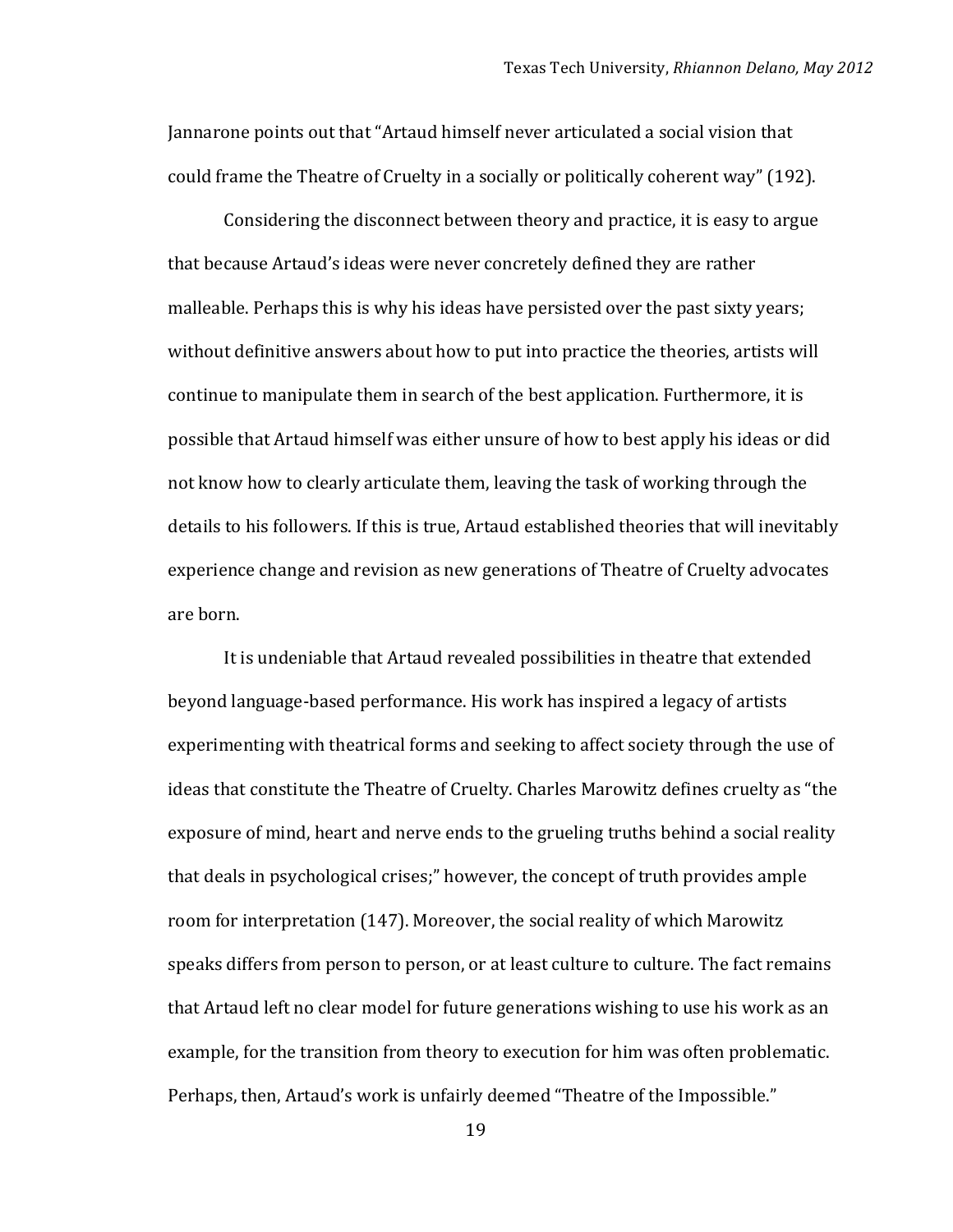While Artaud's body of work includes an abundance of writings that call for a shift in theatre practice, the concepts themselves are entirely ambiguous. Furthermore, models he presented illustrating his ideas are in short supply. As a result, various interpretations of Artaud's ideas have been put into place. Because of the unanswered nature of his work, the various forms of artistic contributions claiming to be Artaudian can and will continue. In proposing an anti-literary theatre, Artaud "advocated a theatre that would [deal] with spiritual aspects of man's existence in a cruel world" (Chu 20). If theatre is a collaborative art, why should the audience be excluded from this? With a cultural audience that demands more, perhaps the most beneficial route for artists to take is one of healer, repairing the emotional apathy that constricts the possibilities theatre should be allowed. The idea of possibilities, above all, remains one of Artaud's greatest contributions, one that should be considered in all aspects of theatre.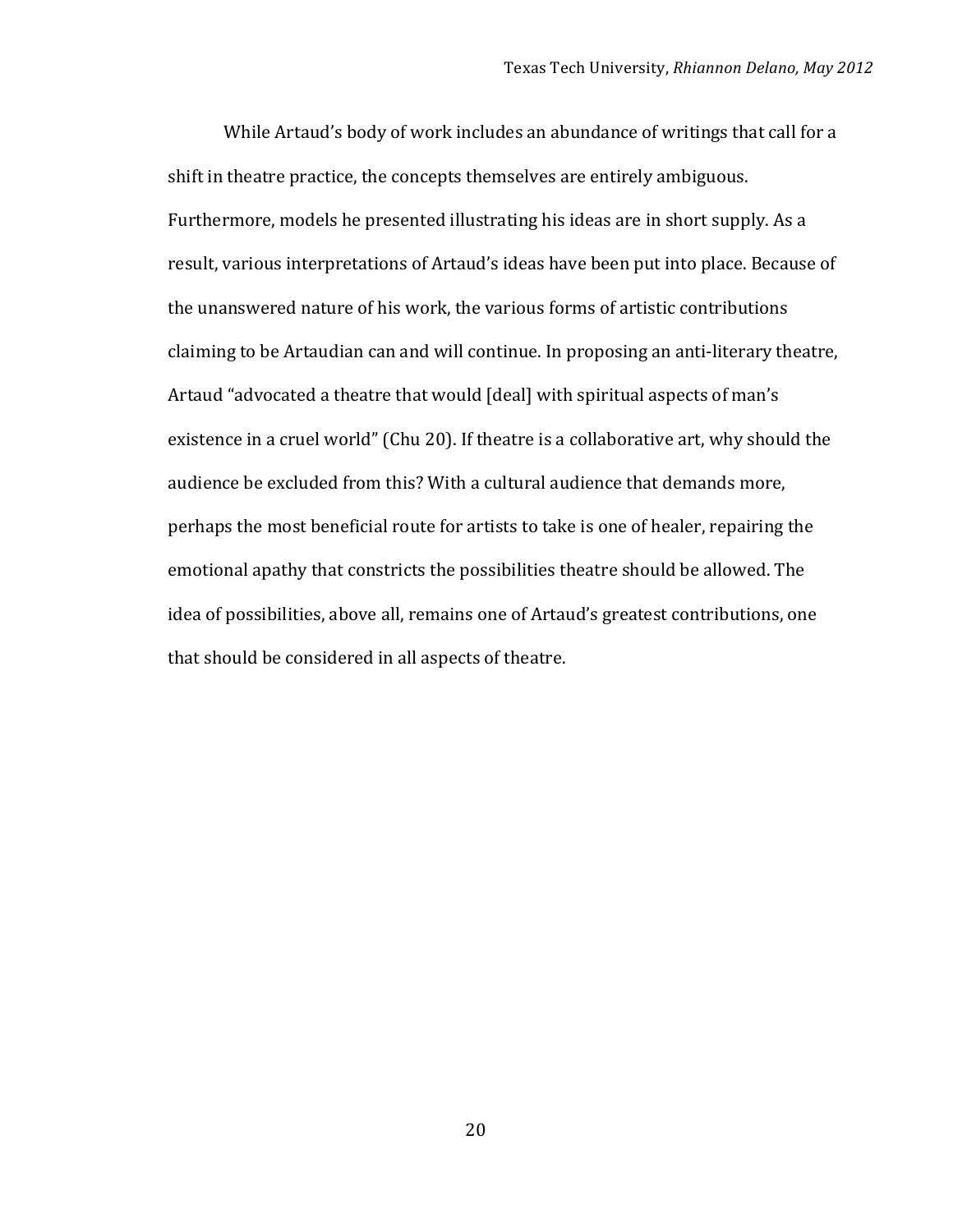#### **Chapter III**

# The Living Theatre's Theatre of Cruelty: Establishing a **Relationship Between Theory and Performance**

For all the validation given to the theories found in *The Theatre and Its Double*, equally voiced are those critiques that aim to reveal the fundamental difficulties found when moving away from written theory and approaching Artaud's writing through a lens of practical application. Despite the incredible profundity attributed to Artaud's ideas, the criticisms of Susan Sontag completely discredit the theatrical evidences offered in Artaud's performance history. While she supports Artaud's work from a theoretical standpoint, claiming that it "encourage(s) the notion of art as an instrument of revolution," she addresses a failure of evidentiary application of these ideas, stating, "his influence derives no support from the evidence of his own productions" (42). It is essential to recognize, however, that "what he said about theatre had enough weight to influence a whole epoch" (Féral 89). While his ideas may have held more weight in theory than his own implementation of them shows, they were certainly powerful enough to affect an immensely varied theatrical discourse for the past sixty years.

It is from Artaud's influence that theatre practitioners like Peter Brook have found inspiration and give credit in their own work. Brook adhered to Artaud's demand that theatre be "an unrelenting assault upon the senses of the spectators" with productions at the Royal Shakespeare Company (Gilman 21). So great was his interest in the theorist, that in 1964 the RSC produced a season of Theatre of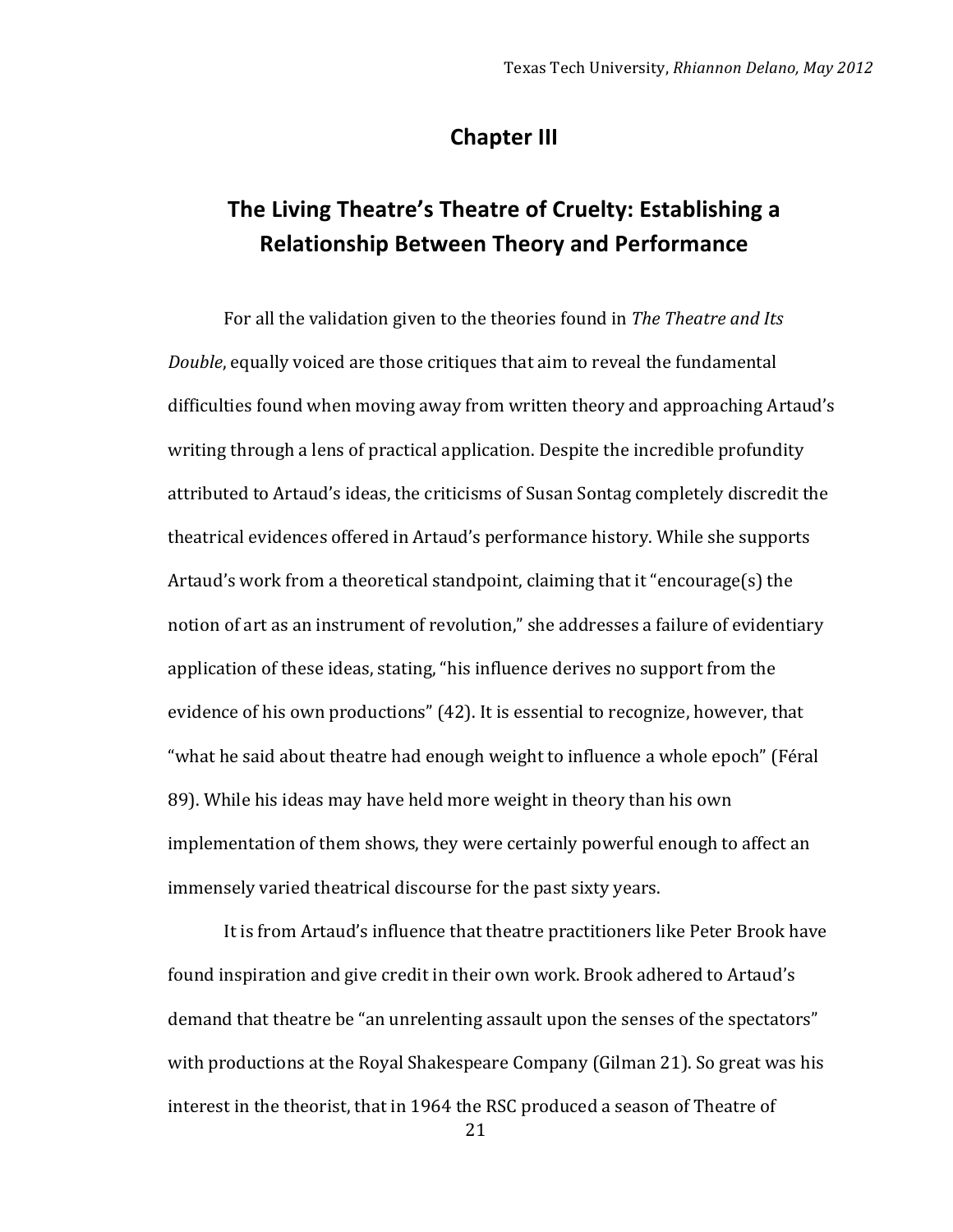Cruelty, consisting of Artaud's *The Spurt of Blood*, among other productions (Leach 188). Brook's staging of Shakespeare's *Titus Andronicus* in 1955 at the RSC, as well as the 1964 "astonishing tour de force" *Marat/Sade*, established a "combination of spectacle, drama, and physical experience" through which Brook would establish his own style as influenced by Artaud (Gilman 21).

When considering the practical application of Theatre of Cruelty, perhaps most notable, however, is the work done by The Living Theatre, as it too subscribes heavily to the theories Artaud established. The Living Theatre, the oldest experimental theatre group still existing in the U.S., strives to restructure the common perceptions of power from one driven by a "societal hierarchy" to "cooperative and communal expression...while continually challeng[ing] the forms, content, and style of the theatre and its relationships to and with the audience" (Burgess). These stated efforts echo Artaud's own writing. In his essay "The Theatre and the Plague," Artaud states, "beneath such a scourge, all social forms disintegrate" (15). One of The Living Theatre's primary methods of fulfilling this particular goal, and that will receive primary focus in the remaining discussion, is by "counteracting complacency in the audience through direct spectacle" as the performance "attempts to take the spectator to such an intense level of emotional involvement that he is forced to react" (Neff 32). The Living Theatre's intense focus on the audience/actor relationship acts as a primary method of delivery for not only its performance style, but the singular interpretation of Artaud's theories.

By examining a select history of The Living Theatre, I will consider the various methods by which this company has translated Artaud's theories to actual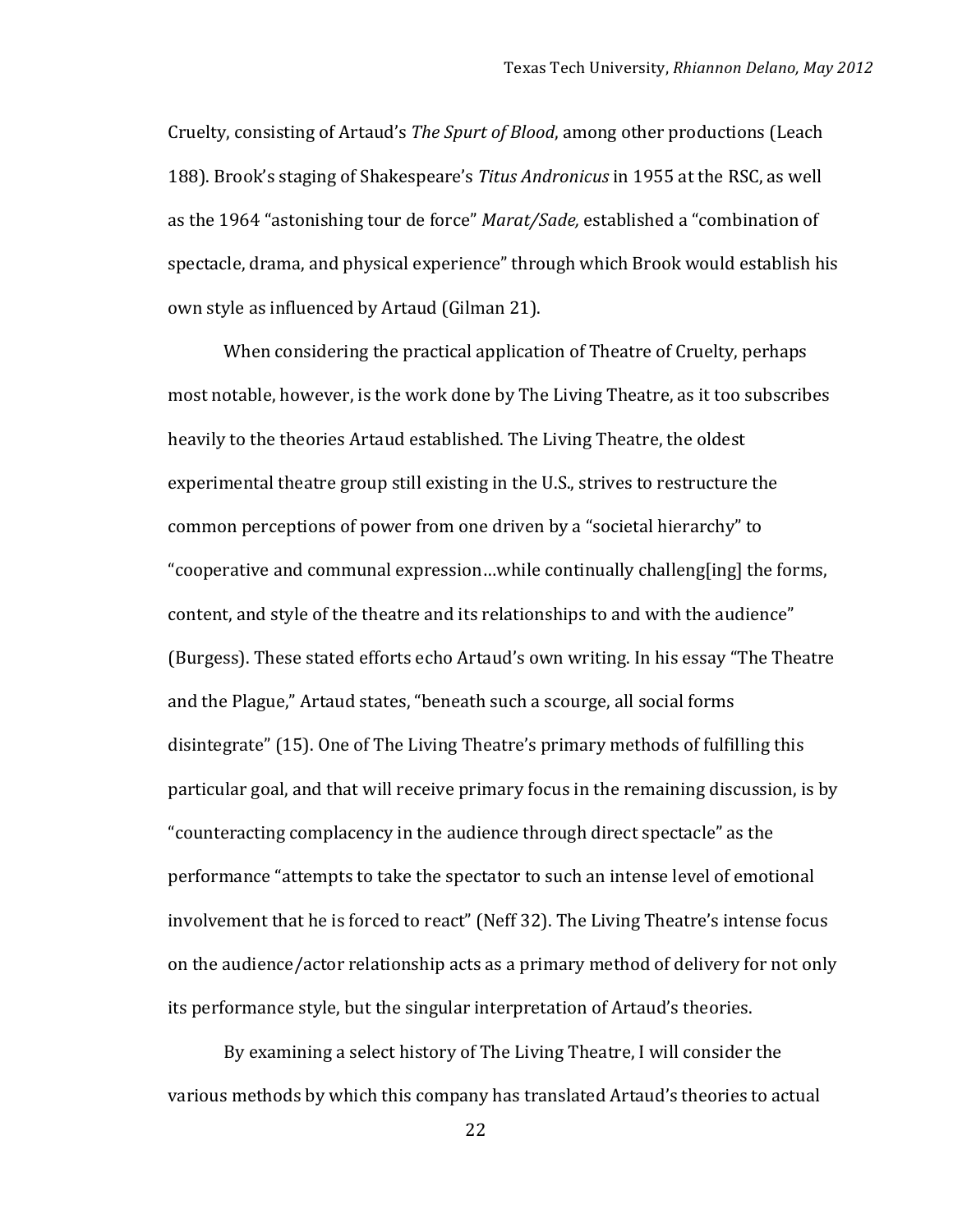performance practice. Furthermore, I will pay special attention to the 1959 and 2009 productions of Jack Gelber's *The Connection* in order to evaluate the performance evolution that may have taken place between those productions. While the fifty years separating these two productions certainly contain an extensive performance history of original and new works, my focus here will remain primarily with *The Connection* in an effort to localize the company's methodologies. If "the theory of Artaud exceeds in desire anything he could ever realize," how, if at all, has this company translated those theories to practice (Blau 442)?

Established in 1947 by Judith Malina and Julian Beck, The Living Theatre was created by not only taking influence from Artaud, but by citing his text *The Theatre and Its Double* as its primary artistic basis. While many other artists of the twentieth century draw from particular elements of his writing, The Living Theatre claims his theories as their principal authority. Leach finds this approach problematic, identifying "any attempt to suggest a comprehensive 'theatre practice' with Artaud's name stamped on it... [as] singularly fruitless" (174). Sontag extends this, saying "one can be inspired by Artaud...one can be scorched, changed by Artaud. But there is no way of applying Artaud" (qtd. in Leach: 174).

In discussing Artaud's work, Graham Ley and Jane Milling describe his writing as "an engagement with the community, [with] the incentive [as] the right of a mind to a place in a culture" (97). The Living Theatre takes a direct cue from this idea, positioning it within the group's very mission. Julian Beck states that their mission is: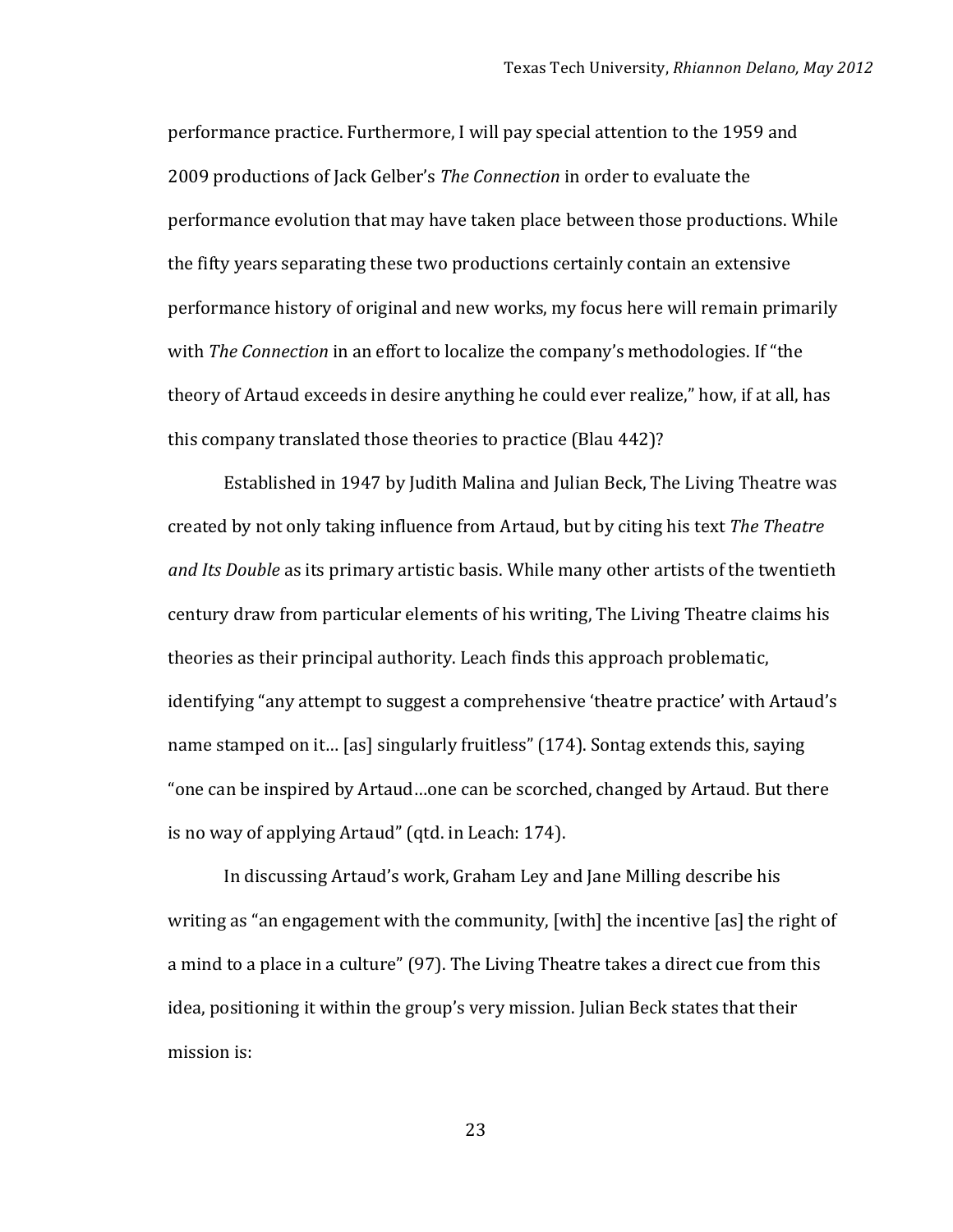To call into question who we are to each other in the environment of the theatre, to undo the knots that lead to misery, to spread ourselves across the public's table like platters at a banquet, to set ourselves in motion like a vortex that pulls the spectator into action, to fire the body's secret engines to pass through the prism and come out a rainbow, to insist that what happens in the jails matters, to cry 'Not in my name!' at the hour of execution, to move from the theatre to the street and from the street to the theatre. This is what

The Living Theatre does today. It is what it has always done (Burgess). Despite the mission's seemingly self-sacrificial tones, The Living Theatre has always maintained what may be viewed as an imposing politically activist agenda when shaping its performance practices. Neff claims that it is "impossible to separate the Living Theatre's art from its political ideology" (12). While Artaud might have cringed at the sharp political messages that The Living Theatre pushes, their work is, nonetheless, deeply saturated in the theatrical ideologies Artaud's writing promotes.

In "No More Masterpieces," Artaud speaks of a shift away from what he considered the exhausted forms of expression that he believed reflected the bourgeois characteristics of theatre that surrounded him. His claim that "masterpieces of the past are good for the past; they are not good for us," elaborates the idea that "we have the right to say what has been said and even what has not been said in a way that belongs to us, a way that is immediate and direct...and understandable to everyone" (74). His demand for the production of new works is answered in the fundamental practices of The Living Theatre. While they have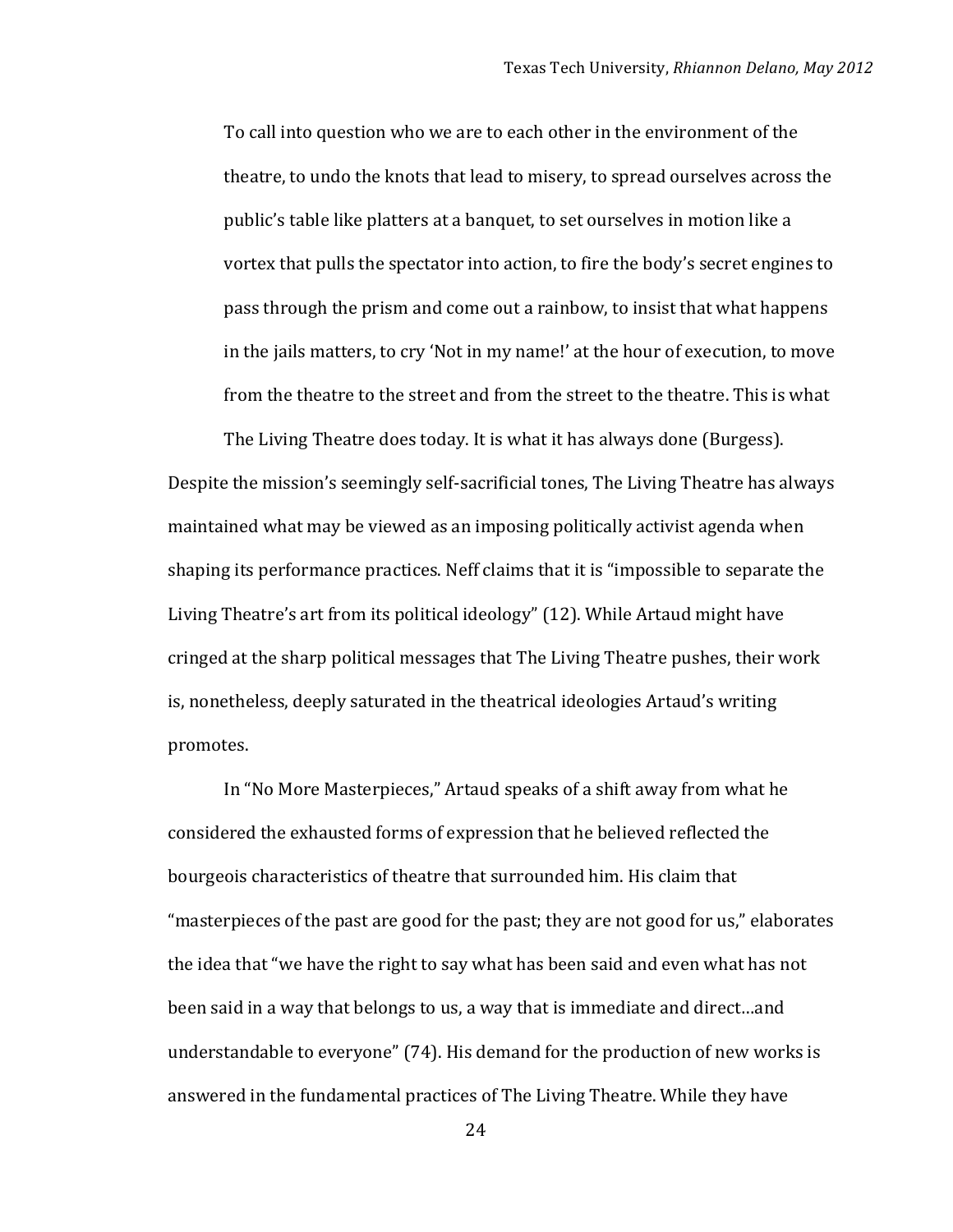produced more classical works (with their own unique interpretation) such as Racine's *Phaedra* in the summer of 1955 and Sophocles" *Antigone* produced in 1984, the bulk of their work, particularly in the mid-twentieth century, has focused on new plays.

Despite the tendency to rely on new works, the company would later shift to creating what Artaud referred to as "expression in space" which would "allow art and speech to be exercised organically and altogether, like renewed exorcisms" (89). They did not "act a written play, but [made] attempts at direct staging, around themes, facts, or known works" (98). Their "collective creation(s)" were an effort to evolve from an authoritative (and authorial) approach within the company to  $\overline{a}$ greater collaborative works (Harding 29). As their performances became more deeply rooted in this new direction that embraced performance style and theory, the shift to an Artaudian treatment of language was more firmly realized.

Regardless of the type of works The Living Theatre was producing, its focus remained on creating theatre that would provoke change within its audiences. They weren't just concerned with creating art, but with "their audience's ethics as well as aesthetics" (Harding 36). At the peak of his theoretical development, Artaud was writing about a true theatre that would demand a "sense of life renewed by the theatre;" the Living Theatre answered the call to arms (13). They viewed theatre as a revolutionary force through which they could affect social change. Just as Artaud was seeking a theatre free from bourgeois influence, Malina and Beck regarded their theatre as "force and revelation...an antidote to bourgeois existence" (Gilman 330).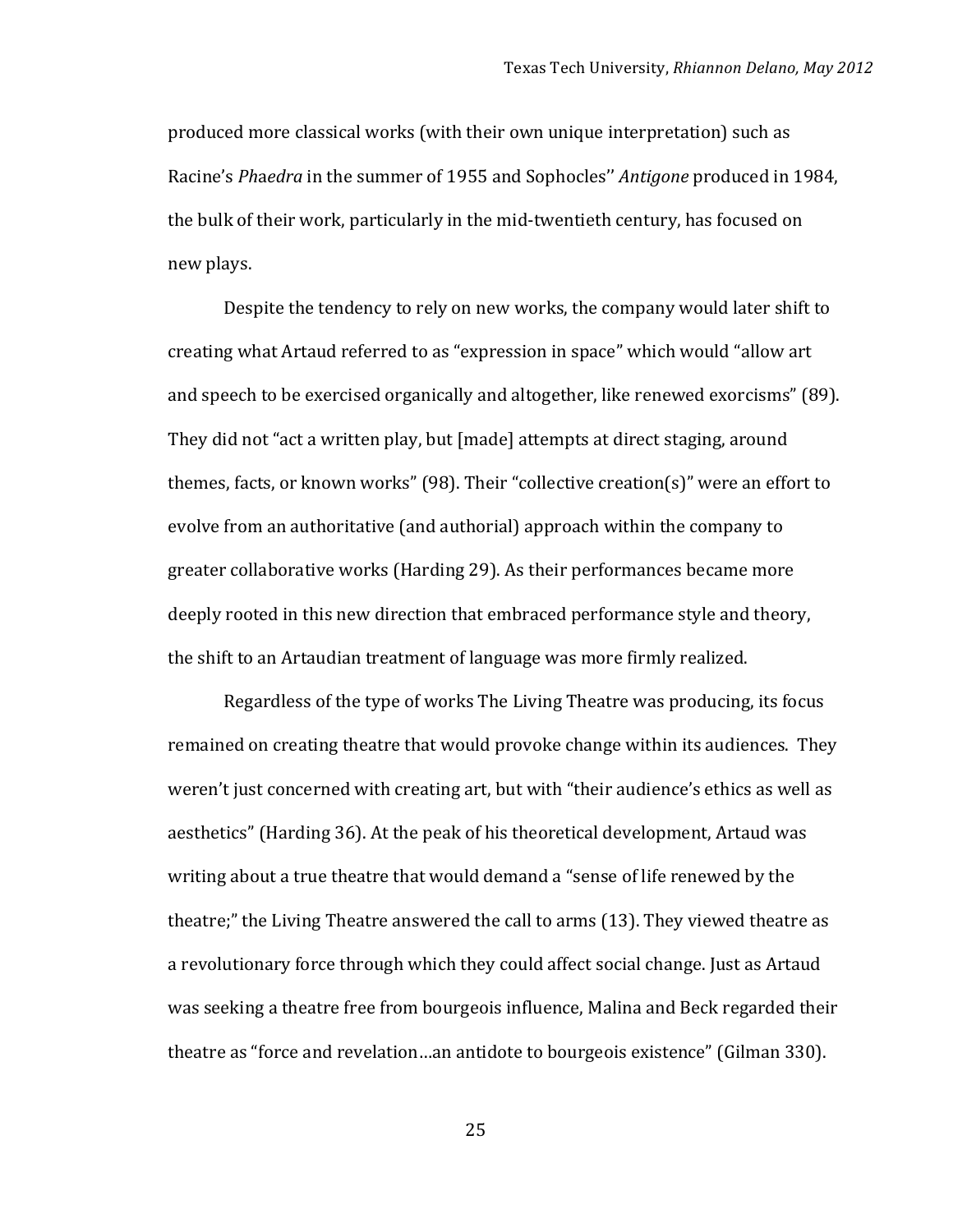For them, theatre was not just an artistic outlet. The stakes were much higher than that. Malina comments on the necessary participation of the audience, not for the sake of physical interaction between performer and audience, but as an avenue to exploring the moral implications and responsibilities of the theatre. "My interest" is in the unification of the performers...with the spectator, to find some key to the horrible alienation of people sitting there listening." Her primary focus here is to "[create] for the audience a true role in which choices must be made that will reveal to them their own decision making processes" (qtd. in Callaghan: 24-25). Theatre, for The Living Theatre, was and is a mutually participatory experience.

In 1959 the company produced Jack Gelber's play *The Connection*. The play delivered a very graphic depiction of heroin addiction amidst the lives of jazz musicians and junkies. The play, directed by Judith Malina and designed by Julian Beck, took on a completely collaborative nature as playwright Gelber assisted and became involved in several areas of the production. An audience of filmmakers, creating a play-within-a-play setup, recorded the addicts that made up the cast. As the play progressed, "the division between art and life was blurred again... [as] actors improvised with spectators in the audience space, panhandling for the next 'fix'" (Harding 28). With a completely new text to work with, the company was able to employ methodologies they found appealing without the backlash of answering to the traditions that classics would employ. With new works like *The Connection*, they found an outlet that provided the artistic freedom that would work to reinforce their "revolutionary" approach to theatre.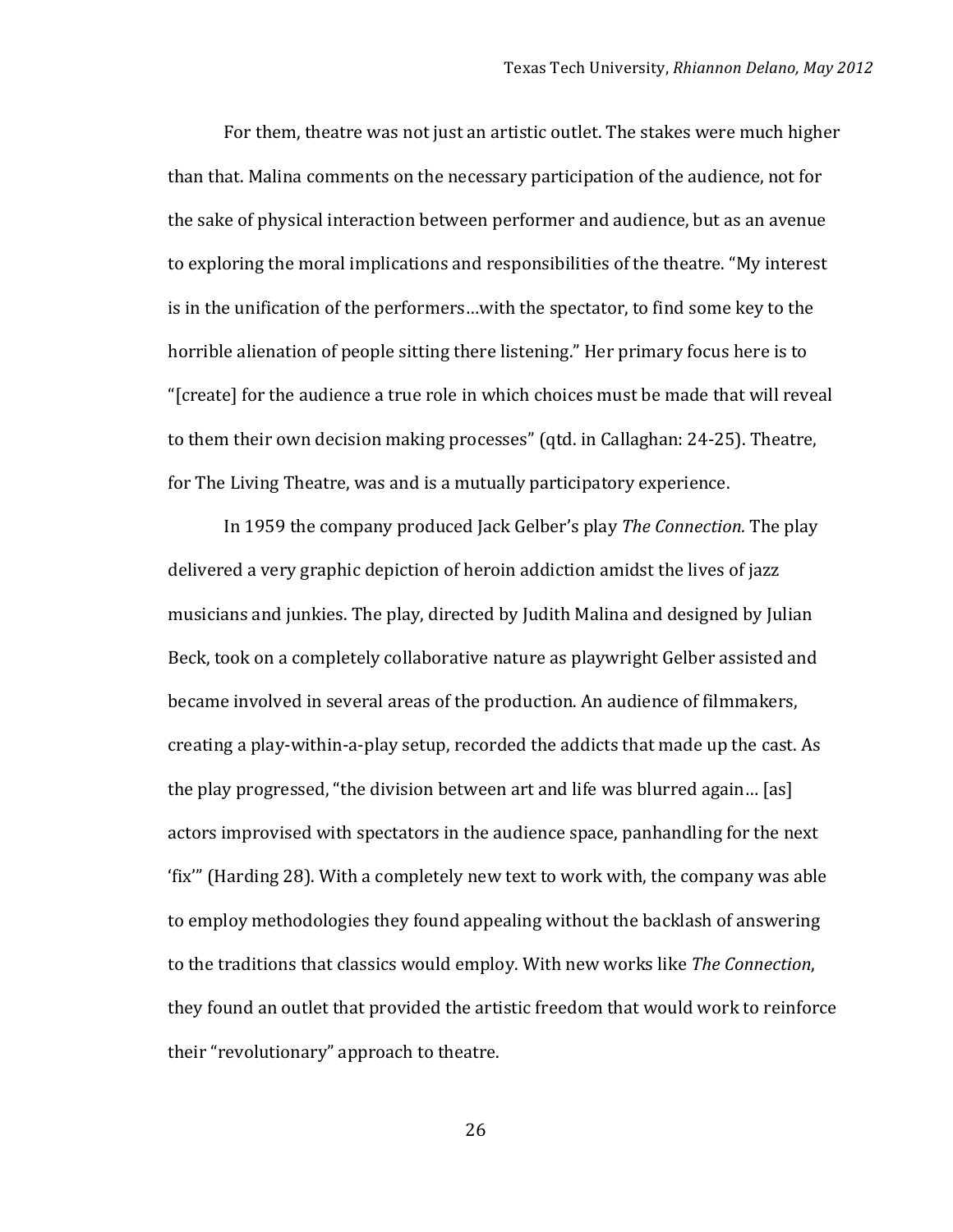With the production of *The Connection* in 1959, the practices of The Living Theatre had not yet crossed over into the politically obtrusive and demanding agenda that would pervade their overall repertoire in the twenty years that would follow. The staging elements employed in *The Connection* were not to overtly push any expressly social or political agenda (a practice that would be seen with many of their later productions), but to promote critical perspectives regarding a localized example of societal downturn. While the makings for their strongly seated political perspectives may have very well been present, they were not aggressively forced upon audiences. This production did not present audiences with what to think, but instead offered them something to think about. The balance between social message and a push for change was perfectly suspended amidst Artaudian methodology that would cause the company to attract widespread attention for its then groundbreaking approaches.

With *The Connection*, the fourth wall was broken down in order for life onstage to permeate the lives of those in the audience. "The Living Theatre tried to use expression to create a sense of frustrated desire and out of this awareness, action" (Harding 53). Actors portraying the documentary filmmakers were interspersed with audience members, an effect that reiterated the voyeuristic nature of the experience. Rather than being led to pursue action in the streets, so to speak, audience members were presented with a choice concerning the degree of voyeurism or active participation to which they would subscribe. By placing performers within the confines of the audience, the theatrical event transformed from passive to immediately present and applicable. Complete interaction was just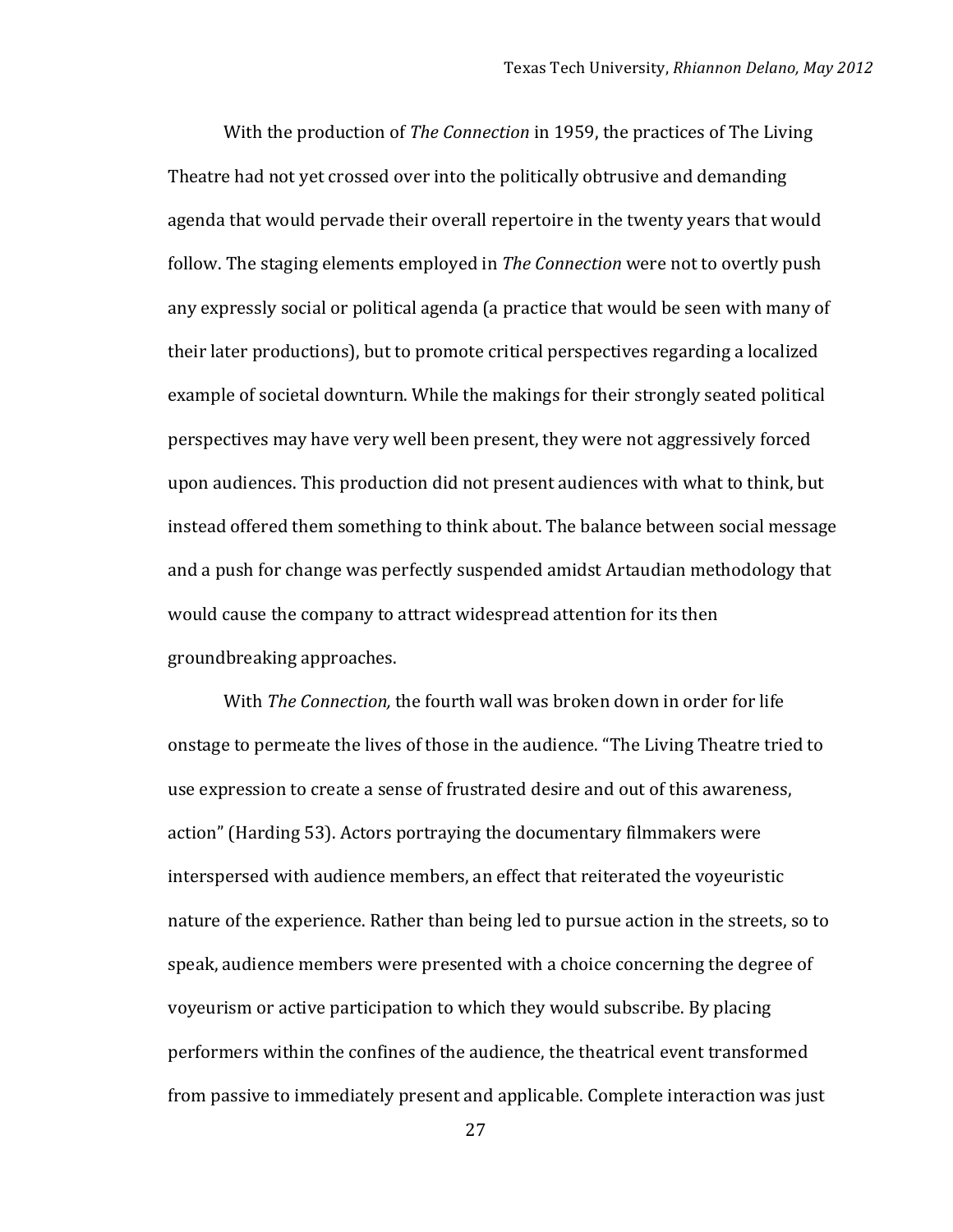as viable a choice as submissive spectatorship. In addition to the immersive placement of the documentary filmmakers, the addicts onstage crossed the boundary confining them to that space, thus exploring the unavoidable presence of their own context, a context that extended beyond the doors of the theatre. The result (when compared, perhaps, to Schechner's *Dionysus in '69*) was a more tentative, though fully effective, presentation of art as life and life as art. Audience and actor alike, through the performance style employed, were able to establish the immediacy of theatre in relation to real life happenings.

Perhaps most notable in its 60-year performance history is The Living Theatre's use of performer/spectator interaction as it relates to the Theatre of Cruelty. In defining the performance space in true theatre, Artaud wanted "a direct" communication [to] be re-established between the spectator and the spectacle, between the actor and the spectator" (96). For many of The Living Theatre's productions, the audience is a participant as much as those onstage. The performances "ultimately provide no answers," but rather "lead the spectators to engage a variety of questions regarding aspects of our personal lives in the context of larger cultural and political frameworks" (Callaghan 31). Furthermore, the line separating onstage and offstage, play and audience is often difficult to identify, if not altogether nonexistent.

The company has employed audience-utilizing techniques for the purposes of shocking them out of the distanced spectatorial position audiences traditionally maintained. In *The Rite of Universal Intercourse*, a segment of the 1968 *Paradise Now*, audience members were encouraged to join the naked company members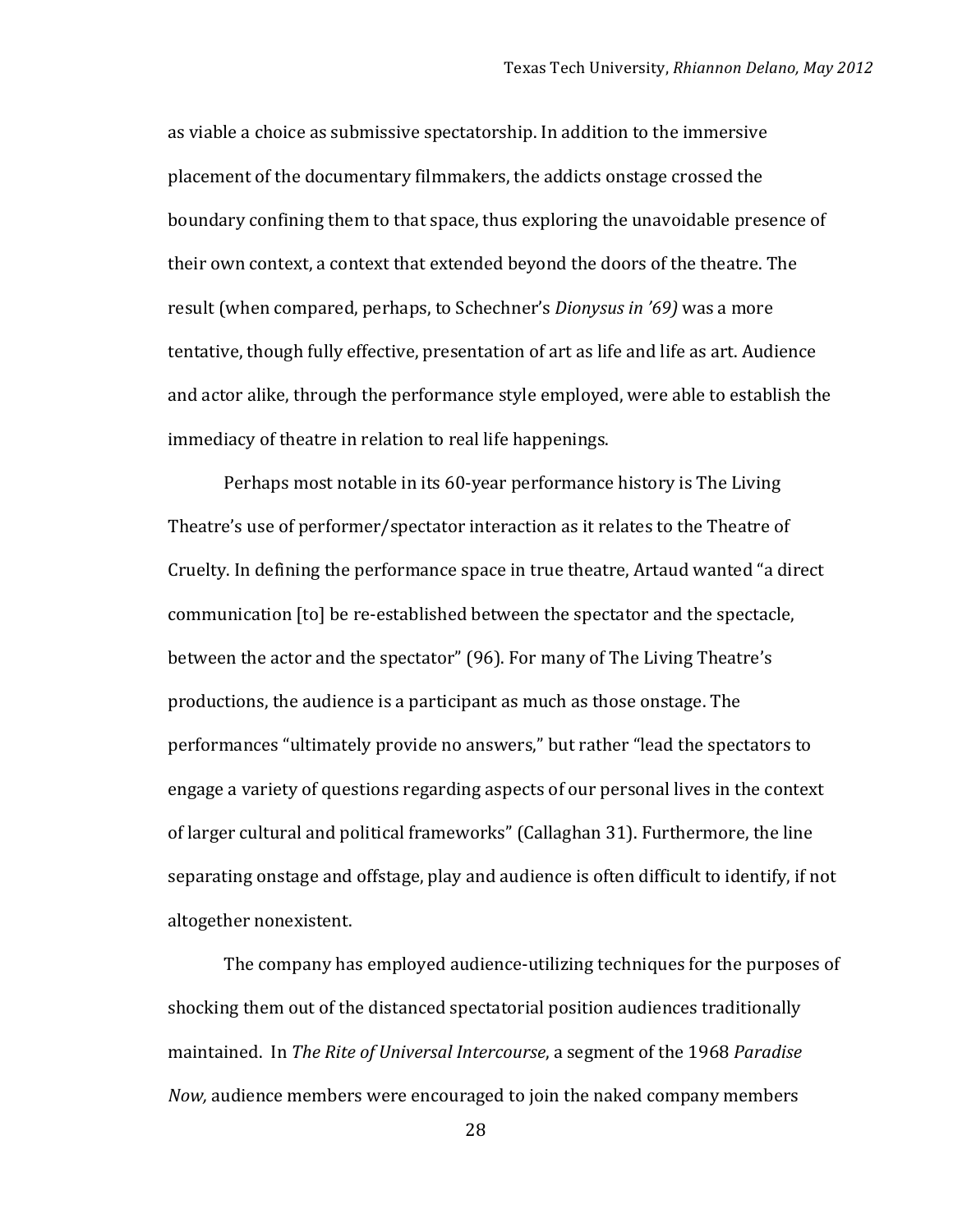onstage to participate in sexual acts. While many found the staging to work solely through shock tactics, the group sought to deliver a message of deteriorating social boundaries by breaking down those that were most immediately applicable between spectacle and spectator. A shift between a *call* to action and *enforcing* action took place at the end of the performance segment when actors led audience members into the streets "to begin the revolution that [would] bring Paradise now" (Neff 34).

As The Living Theatre became more established, there was a distinct shift from creating theatre that would arouse change in audiences to promoting political agendas by way of *aggressive* audience invasion. The less aggressive, didactic nature of work like *The Connection* quickly deteriorated and became something more violently interactive that "subverted both accepted forms and acceptable content" (Harding 36). While there may have been a choice presented with *The Connection* regarding audience interaction or detachment, that notion was quickly eradicated in favor of much more direct and forceful approach to political ideology. If Artaud wanted "a pervasive sense of urgency" that would make the spectator "move beyond merely seeing the event to actually experiencing it sensually and aurally, thereby feeling the immediate impact of the spectacle," The Living Theatre took this to heart and pushed the idea to the limit with many of their European based productions  $(Chain 41).$ 

While the performance practices of The Living Theatre may have resonated strongly with audiences of the 1960s and 1970s, more recent audiences may deem these now defining characteristics as outdated and ineffective. In "Still Signaling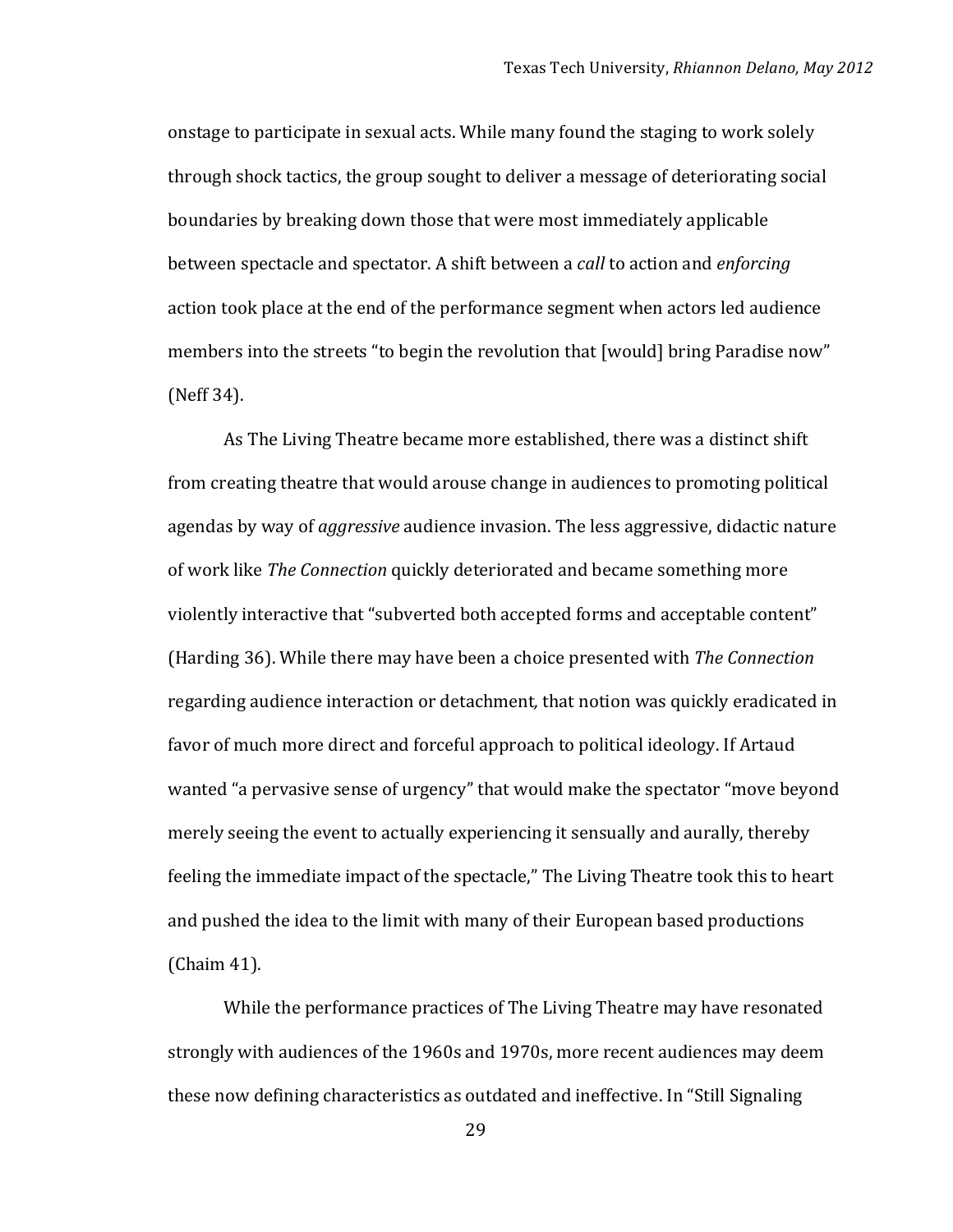Through the Flames: The Living Theatre's Use of Audience Participation in the 1990s," David Callaghan explores the company's dependence on audience interaction in more recent years, claiming that "their zealous reliance on 'touchy" feely' audience participation [is] no longer in touch with contemporary sensibilities" (33). Rather than re-evaluate and reformat the methods by which their performance practices might promote social and political change, those practices had become fleshed out and washed up when placed against an undeniably changing audience and culture.

As the company sought to commemorate the 50<sup>th</sup> anniversary of their production of *The Connection*, as well as what might be viewed as their cultural initiation, a return to the reception and applicability of their originally defining characteristics was also seen. While the fifty years that separated the two productions had been fraught with radical re-evaluations of the political intensity the group adopted, they essentially came back to where they had first been (most) effective. In an interview with *The Villager*, Malina said "when we decided to do this, I sat down and said: What do I want to change, 50 years later? And I didn't change anything. It's all still good, still relevant...it's the same thing now as then. Poverty is the same, drug addiction is the same" **(Tallmer)**, Perhaps, after more than half a century, The Living Theatre has moved away from radical politics expressed through aesthetic form back to something more closely resembling Artaud's true theatre. This production, as in the original, offered a balance between social concern and political agenda.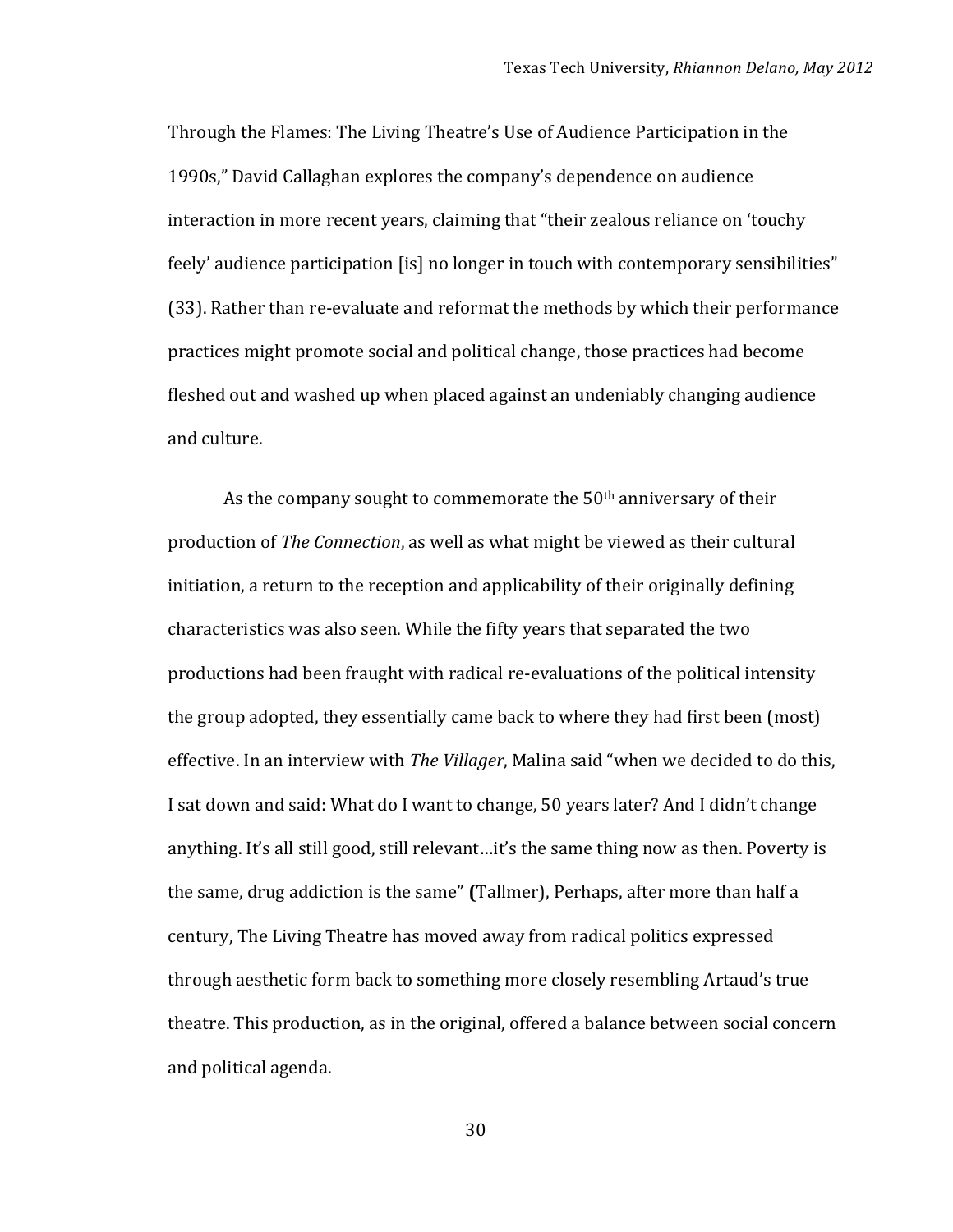Still, while Malina may have claimed that nothing changed between the two productions, fifty years did inevitably present differences, both in the productions themselves and in their receptions. In 1959, *The Connection* was staged not just by a visionary director or with the assistance of a pivotal designer, but rather by a trifecta of artists without which the resultant production would not have existed. Originally directed by The Living Theatre's co-founder Judith Malina, her talents were equally matched in design aspects by husband Julian Beck, who was also cofounder of the theatre. While Jack Gelber initially became involved with the project as the young man who had written the script, his contributions quickly exceeded that singular title. He attended every rehearsal and closely collaborated with Malina on the entire process.

In September of 1985, Julian Beck died after a two-year battle with stomach cancer. Jack Gelber, who had suffered from Waldenstrom's macroglobulinemia, a cancer of the blood, passed away in May of 2003. For the play's revival in 2009, Malina was the only remaining member of the group, taking up her position as director of the production once again. Highlighting the unconventionality of the play, Malina also portrayed the character Sister Salvation in 2009. Gary Brackett took up the role of scenic designer and production director.

In the original staging of the play, the context presented was immediately relevant, if not artistically daring. It was because of the audacious nature of the play that *The Connection* helped to establish the revolutionary reputation and fortitude of The Living Theatre. While drug addiction may not have been a new phenomenon, discussing it--- and certainly highlighting it as brazenly as Gelber does in the script--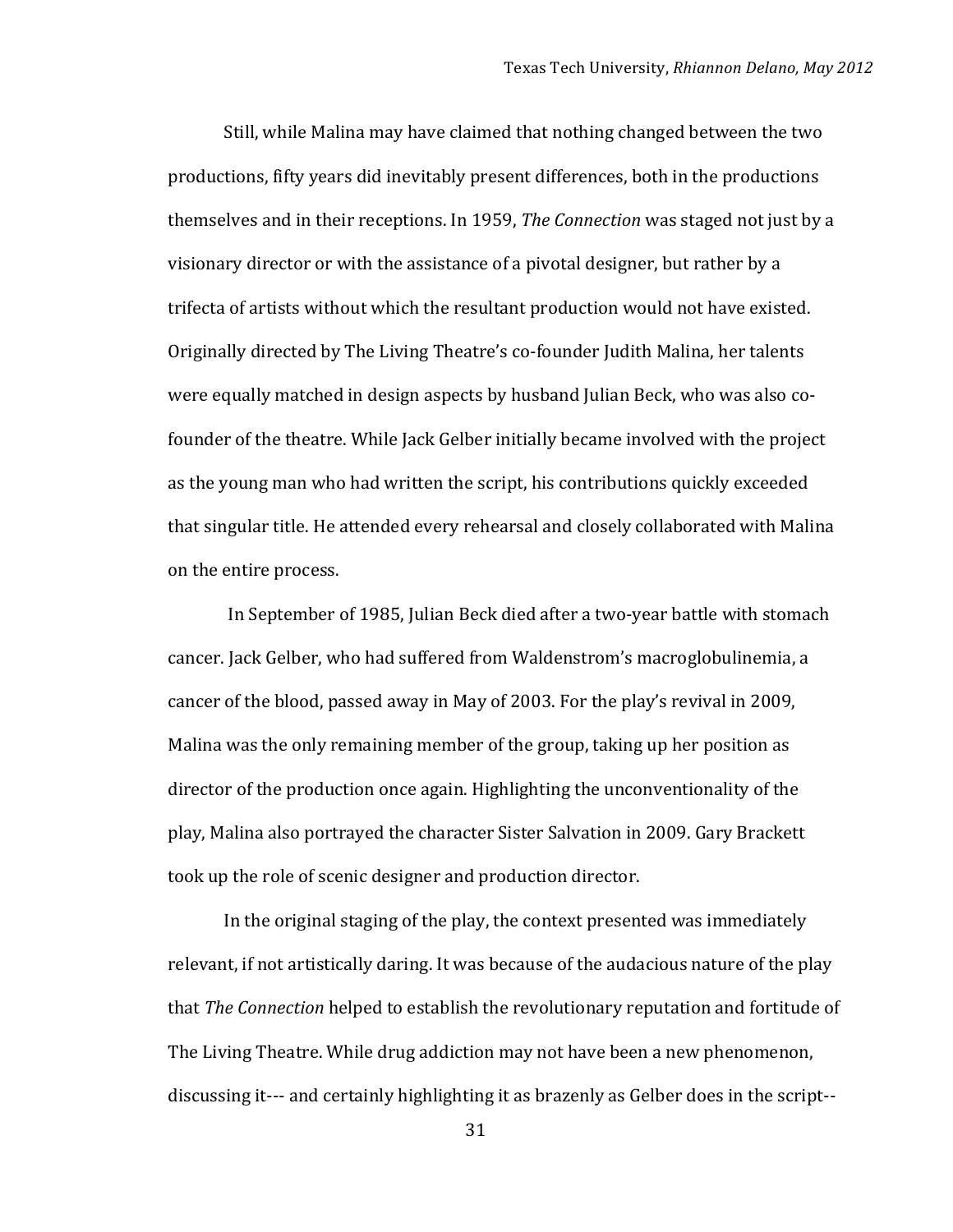-was still relatively taboo. The obscene language of junkies, coupled with the graphic depiction of heroin use onstage, certainly hit a note with audiences who were not accustomed to viewing content of this nature; however,  $21<sup>st</sup>$  century audiences are subjected to much more on a daily basis each time they explore any form of media, be it television, film, or the internet.

The play reaches a sharp climax as the character Leach, who has been waiting the entire time for his next fix, administers an overdose of heroin onstage. The shocking nature of such an occurrence established the controversial essentiality of the production for audiences in 1959. While critics of the original production initially invalidated the play, that negativity quickly halted when the likes of Harold Clurman!and!Kenneth!Tynan!offered!their!support.!*The'Connection* continued!for over 700 performances in the early 1960s. The result may not have been as pivotal for modern audiences. Aside from the risqué nature of the play, the generational language and dated music may have established the play as more of a museum piece than a relevant revival.

With this in mind, does that mean that any efforts to apply Artaud's theories may categorize a work as dated and irrelevant? Ley and Milling, in *Modern Theories* of Performance: From Stanislavski to Boal, claim that, "for us, Antonin Artaud exists primarily in writing, and this fact of reception is no accident" (96). When approaching Artaud's theories as influential text, there are inevitably issues with interpretation and application. The primacy of Artaud's theoretical existence through writing is highly problematic in that "while the physical reality of theatrical performance provided a more visceral, more immediate, doorway to the expression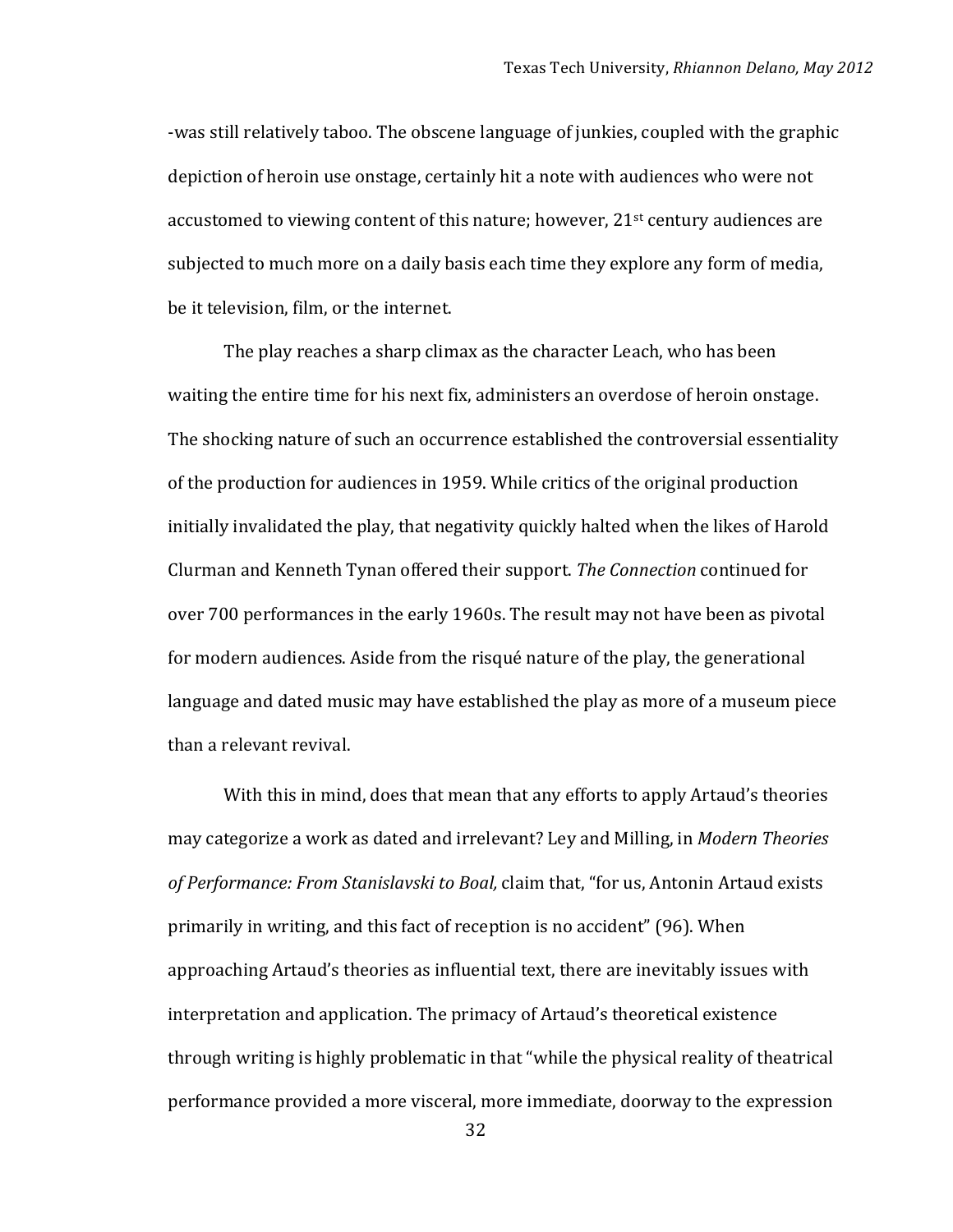of violent truth," the expression of that venue was difficult as "words [did] not suffice to express the intense truths of life" (Leach 153). Perhaps Artaud would have appreciated the efforts The Living Theatre made (and continues to make) to unleash itself upon an audience, for those efforts certainly contain the voracity with which he wishes to see in the theatrical event.

As Artaud's Theatre of Cruelty urges us to see ourselves for who we really are, equally pursued are those efforts by The Living Theatre. Artaud demanded that psychology be replaced by the physical and immediate. As The Living Theatre experimented with distance and immersion within the theatrical event, they undeniably changed how an audience would come to experience theatre. They worked to transform the position (and responsibility) of the audience from passive spectator to active participant, thereby intensifying the implications of the theatre experience.

In *Distance in the Theatre, Daphna Ben Chaim argues for the constitutive* effects of distance upon an audience. "Distance is the basis of a general aesthetic principle. [It] is fundamental to the aesthetic consciousness and is variable. The spectrum of psychological distance allows various degrees of personal relationship with the art object, on the one hand, and an awareness of unreality on the other" (78). She defines Artaud's theatre as one that is "premised on a concept of distance." While the audience/actor relationship relies on diminishing, or altering, the traditional concepts of distance, the still existent separation between the two allows the spectator "psychologi[cal] protection by his knowledge that his life is not in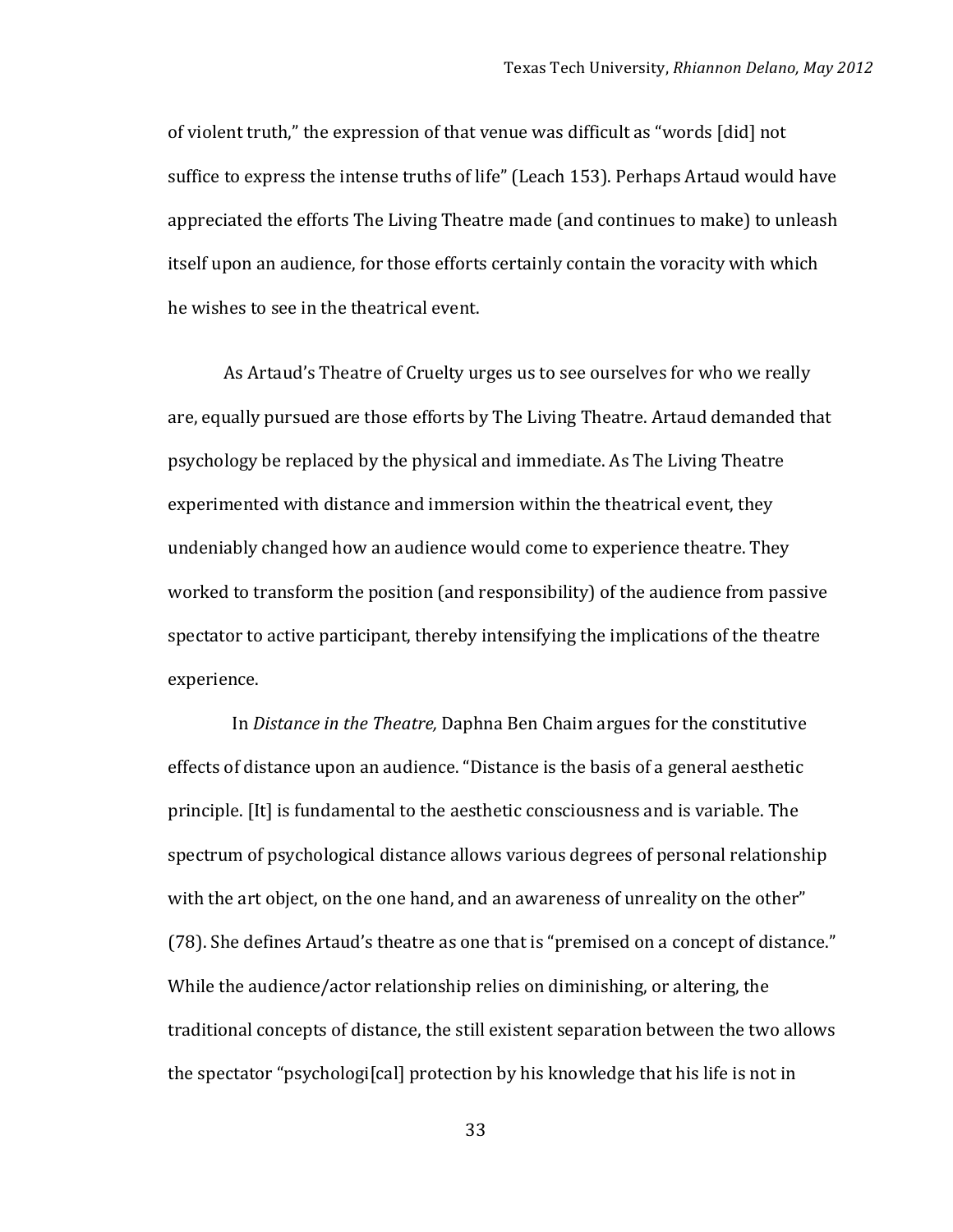danger in the theatre" (79). For Artaud, the theatre is a protected environment where one can permit himself to be vulnerable only because one knows he is safe.

That sense of safety is not a concept The Living Theatre has become preoccupied with. As it moved from a revolutionary theatre in the 1950s and 1960s grounded in spectator choice to political activism from the late 60's on provoked by audience immersion, their approach fundamentally contradicted Artaud's aforementioned ideas. His emphasis of cruelty in performance is a method by which he might cauterize the pains of daily life. For The Living Theatre, cruelty was a tool for transcending those difficulties, thereby reinstating the superiority of *actual* life to life represented as art.

If The Living Theatre aims to take up Artaud's position on theatre, they disregard the singularly individual nature of his perspectives. Furthermore, "not only is Artaud's position not tenable, it's not a position at all" (Sontag 67). While it may be completely possible for anyone to find inspiration in Artaud's writing, claiming his text as primary authority is a fallible venture. Perhaps Peter Brook was further ahead of the game than Malina and Beck when he claimed "we are not trying to recreate the theatre of Artaud…we're just using him as a springboard into new eras" (Leach 187).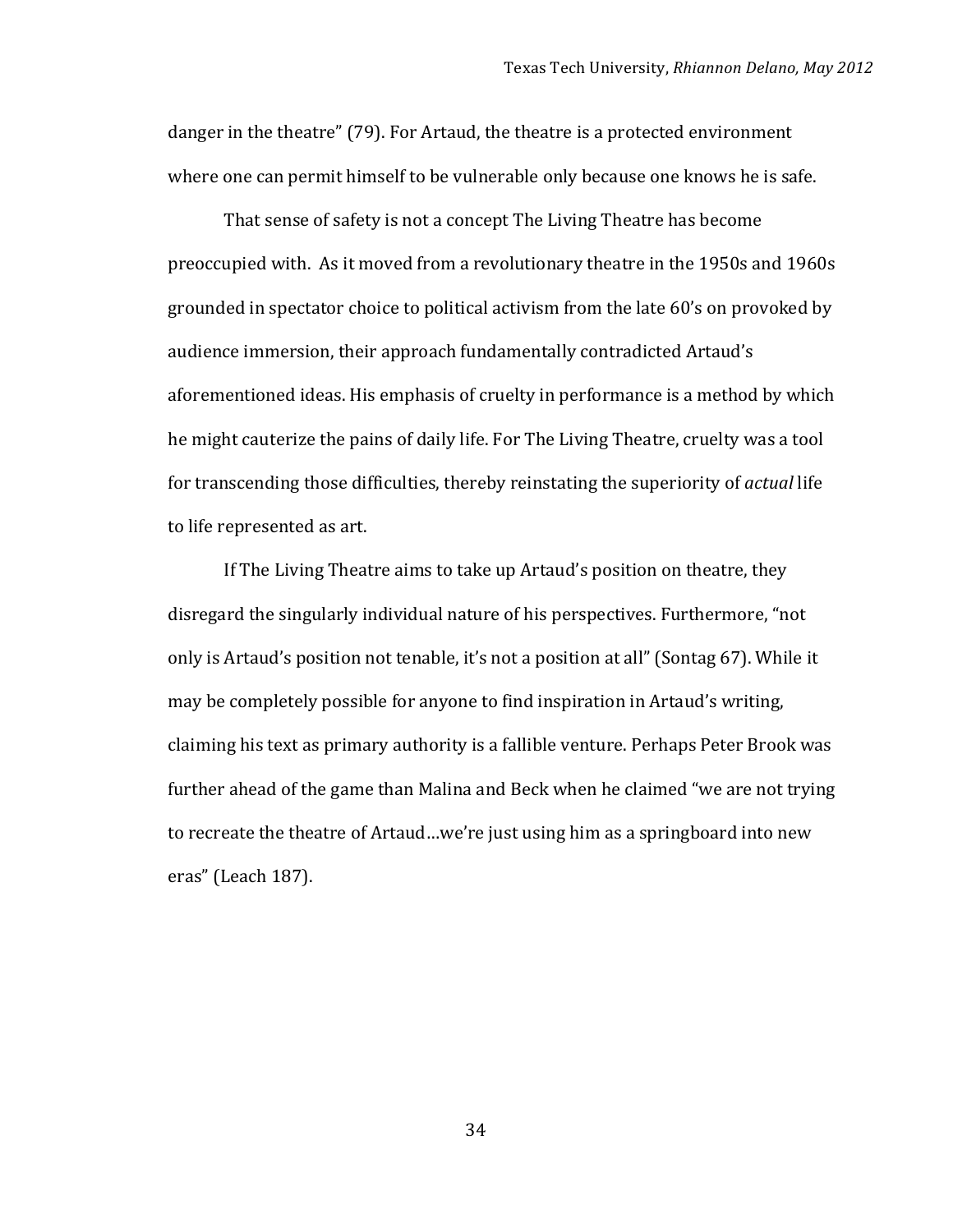#### **Chapter IV**

# Peter Brook's Theatre of Cruelty: The Transformative Nature of **Theory and Artistic Production**

With a career that continues to thrive after sixty years, Peter Brook has commanded the attention of the theatre community as a whole with over eighty pivotal productions all over the world. His works have questioned the common perceptions of the purpose of theatre in a greater effort to reconstitute the meaning of art. In his biography of Peter Brook, Michael Kustow calls him, "the greatest living theatre director...the radical spirit of contemporary theatre." He elaborates on the contributions Brook has made in theatre, claiming, "he has changed rituals, made it ask harder questions, [and] probed its links to language, culture, myth, and the brain" (1). Maria Delgado and Paul Heritage, in *In Contact With the Gods? Directors* Talk Theatre, comment on his career, stating:

Peter Brook has pursued an extraordinary, unprecedented, and ongoing investigation into the language and nature of theatre. His linking of the worlds of the private and the public, his exploration of the collaborative relationship between performers and spectators, and his interest in the training and preparation of actors have marked a prodigious theatrical journey  $(37)$ .

While his work certainly places him in high regard among his own peers and contemporaries, it is not through a calculated and repeatable directorial approach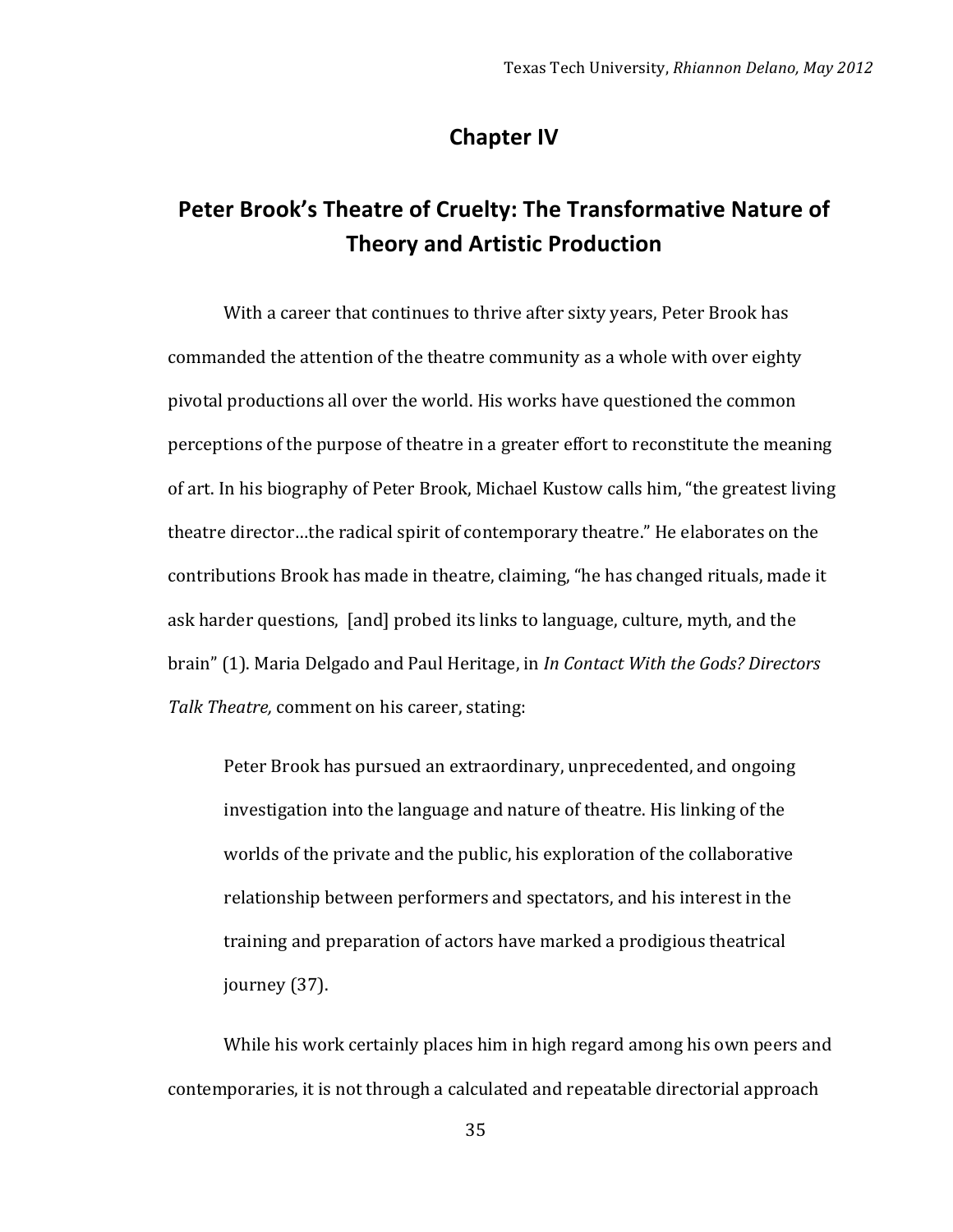that Brook is met with such admiration. Furthermore, his implementation of Artaud's ideas concerning Theatre of Cruelty, an approach many claim Brook utilizes in productions, does not find success in an interpretation at all, but is simply employed as Brook's appreciation for those theories, and his use of them in an everevolving practice of theatre.

When others claim to directly apply Cruelty in performance as a singular and stagnant theory, this chapter will examine the malleability and transformative qualities of Artaud's work as applied to performance. Brook's extensive career history will be investigated in order to scrutinize the various ways Artaudian theory has been, and is still, used in theatrical performance.

Peter Brook was born in London on March 21, 1925. Around this same time in Paris, Antonin Artaud was marking the beginnings of a career in theatre and cinema as he began writing and studying with established artists in the city. As Artaud became more involved and interested in the possibilities theatre held, he quickly became frustrated with the traditional and bourgeois approaches that he was seeing in Paris. It was a shared dissatisfaction that would later prompt Brook to search for alternatives in his own pursuits.

As a young director, Brook "was looking for energy, vitality, dynamics. It was a response to middle-class ennui, the boredom of what [he] saw...the 'traditionalness', in the worst sense of the word, of everything  $[he]$  saw in theatre. So [he] searched for life, new life, surprise" (qtd. in Kustow 137). This search would lead him to the texts of Artaud, which were gaining popularity in the sixties. While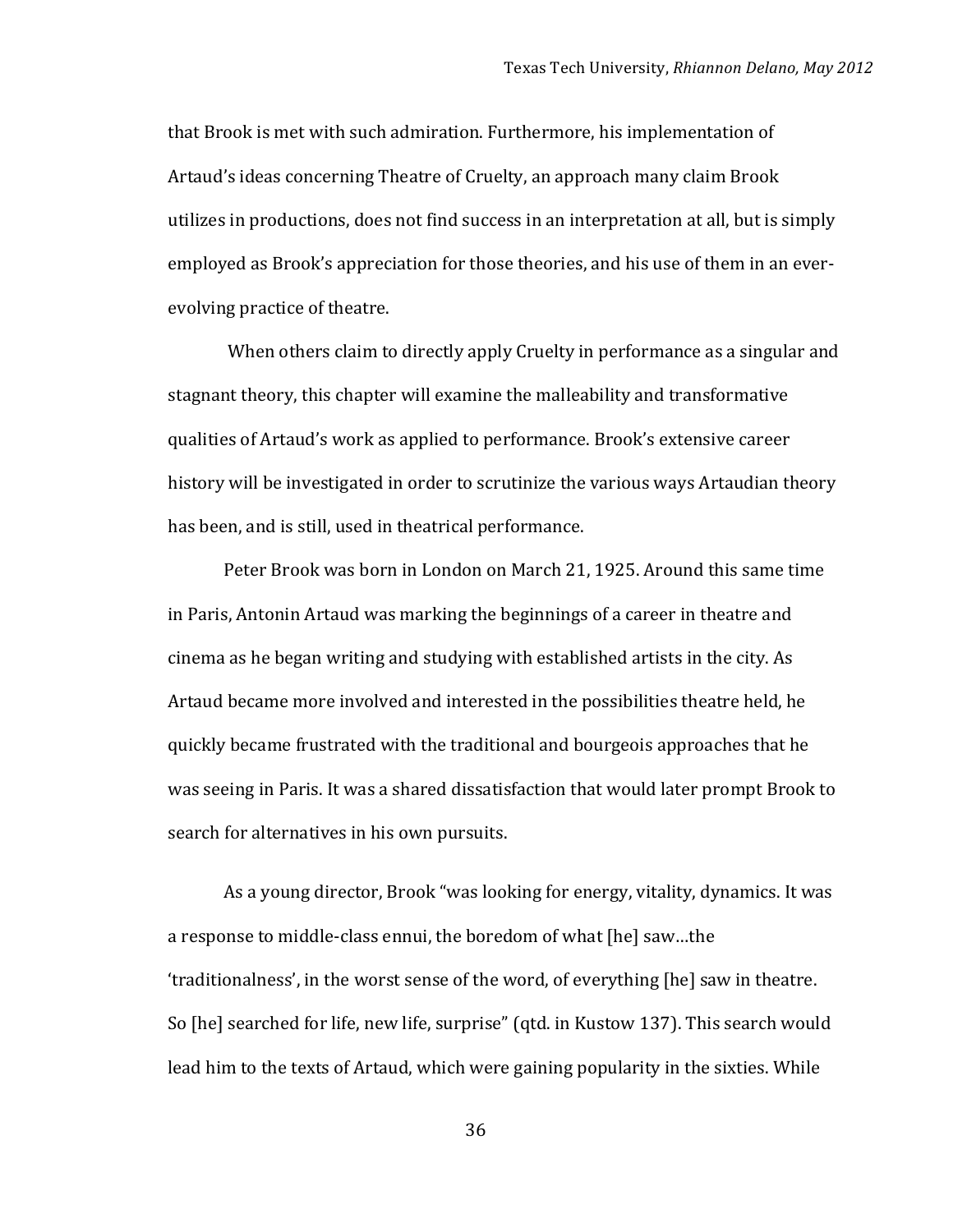many other theatre artists, such as Joseph Chaikin, Judith Malina, and Julian Beck all of The Living Theatre— were channeling Cruelty in their own works, it also marked a very significant separation for Brook, "the beginning of his break from the mainstream," (Kustow 138).

This shift from the mainstream would invoke memories of Artaud's desire to displace the popularity of what he often referred to as bourgeois theatre in favor of a more nihilistic approach. Meanwhile, as this began the evolutionary process of Brook's captivation with Artaudian theory, The Living Theatre, discussed in Chapter III, never broke away from Theatre of Cruelty as a central authority. It would seem that at the initial point of this exposure Brook would be doomed to mere mimicry of style and form, a fate that many of his contemporaries were also falling subject to. At this point, Brook's writing adopted many of the same characteristics already expressed by Artaud. "In tone, they [had] much in common with the convulsive, fractured language of Artaud's writing" (139).

It was by way of a pivotal opportunity provided by Peter Hall that Brook was able to break away from mere imitation and found his own approach to a previously unrealized application of the theory. While this would stand as the first opportunity for Brook to apply those theories, Artaud's career reflected a single production, *The Cenci,* which ultimately failed to implement any of his ideas. Artaud's involvement in the production delivered some very damaging results. Rather than approach the play with the modesties of an inexperienced producer and director, he used the kitchen-sink method. New to directing, Artaud made the task more difficult for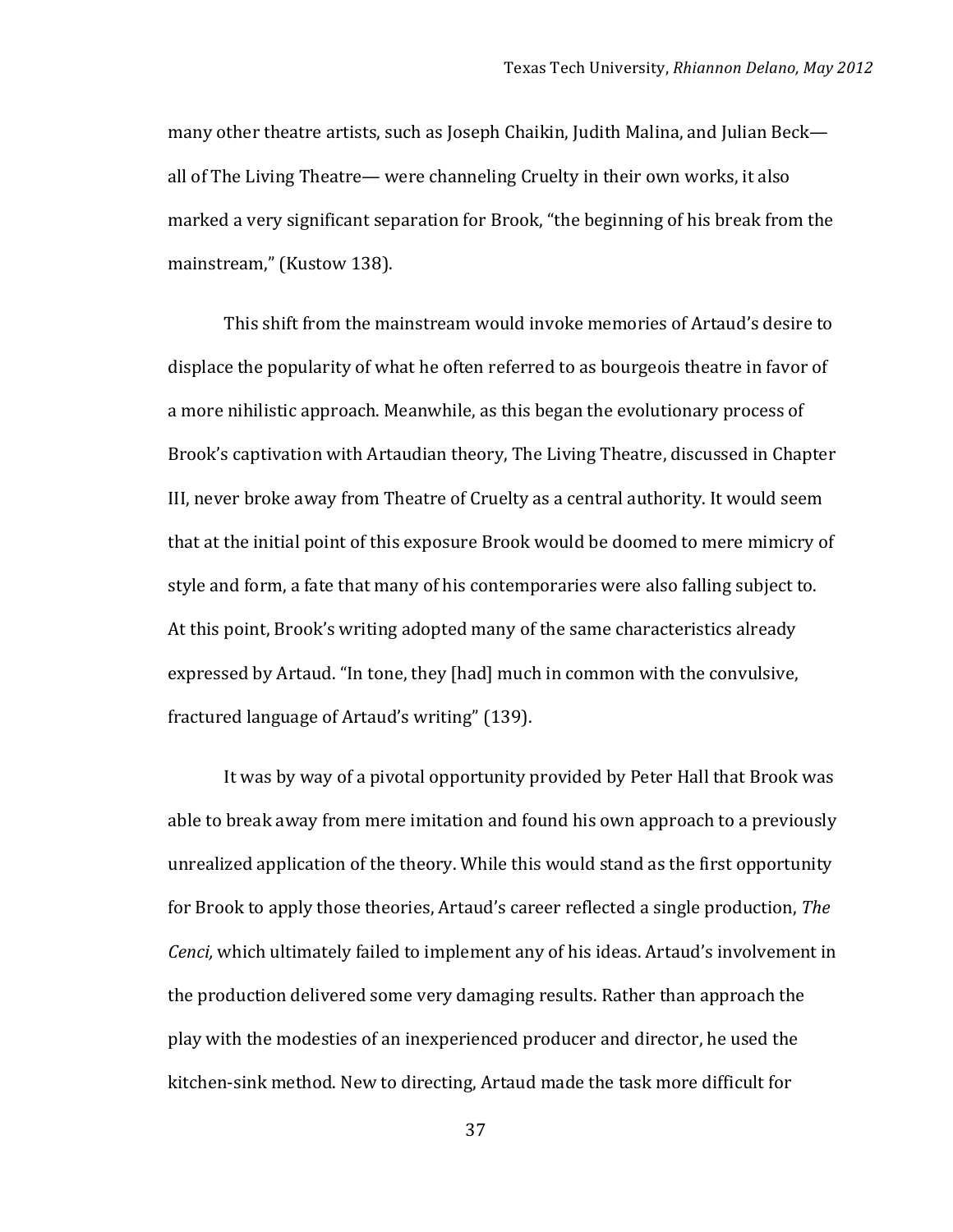himself by acting in the title role as well. Rather than focus on a few tactics that might clearly portray his theories, he seemed to overzealously incorporate harsh lighting and sound effects, physical use of violence, and a detrimental departure from written text that rendered the play confusing. The lack of clear vision, accentuated by the visceral and highly physical application of the term "cruelty" led to the show closing after only 14 days. While Artaud's production took an exceedingly comprehensive approach to his own theories, Brook's would feature a much more streamlined vision.

Hall asked Brook to host and direct a 12-week workshop that would culminate in a showing at the London Academy of Music and Dramatic Art. This would mark one of many fundamental distinctions between the careers of Artaud and Brook. The initial intention of the workshop was not to create some showcase, but to stand as training for a group of very specifically selected actors. The experimental group was termed *Theatre of Cruelty*, a name that Brook comments on in!his!book!*The'Empty'Space:'*

The title was by way of homage to Artaud, but it did not mean that we were trying to reconstruct Artaud's own theatre. Anyone who wishes to know what 'Theatre of Cruelty' means should refer directly to Artaud's own writings. We used his striking title to cover our own experiments, many of which were directly stimulated by Artaud's thought — although many exercises were very far from what he had proposed. We did not start at the blazing centre, we began very simply on the fringes (49).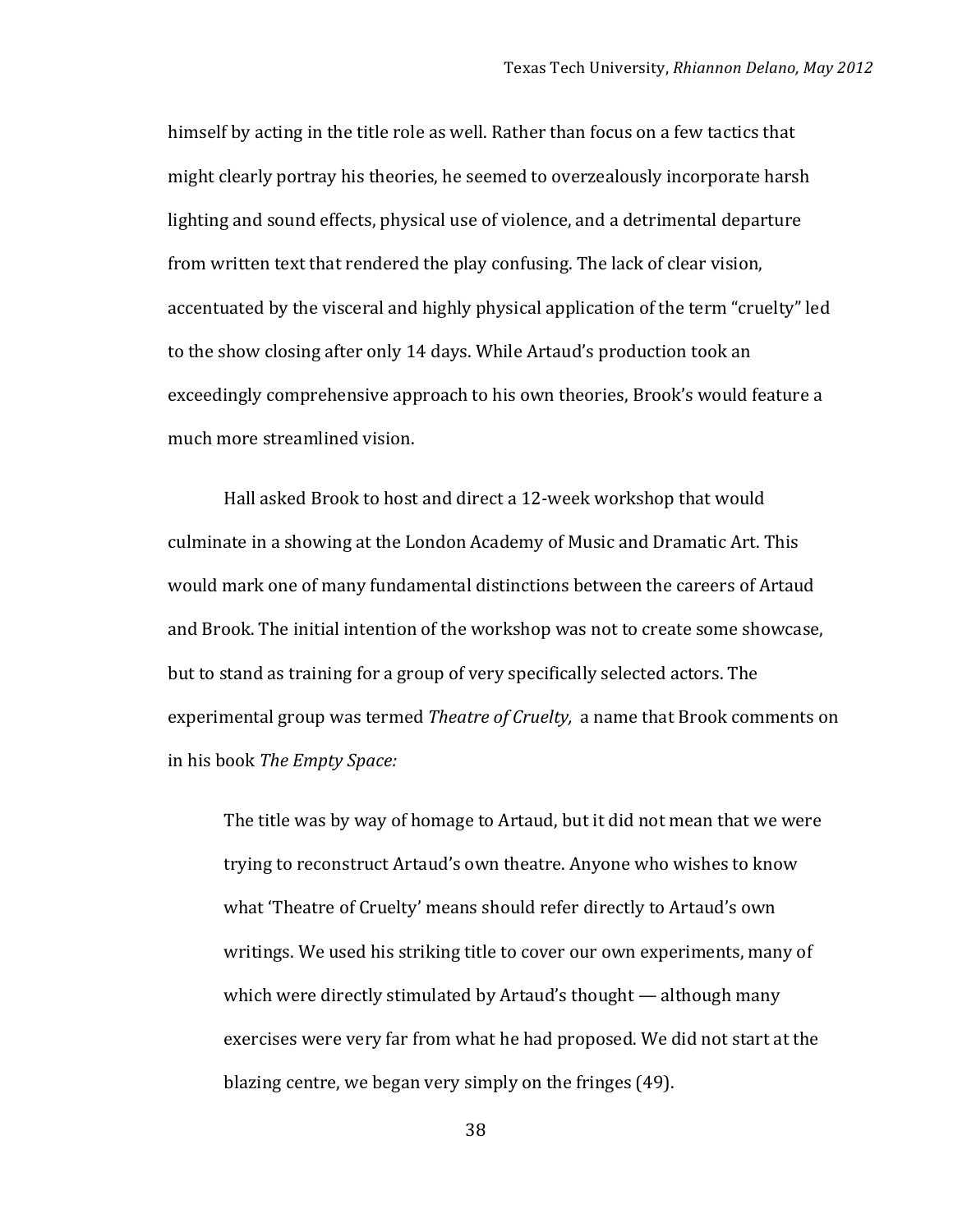The 1964 production of *Theatre of Cruelty* with the Royal Shakespeare Company sought to bypass the purely literary approach to theatre in favor of a new language. Through the weeks of the workshop, the actors experienced a shift in their dependence on language as they "began to use a sound and a movement to respond to a new situation" (Kustow 140).

The very specific utilization of Artaud's theories was expressed in a series of sketches, short scenes, discussions delivered by Brook, and the production of Artaud's own play *The Spurt of Blood. The Public Bath*, one of Brook's own creations, reconfigured the performance space in order to present a heightened sense of immediacy within the audience. The "public" bathing of one of the actresses harkened an association with the immediate cultural present that infiltrated the headlines and newspapers that were so persistent and prevalent to audiences just ! outside the doors of the theatre. What has now been coined "The Profumo Affair," the 1963 sex scandal between model Christine Keeler and British politician John Profumo, had made national headlines when newspapers quickly addressed rumors of the relationship. With Brook's recognition of the affair came the possibility of creating a direct line between art and life.

Part of the success of Brook's *Theatre of Cruelty* came from the ever-changing nature of the performances. Nothing was ever stagnant or repeatable as the delivery was always new and re-imagined. This shift from conventionality has remained a persistent factor in Brook's work. In an interview with *American Theatre Magazine*, Brook emphasizes: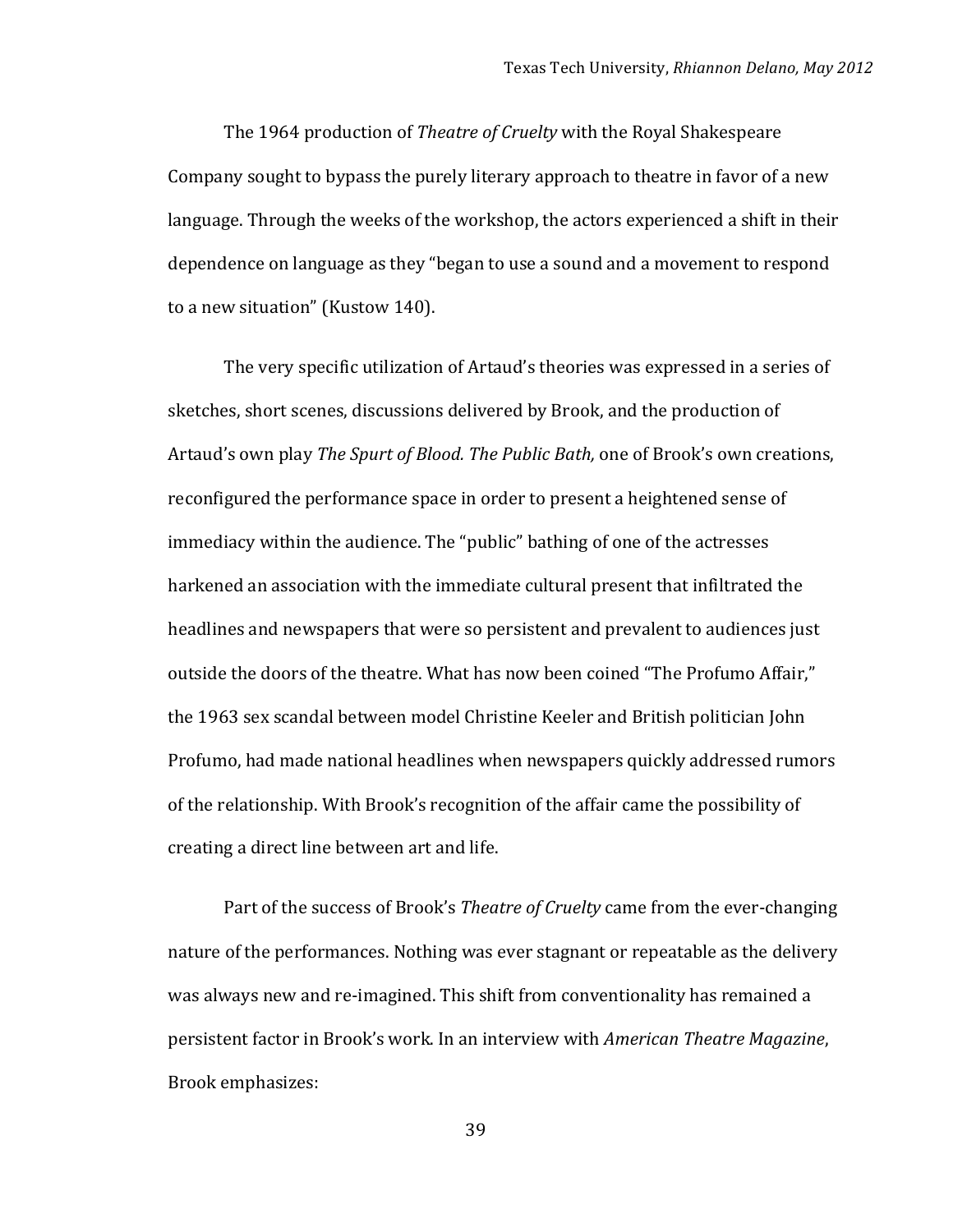I've never been in the position of having to do lots of plays systematically. I think it's always destructive to have to do plays in this way. A fuller attitude begins to shape itself when we have not only a response to what we like and dislike, but when we respond to what we can discover through working in the play…so personal expression ceases to be an aim and we go toward shared discovery (68).

This sense of shared discovery was carried over in the RSC's next season with the!production!of!*The'Persecution'and'Murder'of'Marat'as'Performed'by'the'Inmates'* of the Asylum of Charenton under the Direction of the Marquis de Sade. The play by Peter Weiss, usually referred to simply as *Marat/Sade*, features a play-within-a-play structure and was performed by the already existing company of seventeen that had made up the *Theatre of Cruelty* season. Needing a translation from the original German script, Brook immediately adopted a collaborative approach that Artaud desired with the involvement of poet Adrian Mitchell. His ventures in adapting the play did not reside in mere translation, but a dependence upon understanding the physical and emotional language of the actors as navigated by Brook. It was in conjunction with these rehearsals that Mitchell created sections of the translation that were later pieced together to create a whole.

The physical and metaphysical depiction of madness that the company had worked so hard to discover during rehearsals was the overpowering and overwhelming attribute of the production. A minimalist approach to set and costume elements created space for sound, music, physicality, and character. After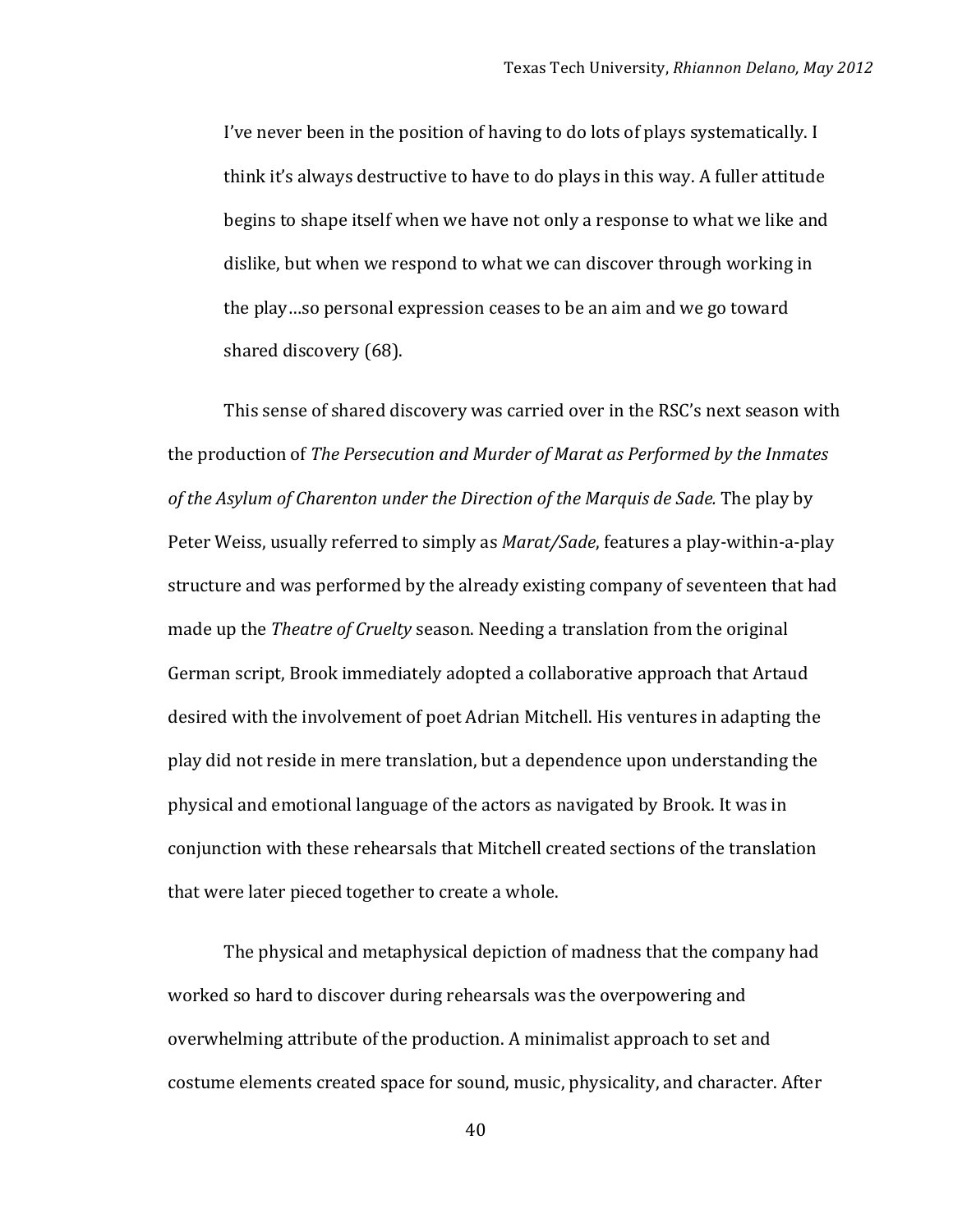weeks of experimenting with various approaches, Brook finally discarded the excess and carefully sculpted terrifyingly familiar characters pieced together through an exhausting process of trial and error. The theatricality of the performance was subverted as the play-within-a-play, and the boundaries between performance and audience, deteriorated in order to become immediately present.

*Marat/Sade* was not simply a representation of madness, but a presentation of the real that was unavoidably and culturally relevant. Even for Artaud, his physical and mental conditions were "treated" through the use of electroshock therapy. Focusing on societal perspectives and reactions with regard to mental illness may present a greater understanding of changes that had occurred, even between the time of Artaud's incapacitation and 1964 when the play was produced. Brook explains the blurred lines between real and imagined, claiming, "the true theatrical relationship is like most human relationships between people: the degree of involvement is always varying. This is why theatre permits one to experience something in an incredibly powerful way and at the same time to retain a certain freedom" (qtd. in Kustow 142-143). His Brechtian approach to the curtain call established an unwillingness to subscribe completely to any one frame of thought. As audiences applauded, actors remained in character as they responded with staggered applause that refused to identify the performed nature of theatre and release the audience from the grips of the play. The result was an intentional confusion that integrated play, performance, and the real.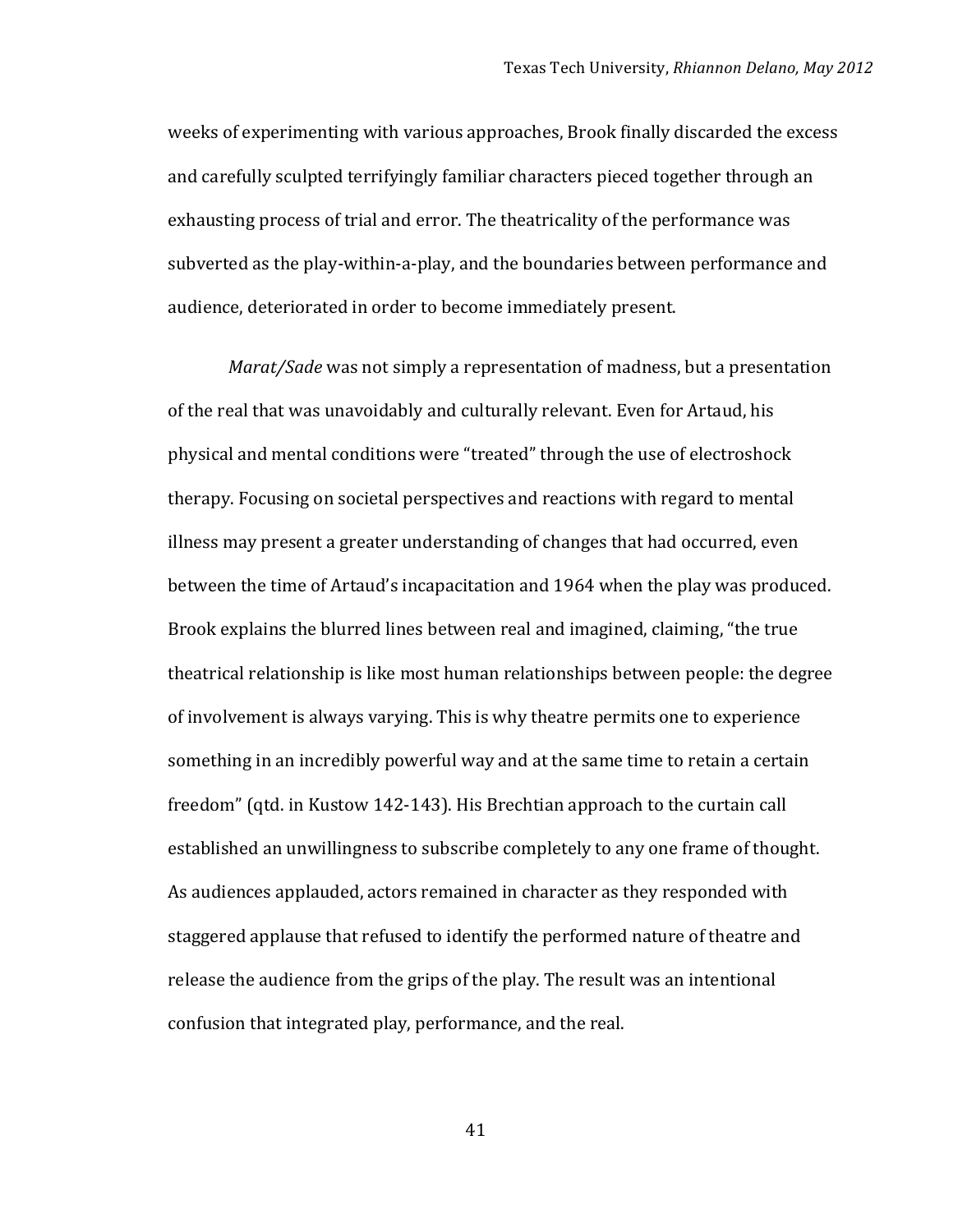While Artaud emphasized the importance of the relationship *between* the performance and the audience, Brook's work has overwhelmingly articulated the *responsibility* of the audience. Brook cites the French term for audience, *l'assistance*, as the basis of the audience's function. And it is through this collaborative relationship between audience and actor—in the audience's nature of assisting with the success of the production—which Brook seeks to emphasize the importance and necessary function of theatre as an art form. The implications of such a position stem from his belief that "the theatrical status quo [isn't] healthy...[or] even promising." He questions "how to make theatre absolutely *necessary* to people, as necessary as eating and sex...something that is a simple organic necessity— as theatre used to be and still is in certain societies." Ultimately he feels that "make" believe is a *necessity*…and it's this quality [he] is searching for" (Roose-Evans 84).

Just as the experimental nature and application of theory shifted between the *Theatre of Cruelty* season and *Marat/Sade*, so has the nature of Brook's work beyond those productions. While his approach always seems to be rooted in exploring relationships, emphasizing the physical over the literary, and dissatisfaction with perceived forms, Brook's work steps outside the confining boundaries of strictly applied theory in the pursuit of an always evolving approach to art. This evolution is articulated through an attitude of birth and rebirth. He explains, "in the theatre, every form once born is mortal; every form must be reconceived, and its new conception will bear the marks of all the influences that surround it" (Brook 16).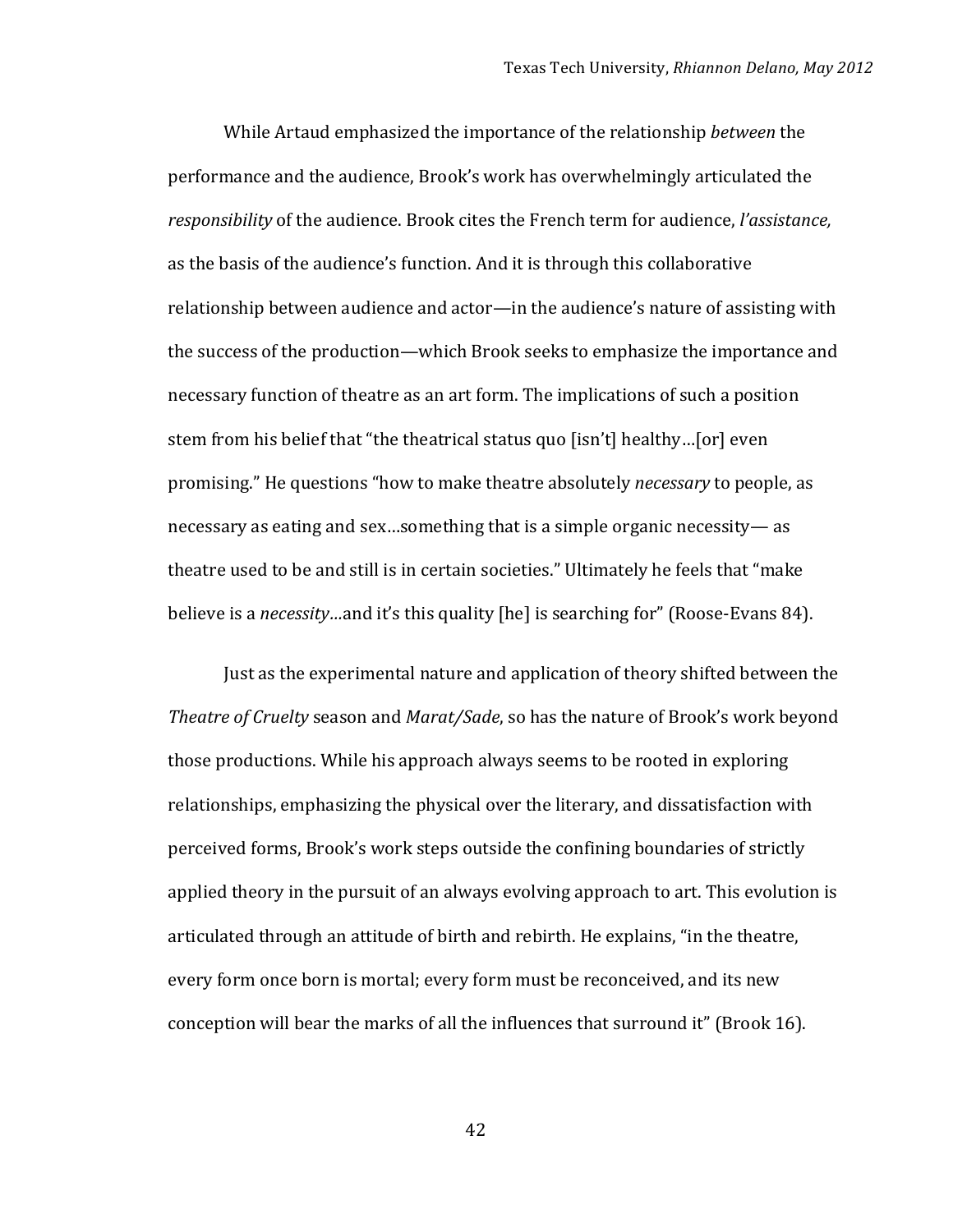While Artaud was not able to articulate his theories through performance, Brook has succeeded in exploring the *possibilities* of Artaudian theory.

While Brook has established a career based on a progressive and innovative approach to existing ideologies, as well as his own developmental theory, Susan Sontag bluntly wraps up the achievements of Antonin Artaud when she wrote "both in his work and in his life, Artaud failed" (17). It is not, she believes, through his own implementation of his theories that Theatre of Cruelty has received any lasting fortitude. Her comment only places a heavier responsibility on those who have chosen to explore his ideas in their own productions. Beyond the implications of exploring theory, Brook acknowledges the implications of creating theatre. He answers this in the pivotal first sentences that are written in *The Empty Space*: "I can take any empty space and call it a bare stage. A man walks across this empty space whilst someone else is watching him, and this is all that is needed for an act of theatre to be engaged"  $(9)$ .

Antonin Artaud's influence has undoubtedly sustained decades of criticism, examination, interpretation, and misinterpretation. His ideas concerning staging, mise-en-scéne, audience/performance relationships, literary implications of performance, and the responsibility of the theatre have found their way into the praxis of historians, directors, designers, actors, and dramaturgs (to name a few) since the first publication of his work in 1938. The multitudinous nature of his writing inevitably breeds various notions of interpretation and use. Leach emphasizes the imprecise nature of his writing, claiming that, "the essays [in *The*]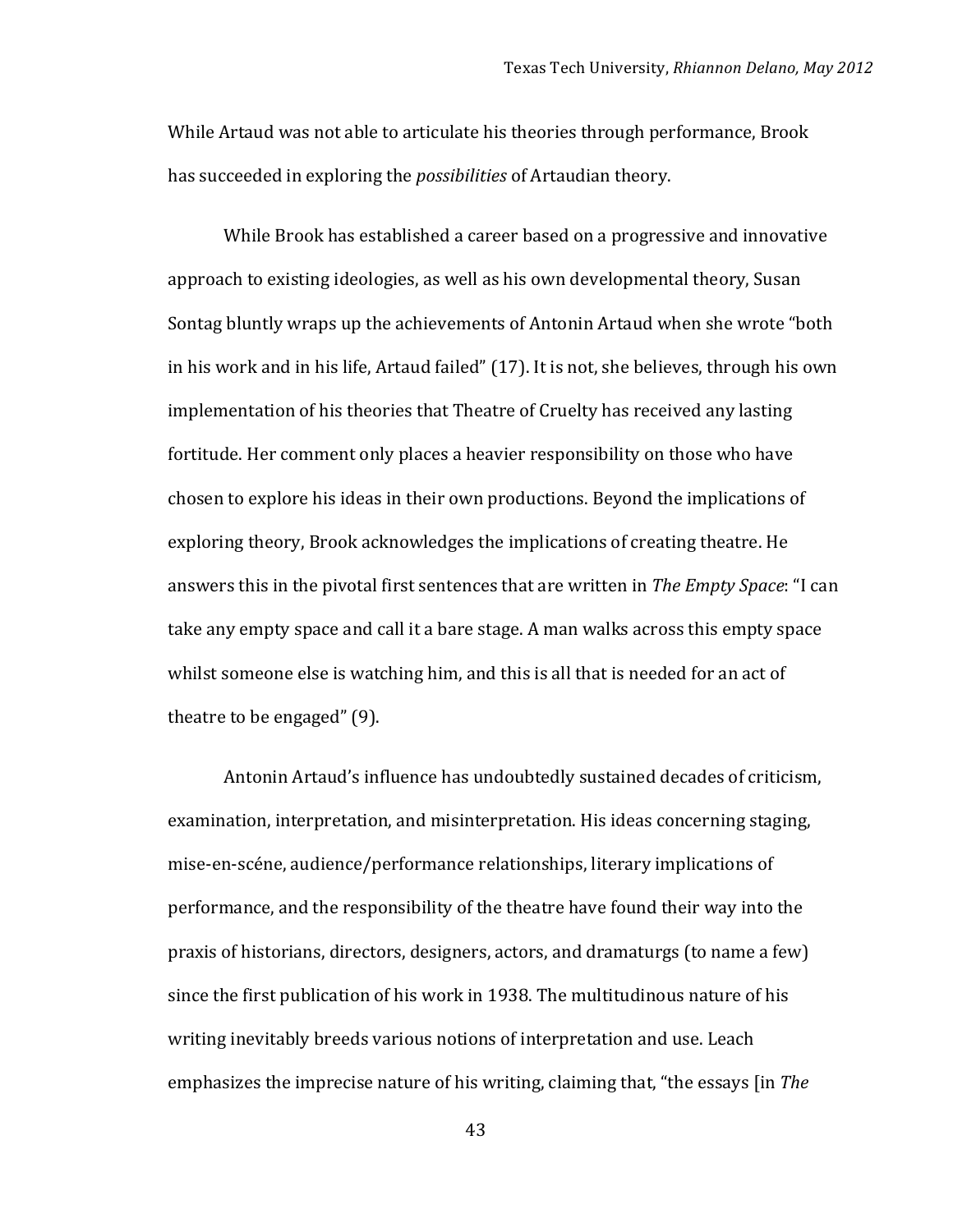*Theatre and Its Double]* do not develop anything like a logical thesis, but form what might be thought of as a series of variations on Artaud's major theme –the Theatre of Cruelty" (173).

Perhaps it is futile to define one application of Artaud as reasonable, just as it is equally problematic to claim that any other treatment of those theories is arguably inaccurate. Perhaps the issue arises only when claiming that any performance or practice is *authentically* Artaudian, as defining his intentions has remained the central problem for 70 years.

Peter Brook most clearly and succinctly articulates the conundrum while discussing the Holy Theatre in *The Empty Space*. "Artaud applied is Artaud betrayed: betrayed because it is always just a portion of his thought that is exploited, betrayed because it is easier to apply rules to the work of a handful of dedicated actors than to the lives of the unknown spectators who happened by chance to come through the theatre door" (54).

While any true application of his theories may never be seen or even known, the betrayals will carry on as Artaud continues to be firmly established in our understanding of theatre.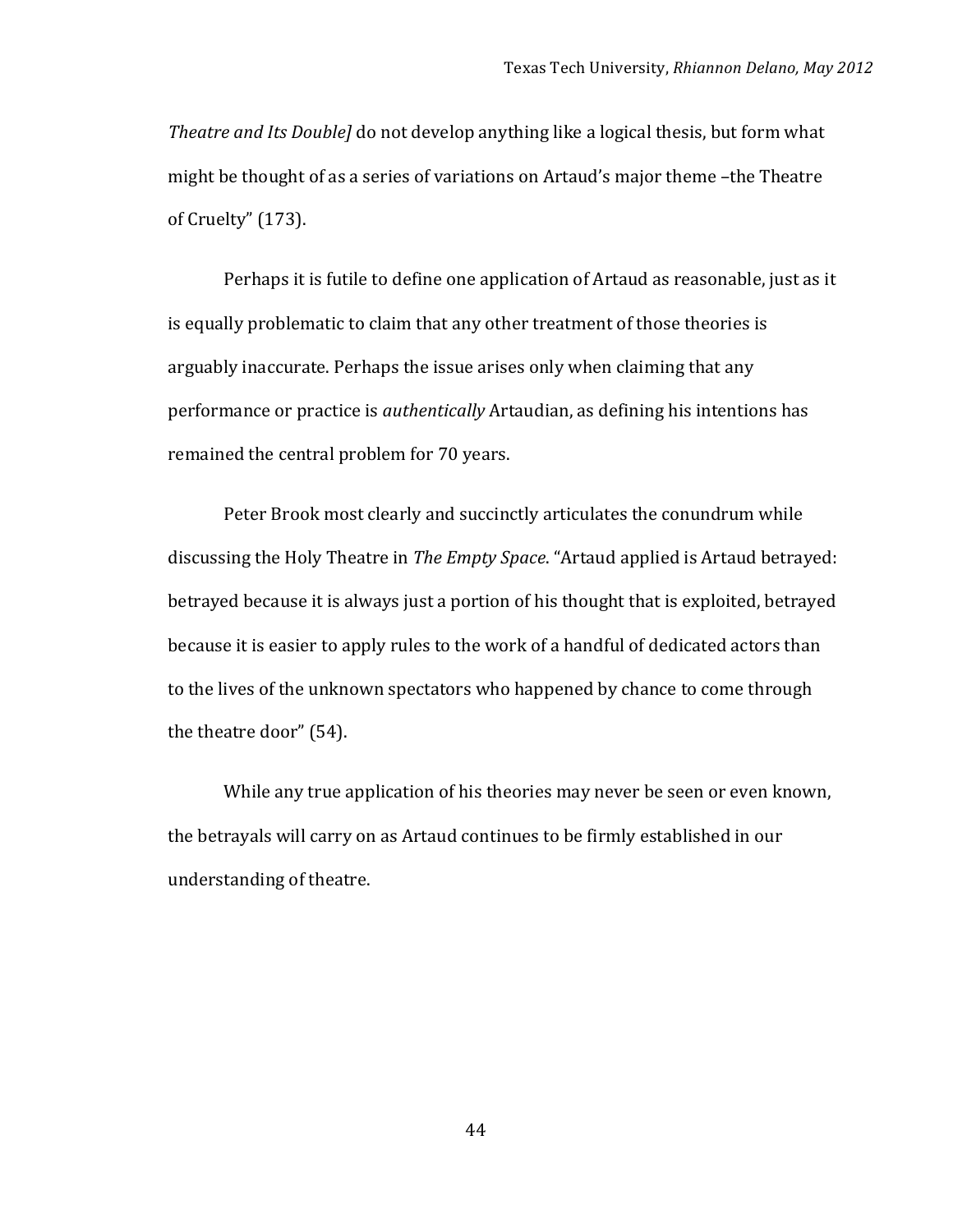### **Bibliography**

Artaud, Antonin. *Antonin Artaud: Selected Writings*. Ed. Susan Sontag.

Trans. Helen Weaver. New York: Farrar, Straus and Giroux, 1976.

- Artaud, Antonin. *The Theatre and Its Double*. Translated by Mary Caroline Richards. New York: Grove Press, 1958.
- Bermel, Albert. *Artaud's Theatre of Cruelty*. New York: Taplinger Pub. Co., 1977.
- Blau, Herbert. "Ideology and Performance." Theatre Journal. 35:4 (December 1983): p. 441-460.

Brook, Peter. *The Empty Space.* New York: Simon and Schuster, 1968.

Brook, Peter. *The Shifting Point.* New York: Theatre Communications Group, 1987.

Burgess, Brad. *Living Theatre.* Web. 20 November 2011.

www.livingtheatre.org.

- Callaghan, David. "Still Signaling Through the Flames: The Living Theatre's Use of Audience Participation in the 1990s." Ed. Susan Kattwinkel. Audience Participation: Essays on Inclusion in Performance. Westport: Preager Publishers, 2003.
- Chaim,!Daphne!Ben.!*Distance'in'the'Theatre:'The'Aesthetics'of'Audience'' Response.* Ann Arbor: UMI Research Press, 1984.
- Croyden, Margaret. Conversations With Peter Brook: 1970-2000. New York: Faber and Faber, Inc. 2003.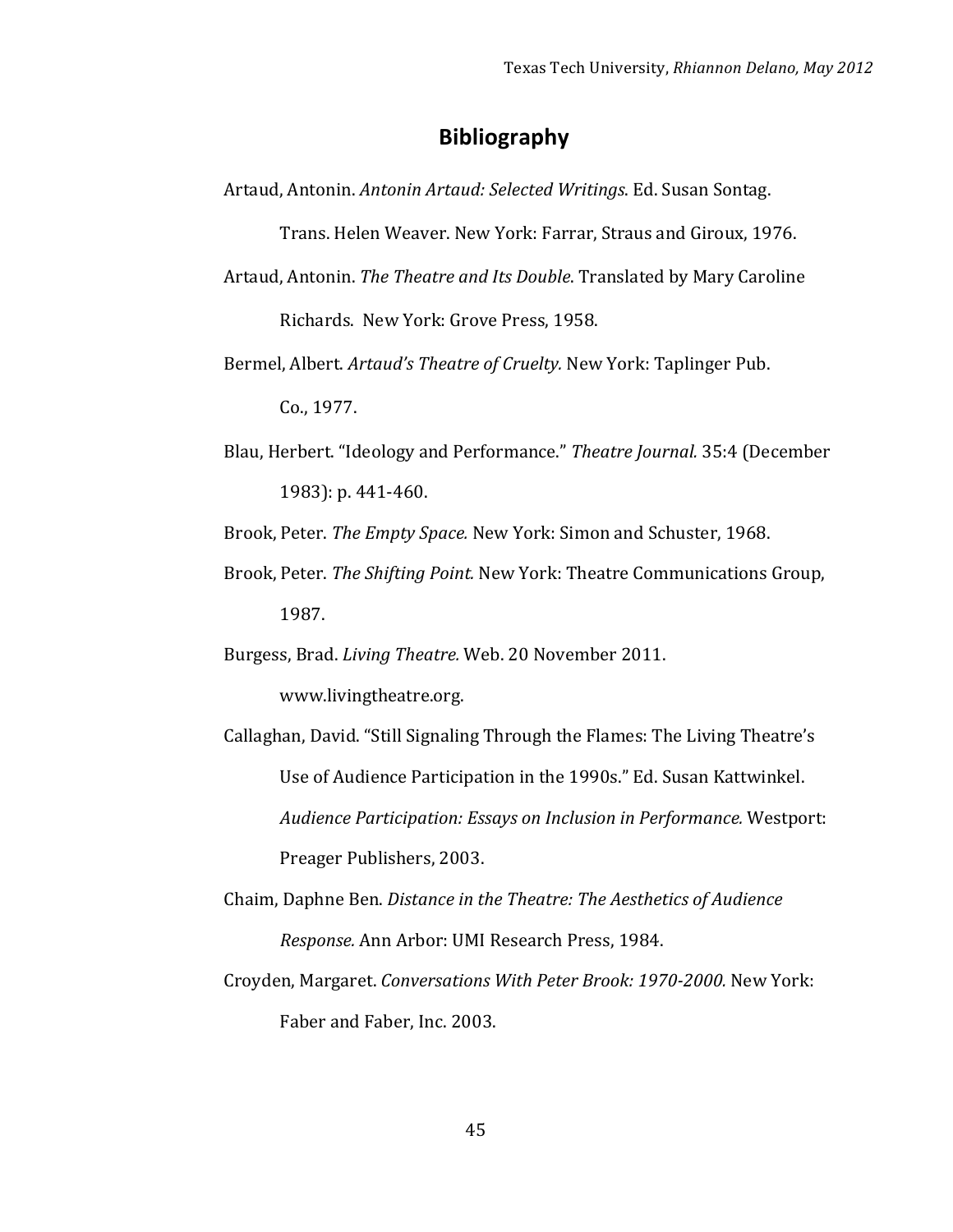- Chu, Vivian Ching-Mei. *The Artaudian Theater of Images: The Language of Mise en Scene in the Theatre of Antonin Artaud and His Followers.* Diss. Bowling Green State University, 1996.
- Dasgupta,!Gautam.!"Remembering!Artaud."!*PAJ'` A'Journal'of'Performance'' and Art.* 19:2:56 (May 1997): p. 1-5.
- Delgado, Maria and Paul Heritage. *In Contact With the Gods? Directors Talk* **Theatre. New York: Manchester University Press, 1996.**

Esslin, Martin. Antonin Artaud. New York: Penguin, 1976.

- Féral, Josette. "Building up the Muscle: An interview with Ariane Mnouchkine." *TDR.* 33:4 (Winter 1989): p.88-97.
- Finter, Helga. "Antonin Artaud and the Impossible Theatre: The Legacy of the Theatre of Cruelty." *TDR-The Drama Review* 41:4:156 (Winter 1997): p. 15-40.
- Gilman, Richard. *The Drama is Coming Now: The Theatre Criticism of Richard Gilman.* New Haven: Yale University Press, 2005.
- Goodall, Jane R. *Artaud and the Gnostic Drama*. Oxford; New York: Clarendon Press, 1994.

Gray, Watson. *Art and Sex. New York: I.B.Tauris & Co. Ltd., 2008.* 

Harding, James M., and Cindy Rosenthal. *Restaging the Sixties: Radical Theatres and Their Legacies.* Ann Arbor: The University of Michigan Press, 2009.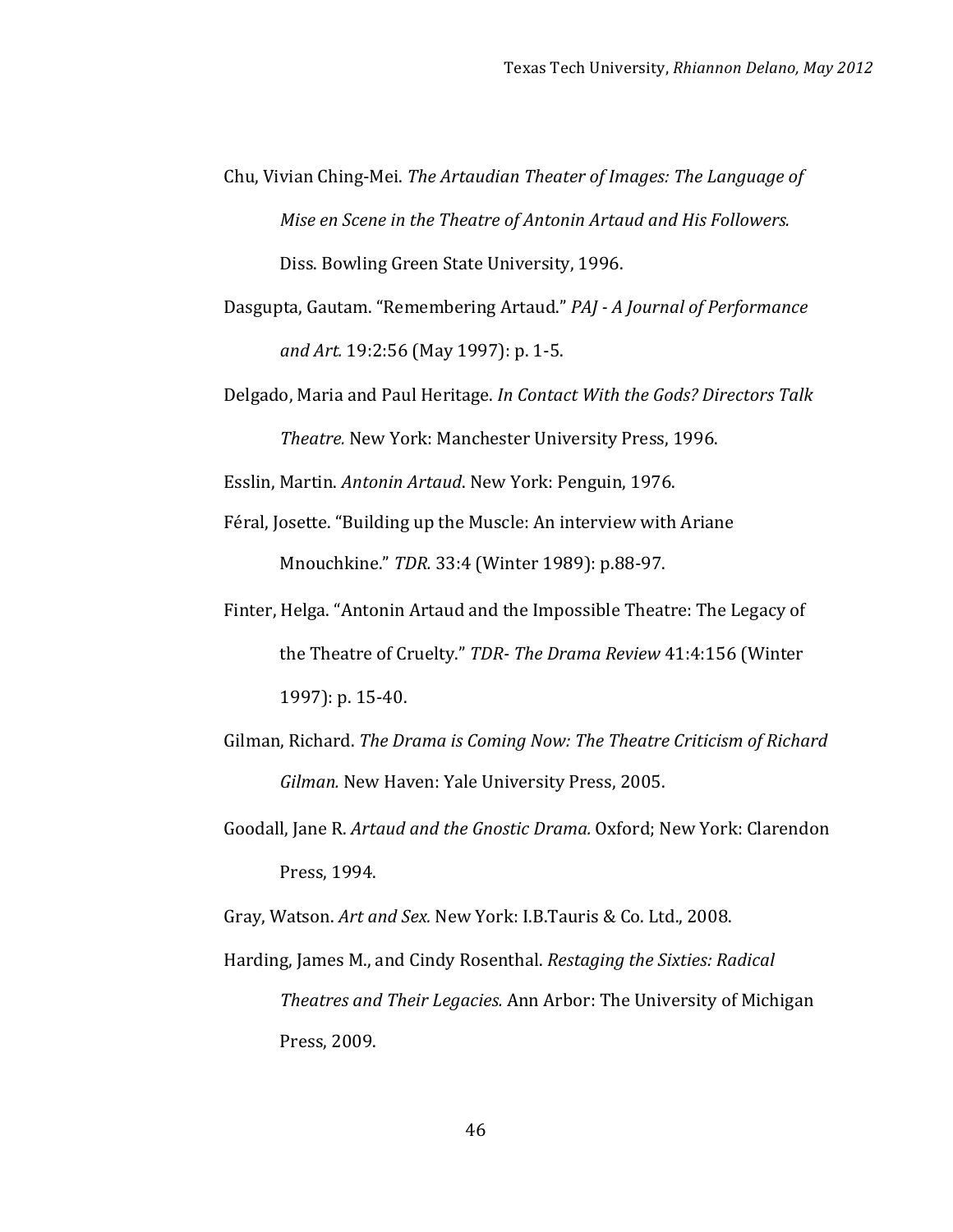- Ho, Christopher. "Antonin Artaud: From Center to Periphery, Periphery to Center"PAJ-A Journal of Performance and Art 19:2:56 (Mat 1997): p.  $6 - 22.$
- Hunt, Albert and Geoffrey Reeves. Peter Brook. New York: Cambridge University Press, 1995.
- Jannarone, Kimberly. "Audience, Mass, Crowd: Theatres of Cruelty in Interwar Europe." Theatre Journal. 61:2 (May 2009): p. 191-211.
- Kustow, Michael. *Peter Brook: A Biography.* Great Britain: Bloomsbury Publishing, 2005.

Leach, Robert. *Makers of Modern Theatre.* London: Routledge, 2004.

- Le Bon, Gustave. The Crowd: A Study of the Popular Mind. New York: The Viking Press, 1960.
- Ley, Graham, and Jane Milling. *Modern Theories of Performance: From Stanislavski to Boal. New York: Palgrave, 2001.*
- Mackay, Ellen. "Toward a New Theatre History of Dionysus." Theatre *History Studies.* 26. (2006): p. 71-87.
- Marowitz, Charles. "Notes on the Theatre of Cruelty." *TDR* 11:2 (Winter 1966): p. 152-173.

Neff, Renfreu. *The Living Theatre: USA*. Indianapolis: Bobbs-Merrill. 1970.

Rafael, Mark. *Telling Stories: A Grand Unifying Theory of Acting Techniques.* Hanover: Smith and Kraus Publishers, 2008.